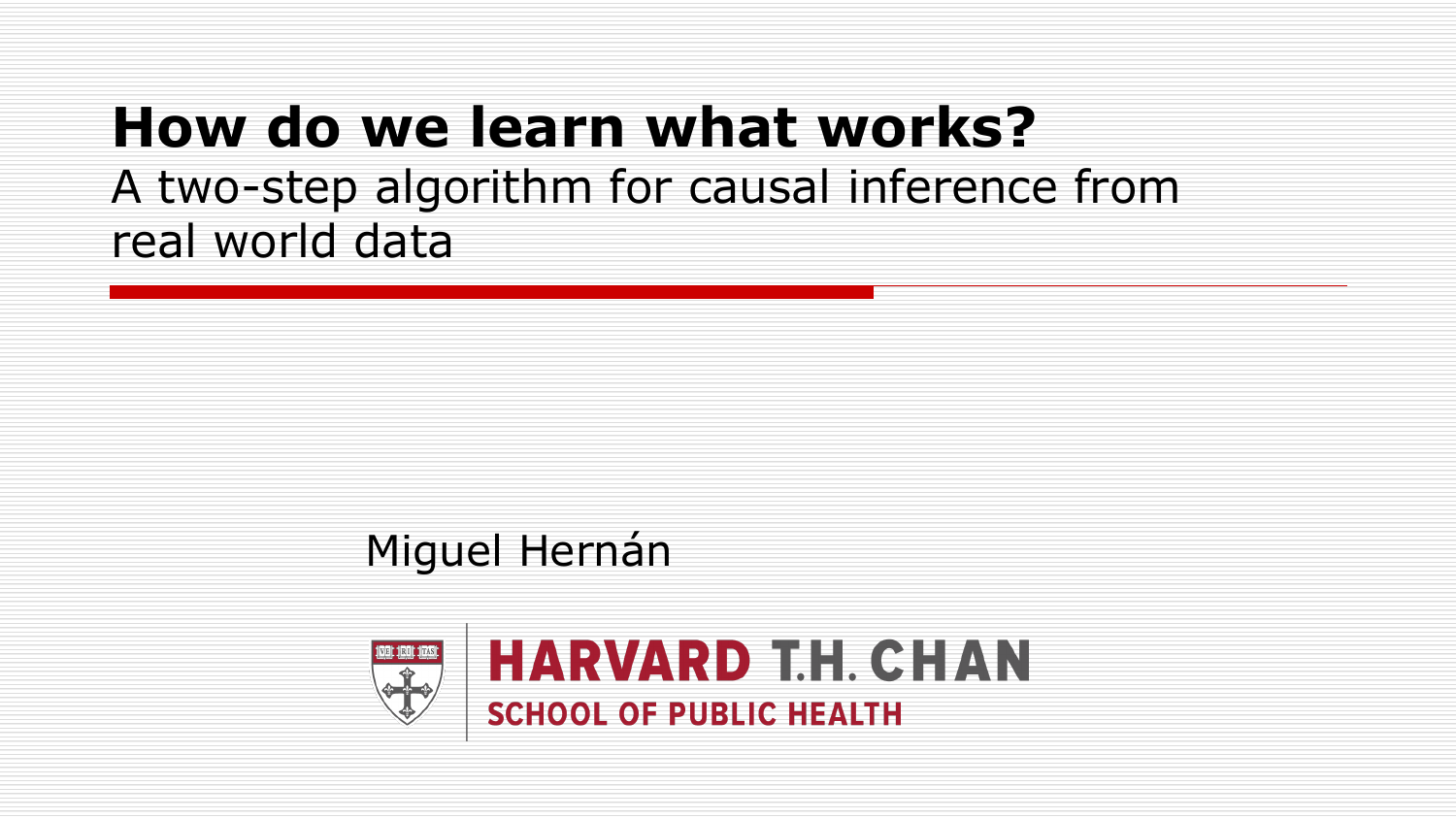### The starting point: We need to make decisions NOW

- $\blacksquare$  Treat with A or with B?
- **Theat now or later?**
- Switch to C?
- Stop all treatment?
- $\blacksquare$  etc.

 $\Box$  Decision making needs to be informed by causal knowledge about comparative effectiveness and safety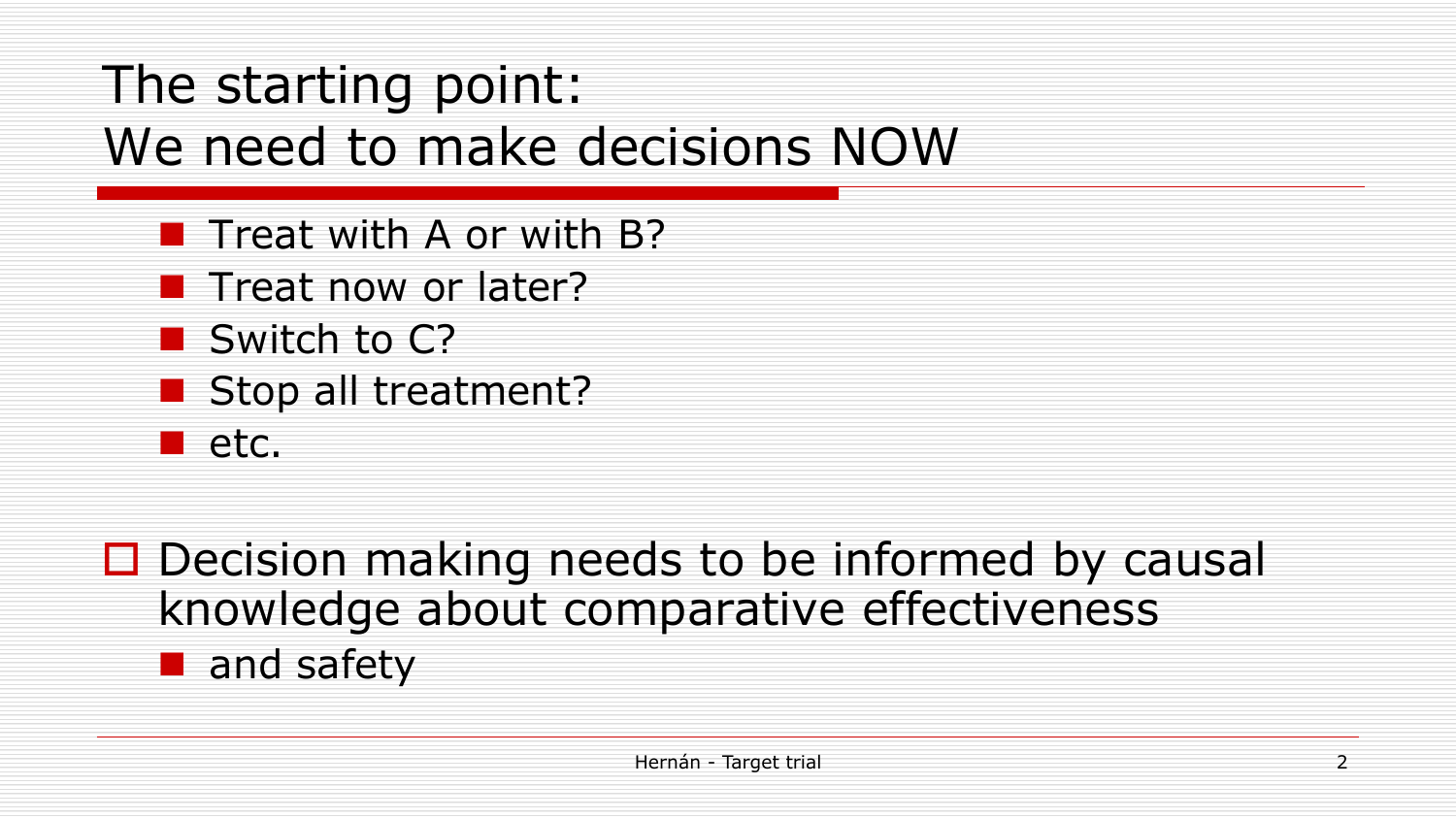How do we learn what works and what harms? (How do we estimate causal effects?)

 $\Box$  The standard scientific answer:

■ Conduct a randomized experiment

 $\Box$  A relevant randomized trial would, in principle, answer each causal question about comparative effectiveness and safety

 $\Box$  Interference/scaling up issues aside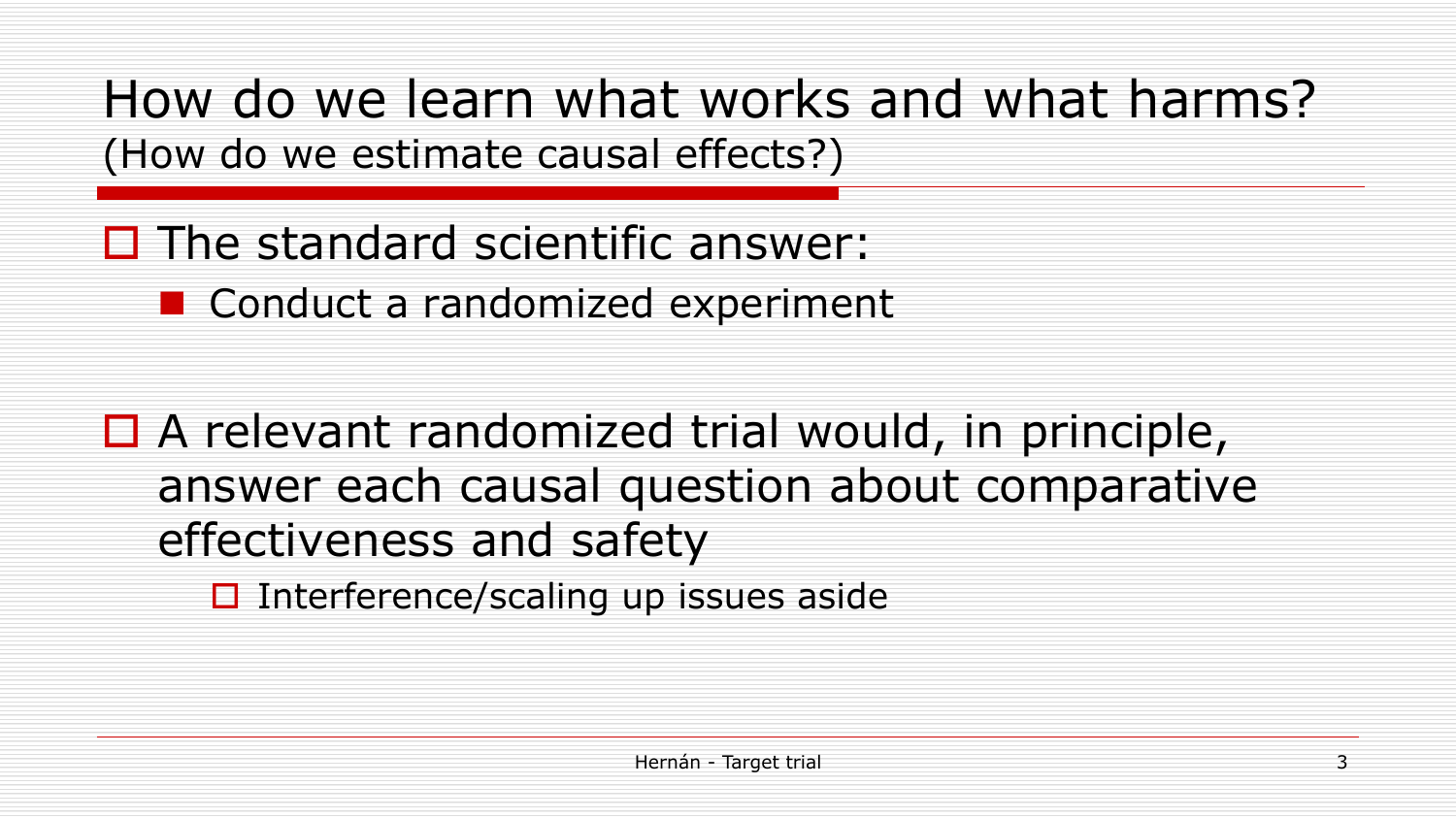# But we rarely have randomized trials



 $\Box$  And deferring decisions is not an option

no decision is a decision: "Keep status quo"

■ What do we do?

**Ne analyze observational data**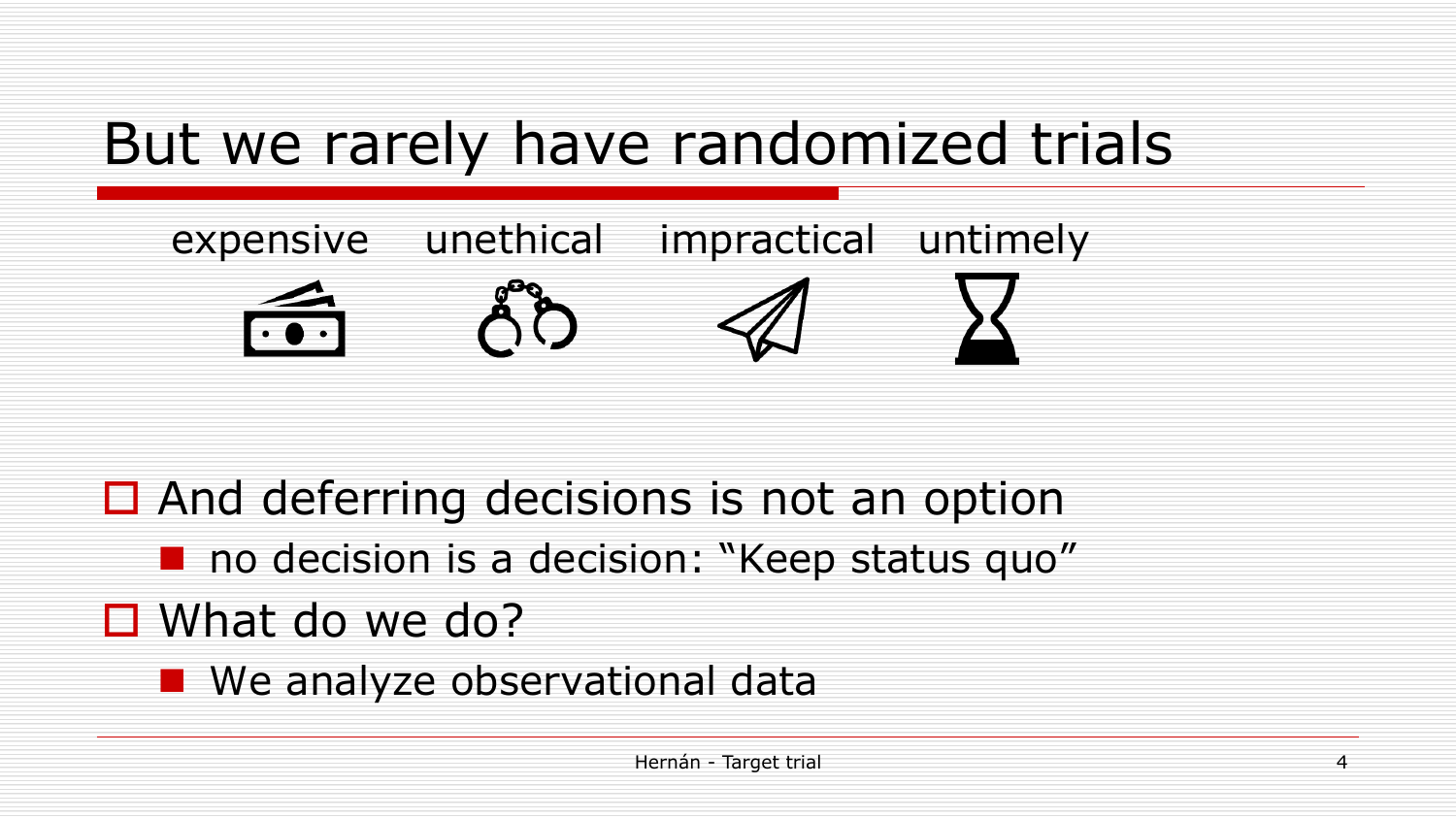# Types of observational data

#### **Research data**

- $\Box$  Data collected specifically for research
	- Cohort studies, case-control studies, and other epidemiologic studies
	- **Biobanks**

…

Disease registries

#### **Found data**

 $\sim$ 

- $\Box$  Data generated for nonresearch purposes
	- **E** Electronic health records
	- Insurance claims databases
	- National registers

#### "Real world data"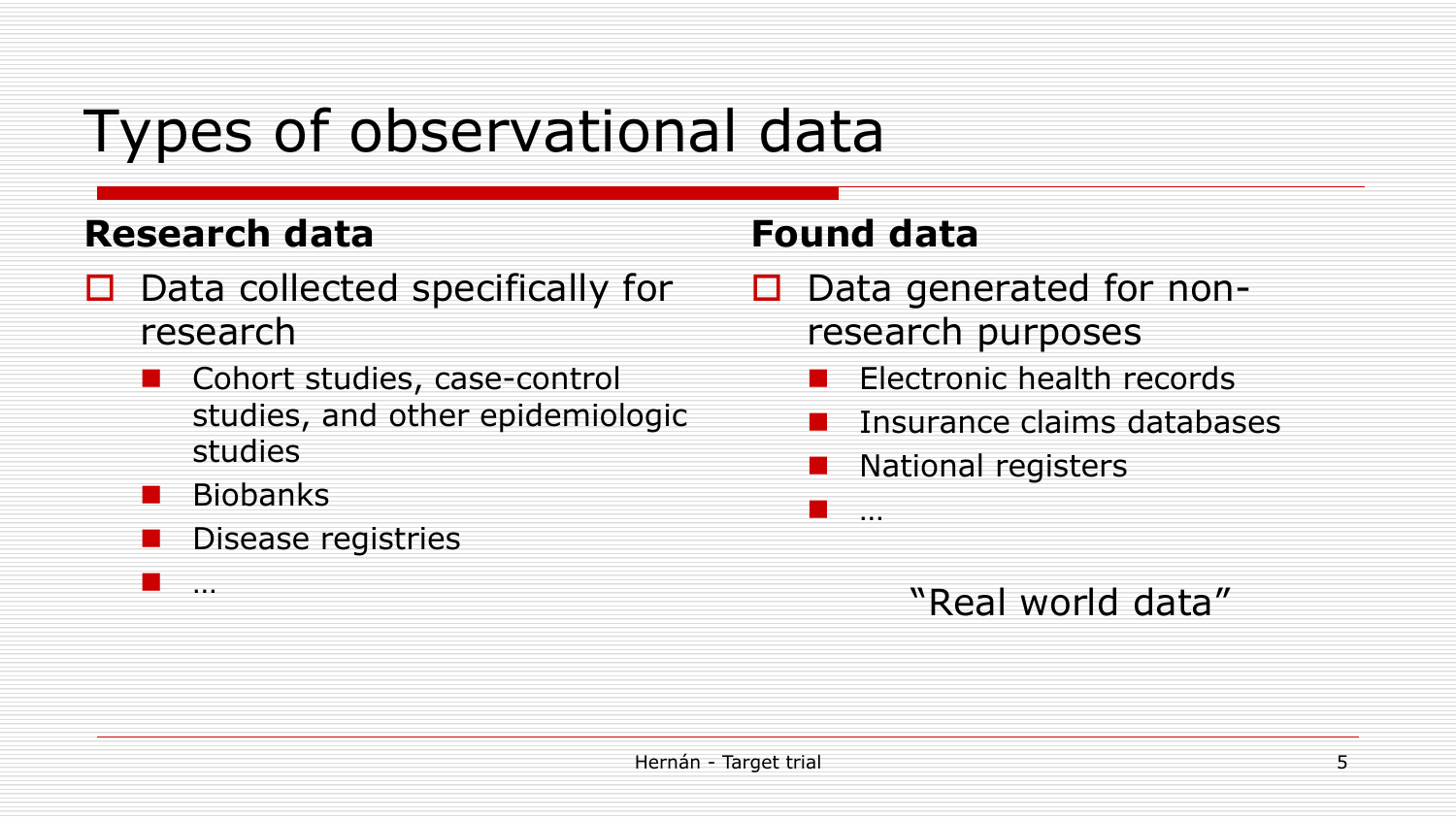### We analyze observational data

because we cannot conduct a randomized trial

Observational analyses are **not** our preferred choice

- **For each observational analysis for causal inference, we** can imagine a hypothetical randomized trial that we would prefer to conduct
	- $\Box$  If only it were possible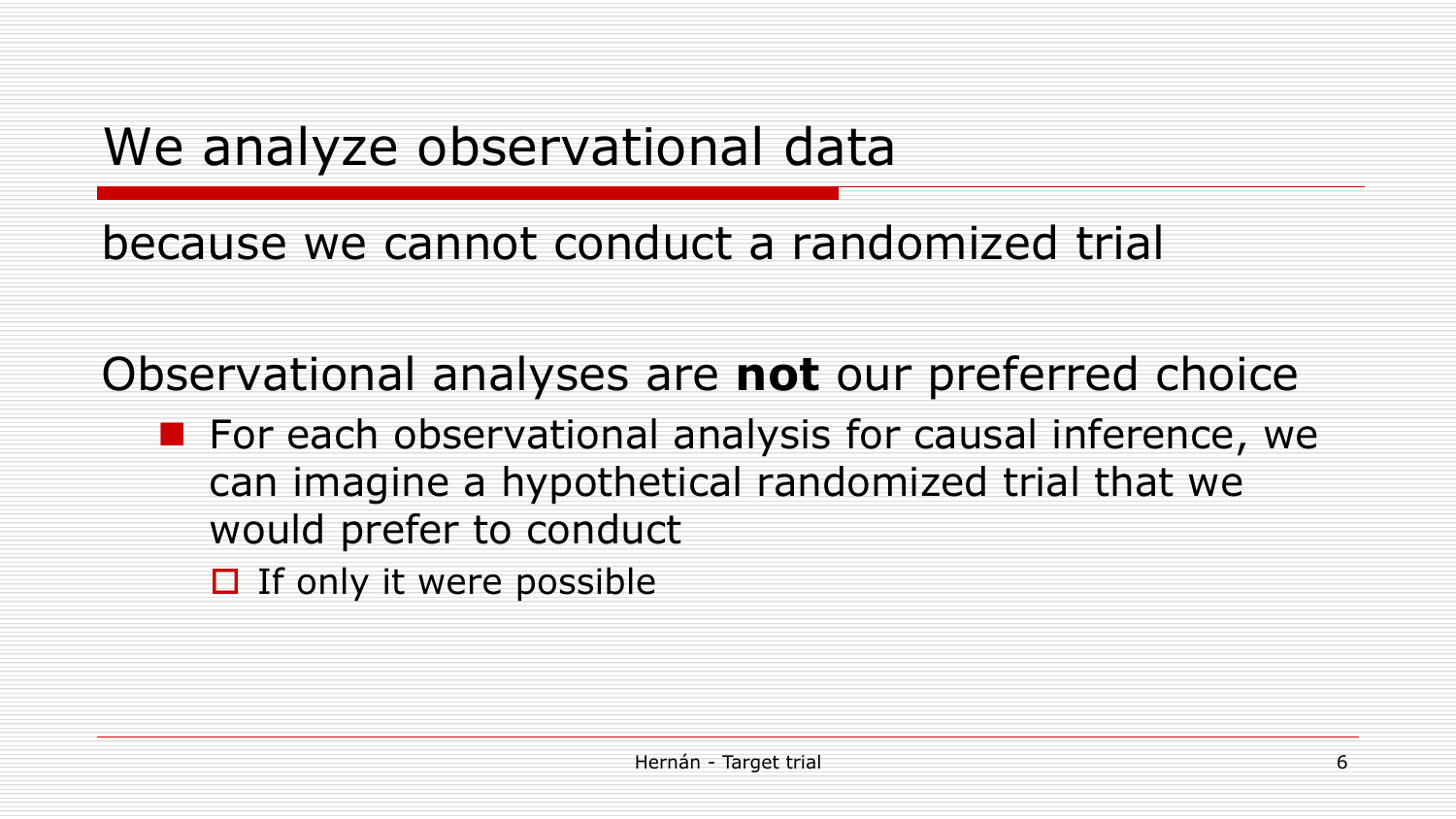# The Target Trial

 $\Box$  The (hypothetical) randomized trial that we would like to conduct to answer a causal question **To learn what works and what harms** 

■ A causal analysis of observational data can be viewed as an attempt to emulate some target trial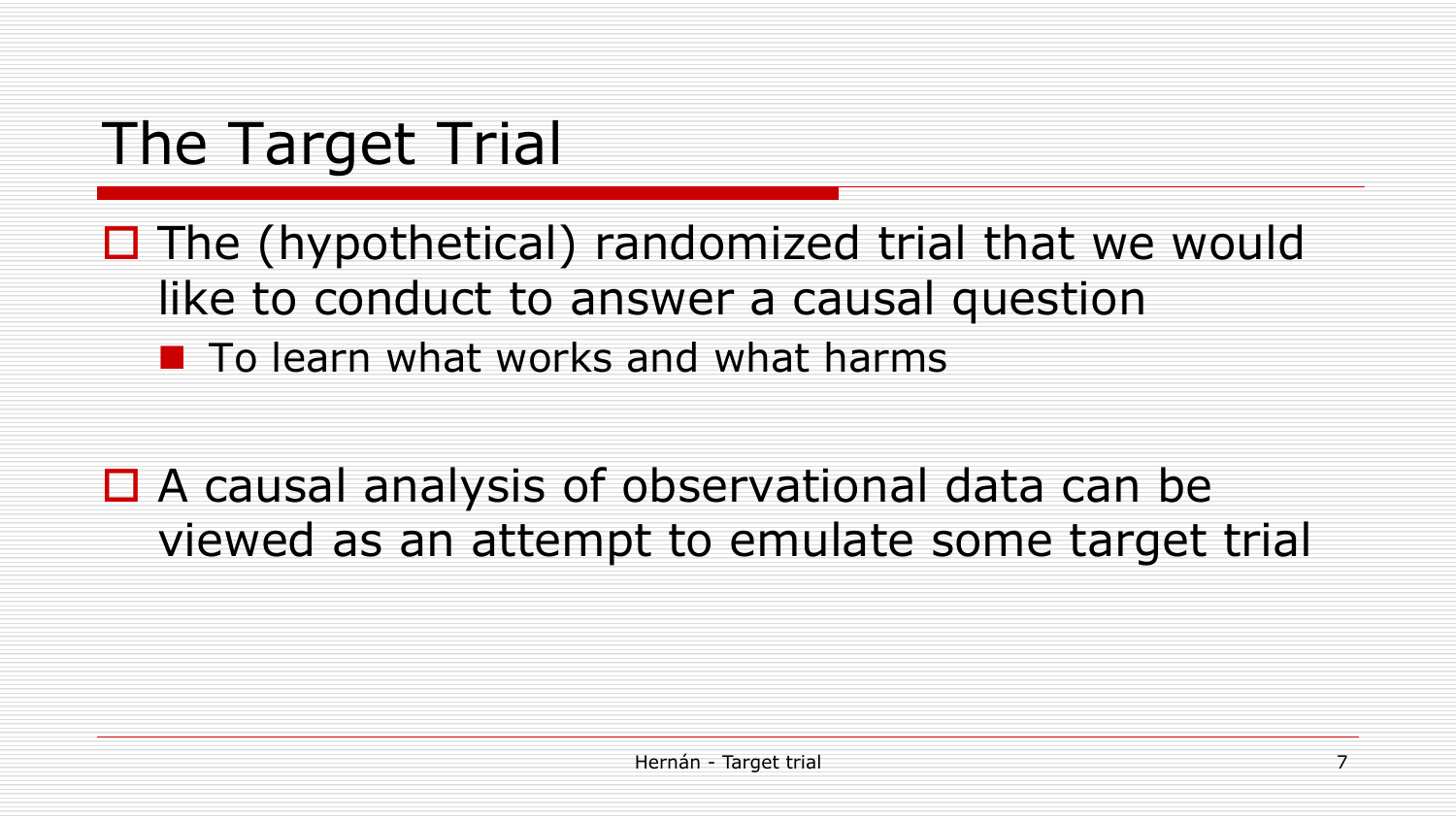# The Target Trial

- $\Box$  Suggested more or less explicitly by many authors ■ Dorn (1953), Cochran, Rubin, Feinstein, Dawid...  $\blacksquare$  for simple settings with a time-fixed treatment and a single eligibility point
- $\Box$  Explicit generalization to time-varying treatments and multiple eligibility points
	- Robins (1986)
	- **Hernán, Robins. Am J Epidemiol 2016**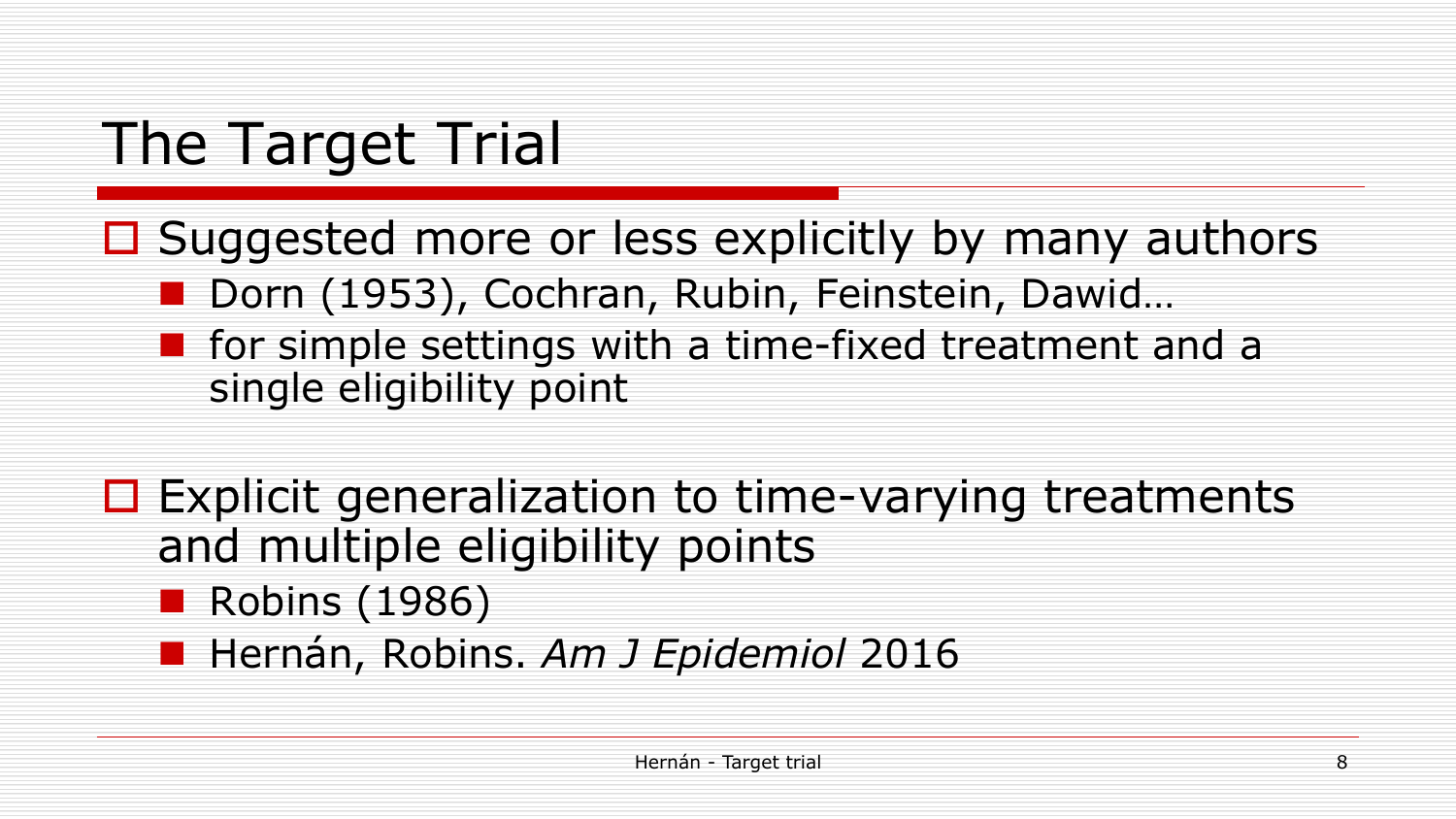The Target Trial concept leads to a simple algorithm for causal inference

1. Ask a causal question (point at the Target)

**Specify the protocol of the Target Trial** 

2. Answer the causal question (shoot the Target)

**D** Option A

 $\Box$  Conduct the Target Trial

**D** Option B

■ Use observational data to explicitly emulate the Target Trial

 $\Box$  Apply appropriate causal inference analytics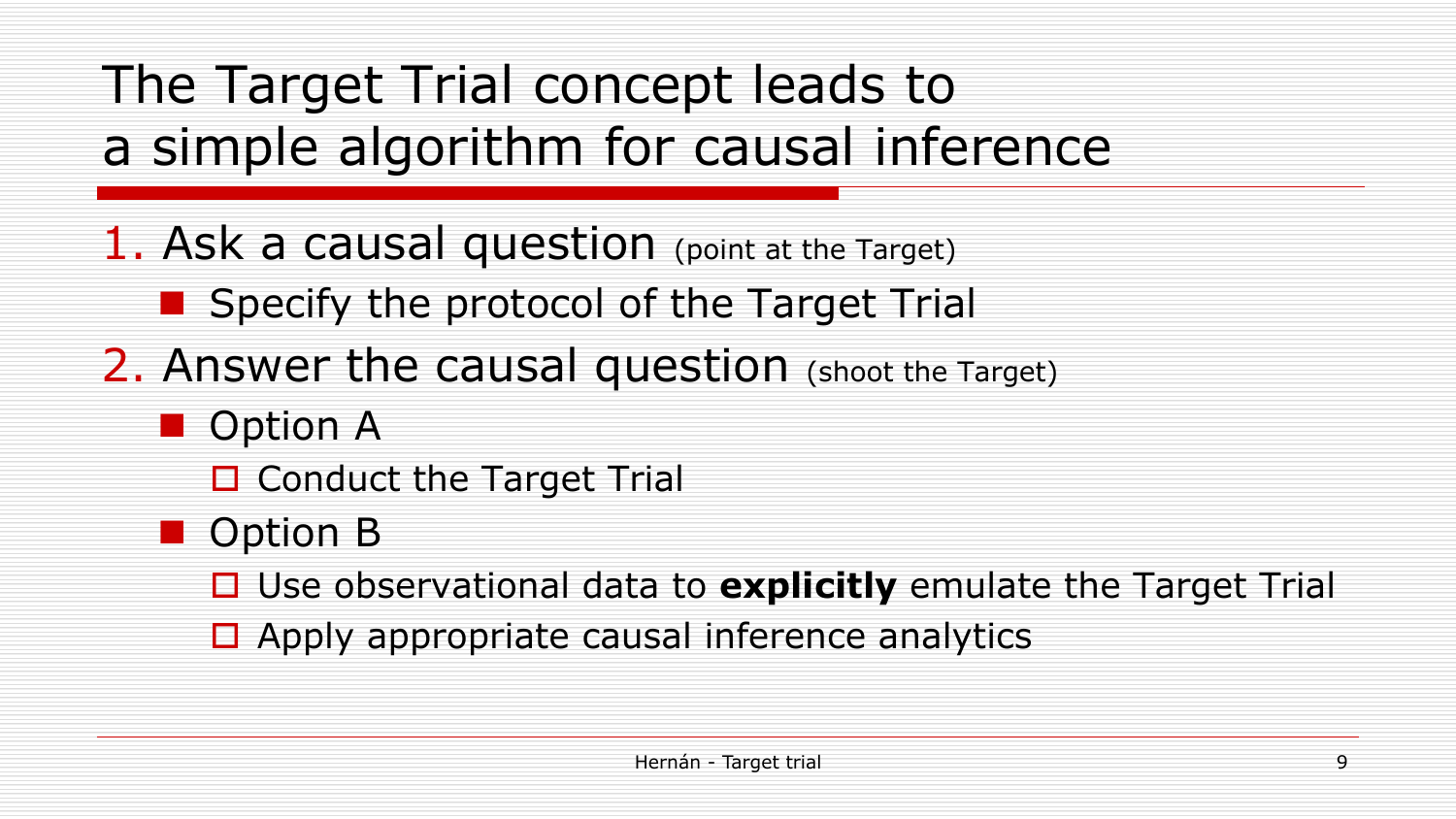#### **Step 1 Specify Target Trial protocol Step 2**

#### **Emulate Target Trial protocol**

- $\Box$  Eligibility criteria
- $\Box$  Treatment strategies
- $\Box$  Randomized assignment
- $\Box$  Start/End follow-up
- □ Outcomes
- $\Box$  Causal contrast(s) of interest
- $\Box$  Analysis plan



- $\Box$  Eligibility criteria
- $\Box$  Treatment strategies
- $\Box$  Randomized assignment
- $\Box$  Start/End follow-up
- □ Outcomes
- $\Box$  Causal contrast(s) of interest
- $\Box$  Analysis plan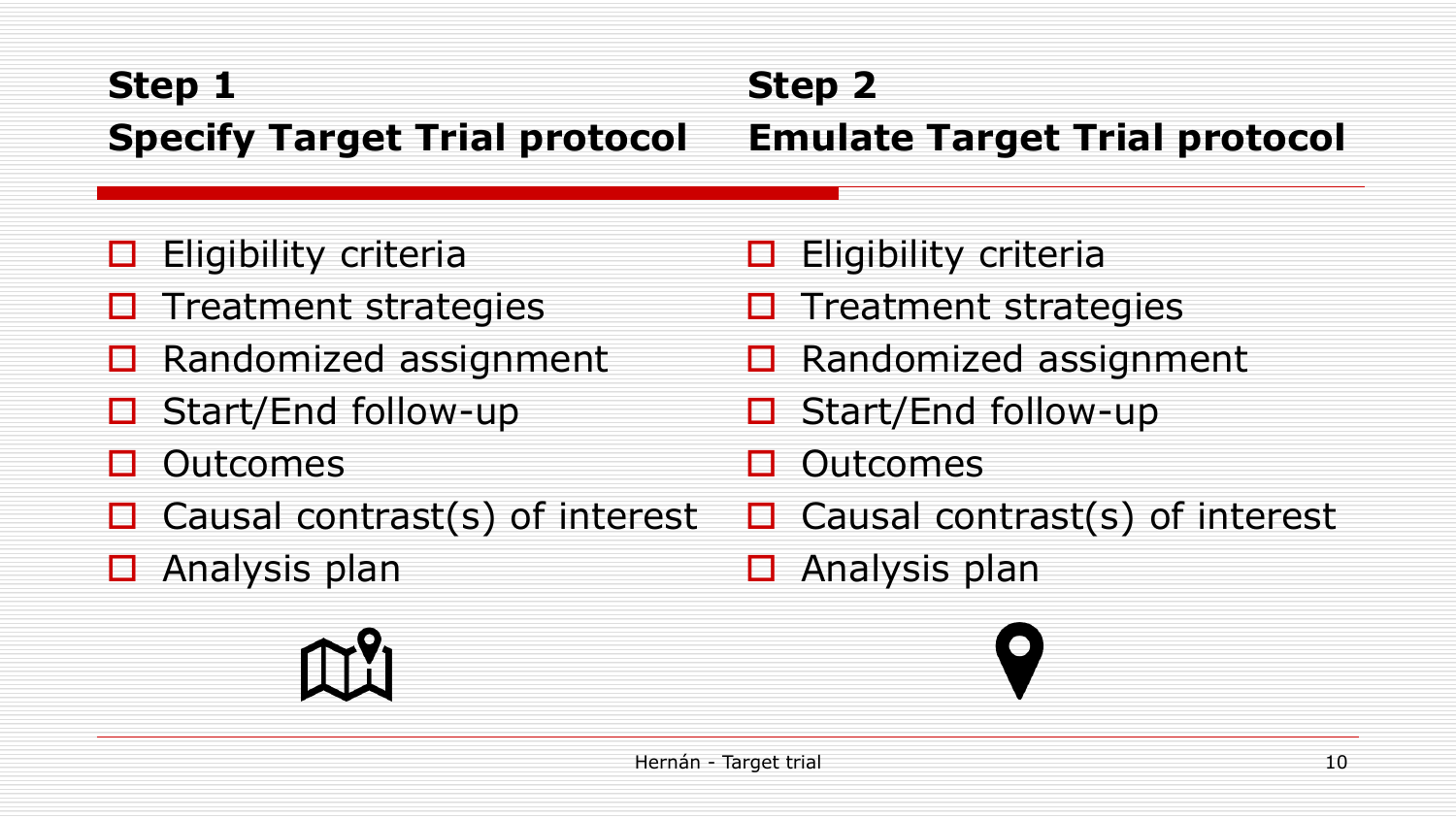# Ok, so why is this a big deal?

- $\Box$  Why do we need to explicitly need to emulate a target trial when using observational data to learn what works?
- $\Box$  What happens if we just analyze the data as usual?
	- **That is, if we compare "exposed" vs. "unexposed" and** adjust for covariates?

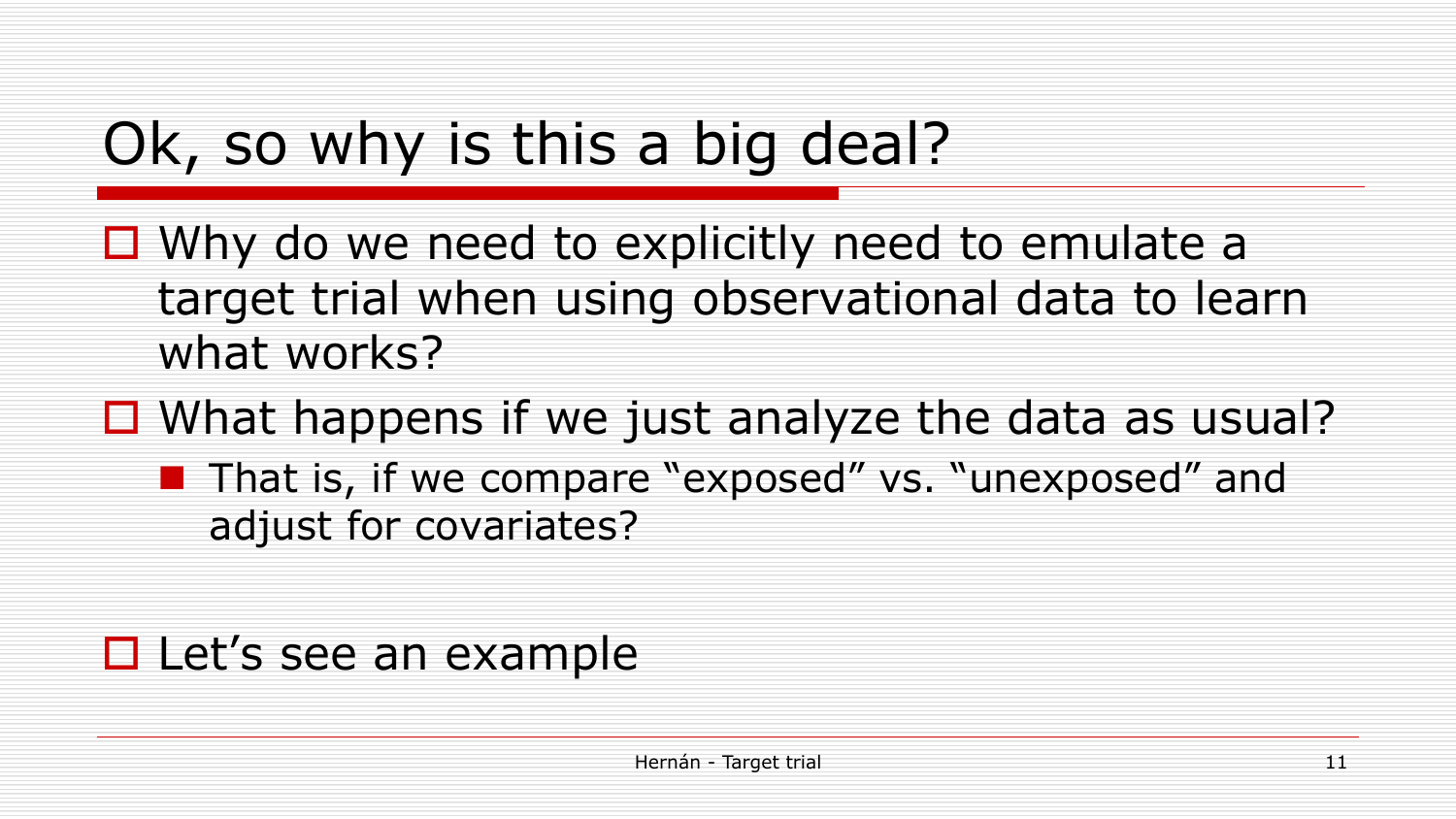### **EXAMPLE #1**

Postmenopausal hormone therapy and heart disease

□ Observational epidemiologic studies

- >30% **lower risk** in current users vs. never users
	- □ e.g., hazard ratio: 0.68 in Nurses' Health Study
		- Grodstein et al. *J Women's Health* 2006
- **□** Randomized trial
	- **1** > 20% **higher risk** in initiators vs. noninitiators
		- $\Box$  hazard ratio: 1.24 in Women's Health Initiative
			- Manson et al. *New England J Med* 2003

#### Shocking discrepancy!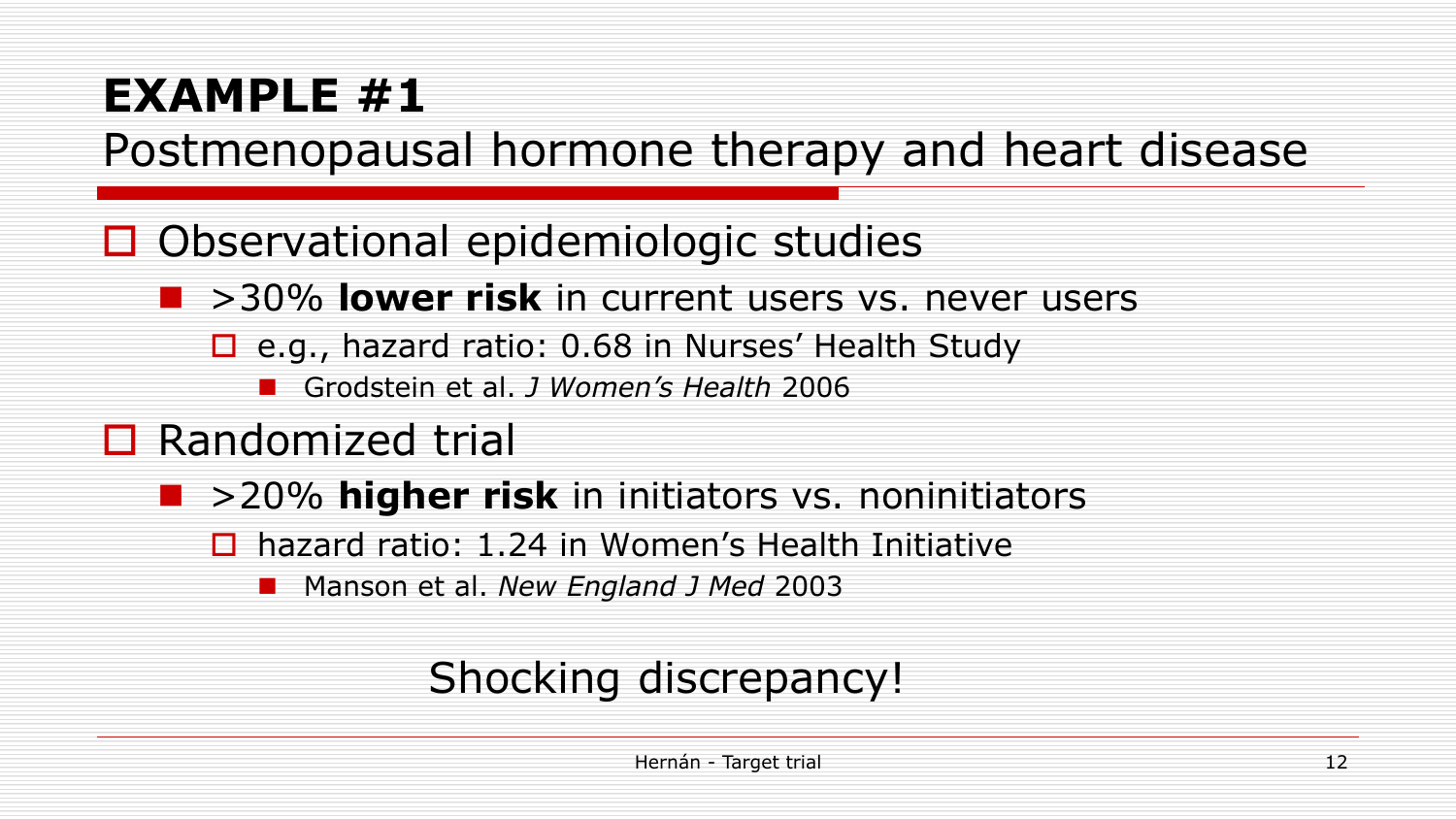# The randomized trial Women's Health Initiative (WHI)

- Double-blind
- □ Placebo-controlled
- $\Box$  Large
	- $\blacktriangleright$  >16,000 U.S. women aged 50-79 yrs
- $\Box$  Randomly assigned to
	- $\blacksquare$  estrogen plus progestin therapy
	- **n** placebo
- $\Box$  Women followed approximately every year
	- $\blacksquare$  for a maximum of 8 years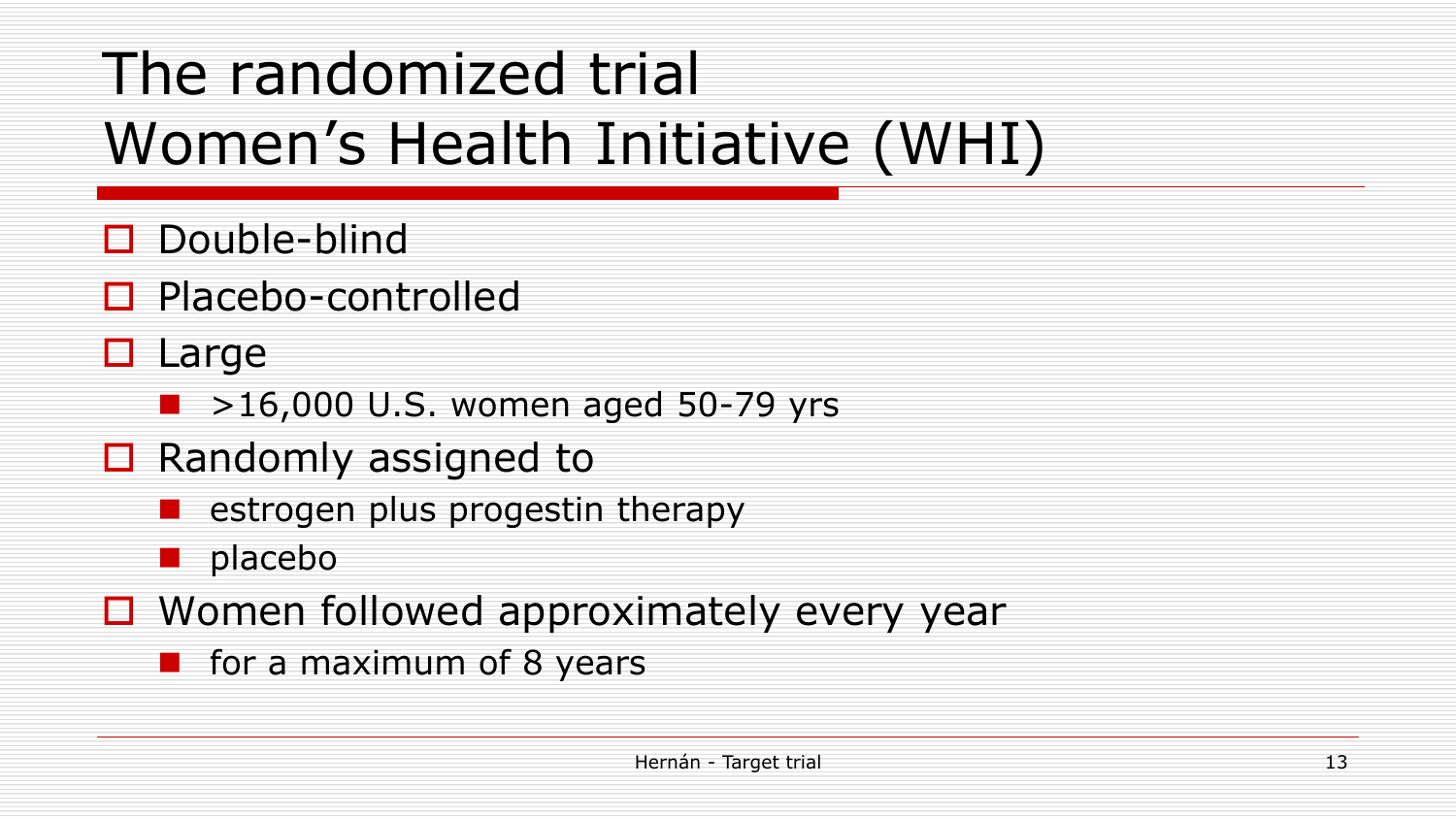### WHI: Effect estimates

Intention-to-treat hazard ratio (95% CI) of coronary heart disase

 $\Box$  Overall 1.23 (0.99, 1.53)



This hazard ratio can be fully explained by selection bias even if no woman benefits from hormone therapy (Stensrud et al. *Epidemiology* 2017)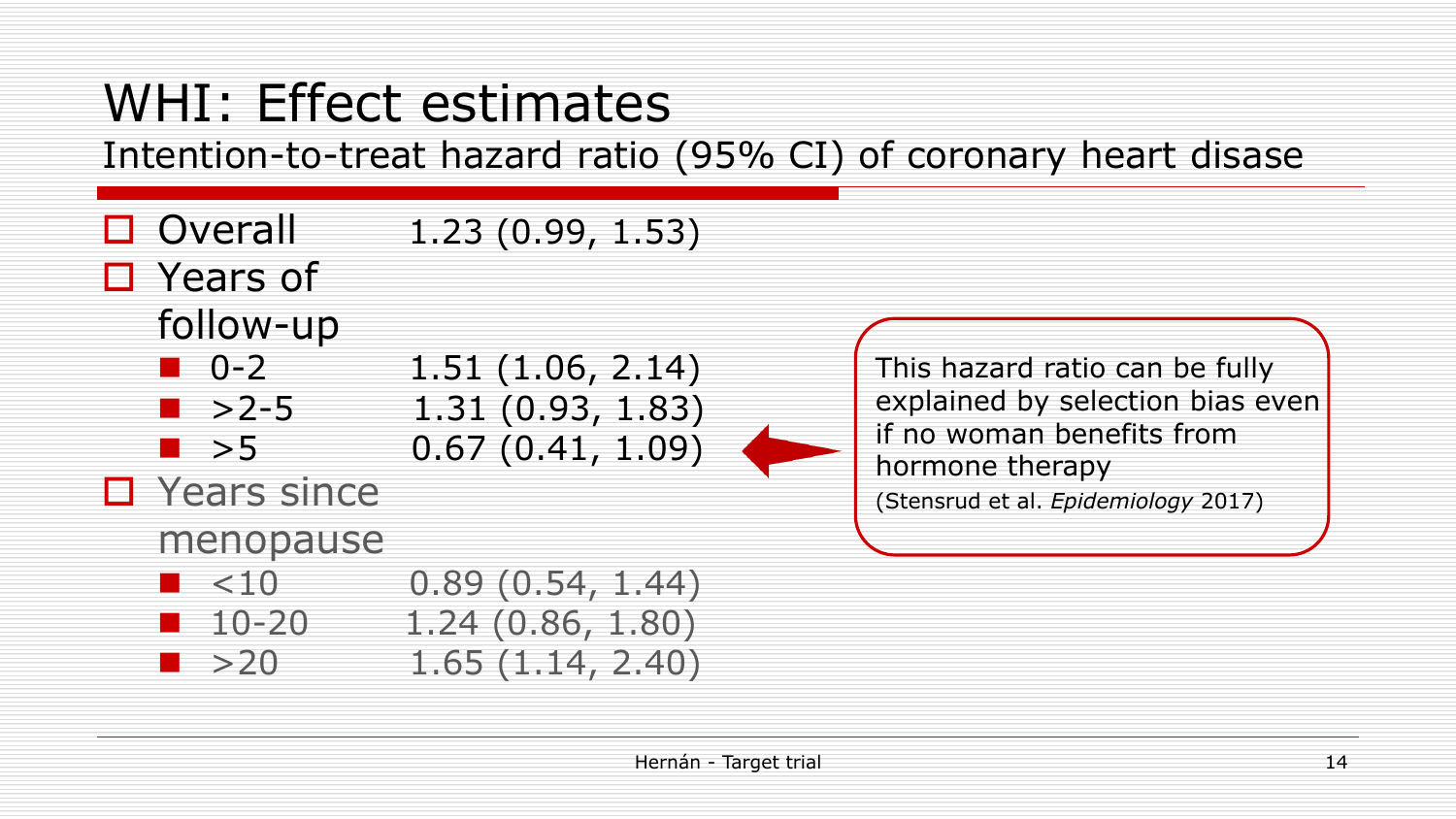# Why did observational studies get it "wrong"?

### ■ Popular theory

- **Insufficient adjustment for lifestyle and** socioeconomic indicators (residual confounding)
- **Corollary: causal inference from observational data** is a hopeless undertaking

### $\Box$  An alternative theory

#### **The observational studies were not emulating a** target trial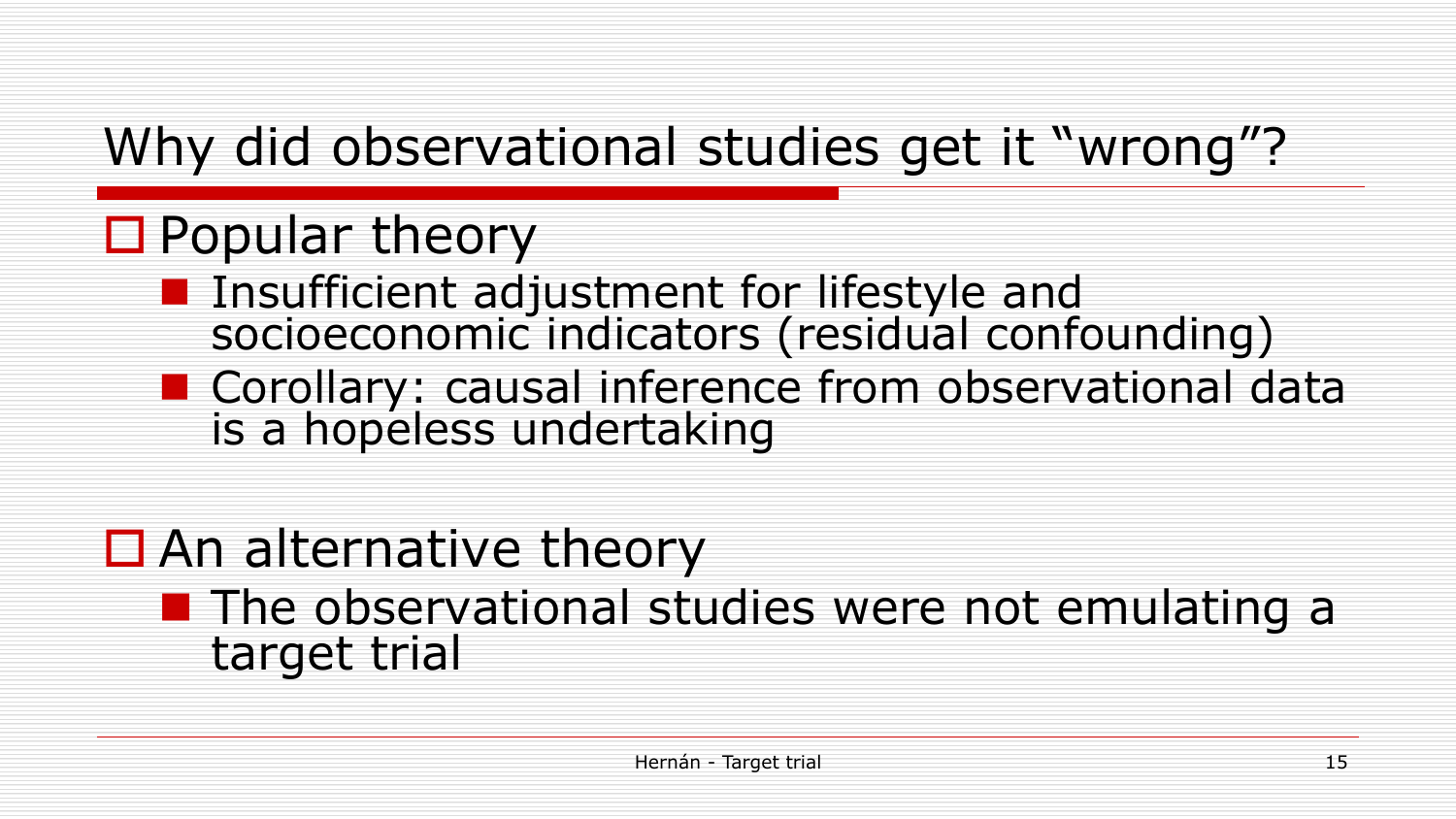# WHI randomized trial compared women who **initiated** therapy with women who did not

#### $\Box$  Design

- **Nomen randomly assigned to initiation of hormone therapy** or placebo
- **Almost all women assigned to initiation received at least a** dose, that is, they are classified as initiators
- **□** Analysis
	- Compared risk between initiators (**incident** users) and noninitiators of hormone therapy

#### $\Box$  This trial informs decisions about therapy initiation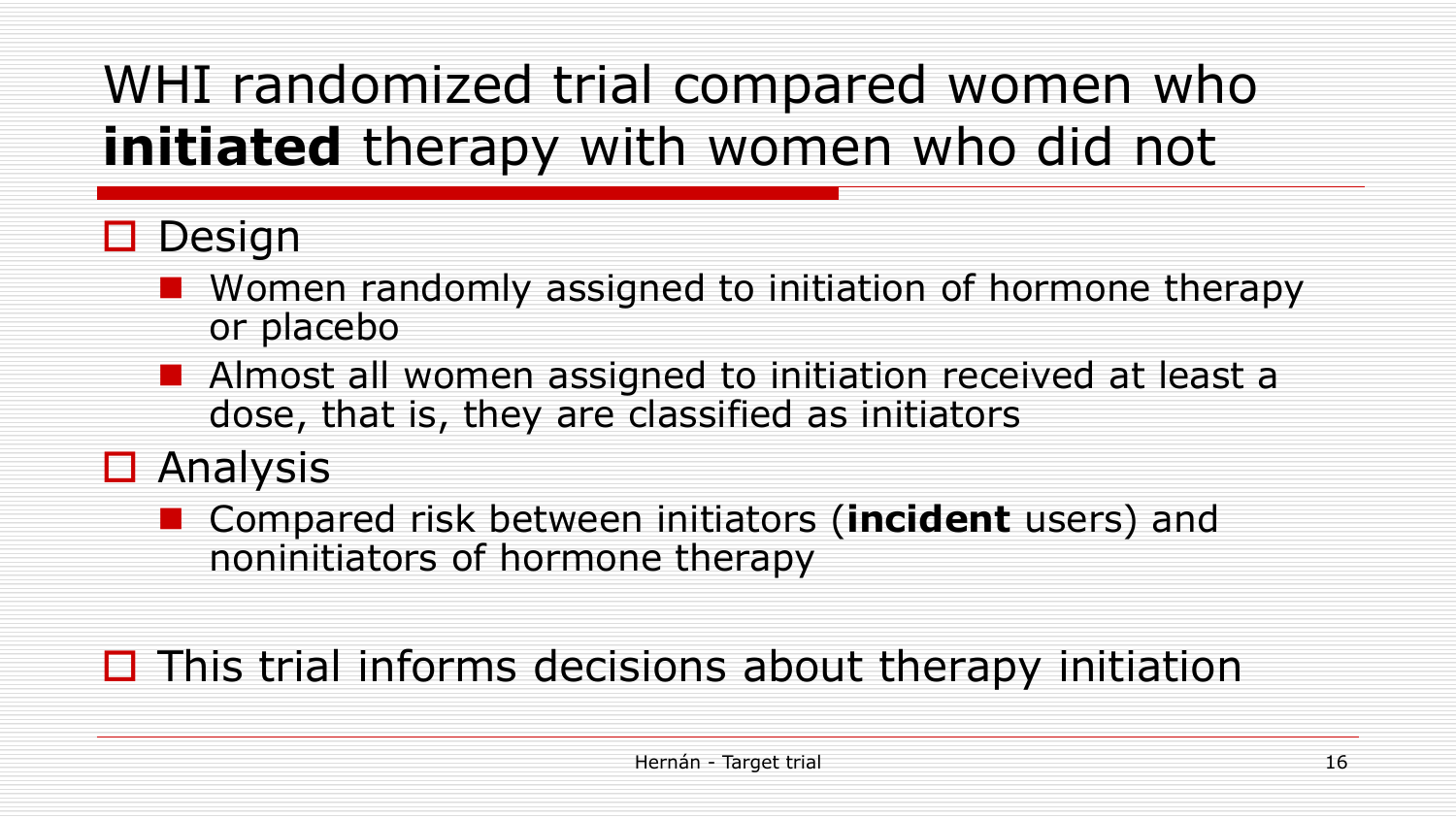### Observational studies compared women **currently using** therapy with women who did not use it

#### $\Box$  Design

**Nomen were asked about therapy use** 

- $\blacksquare$  They were classified as current, past, or never users
- **O** Analysis
	- **E** Compared risk between current (**prevalent**) users and never users of hormone therapy
		- $\Box$  Was the estimate different from that of the WHI trial?

 $\Box$  What decision does this design/analysis inform? **Not Is the target trial?**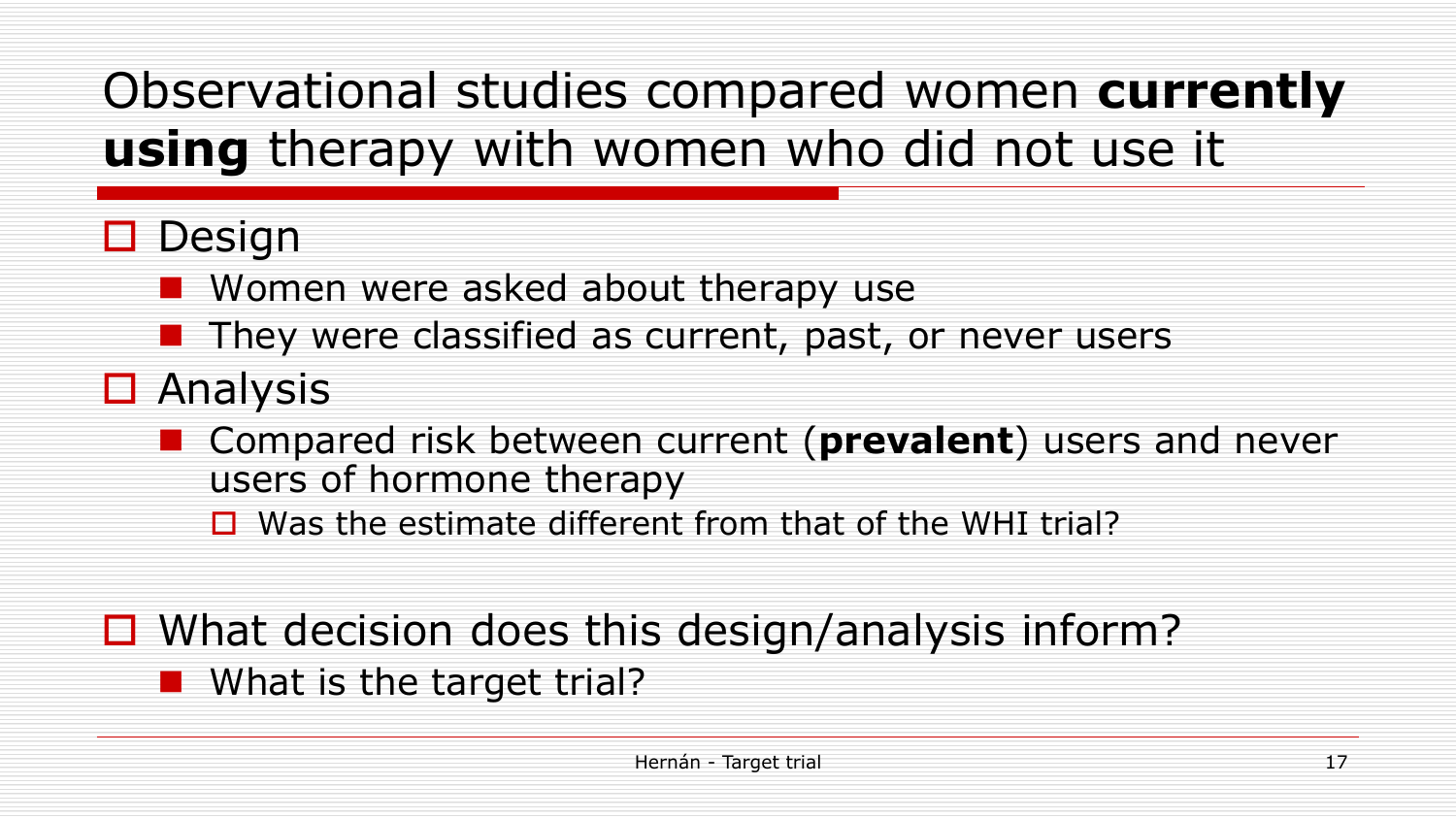# What if we re-analyze the observational data…

… to explicitly emulate a target trial as close as possible to the WHI trial?

### □ Causal inference algorithm

- Step 1: Specify the protocol of a target trial of hormone therapy and coronary heart disease
- Step 2: Emulate it
	- Hernán et al. *Biometrics* 2005; 61(4):922–930
	- Hernán et al. *Epidemiology* 2008; 19(6):766-779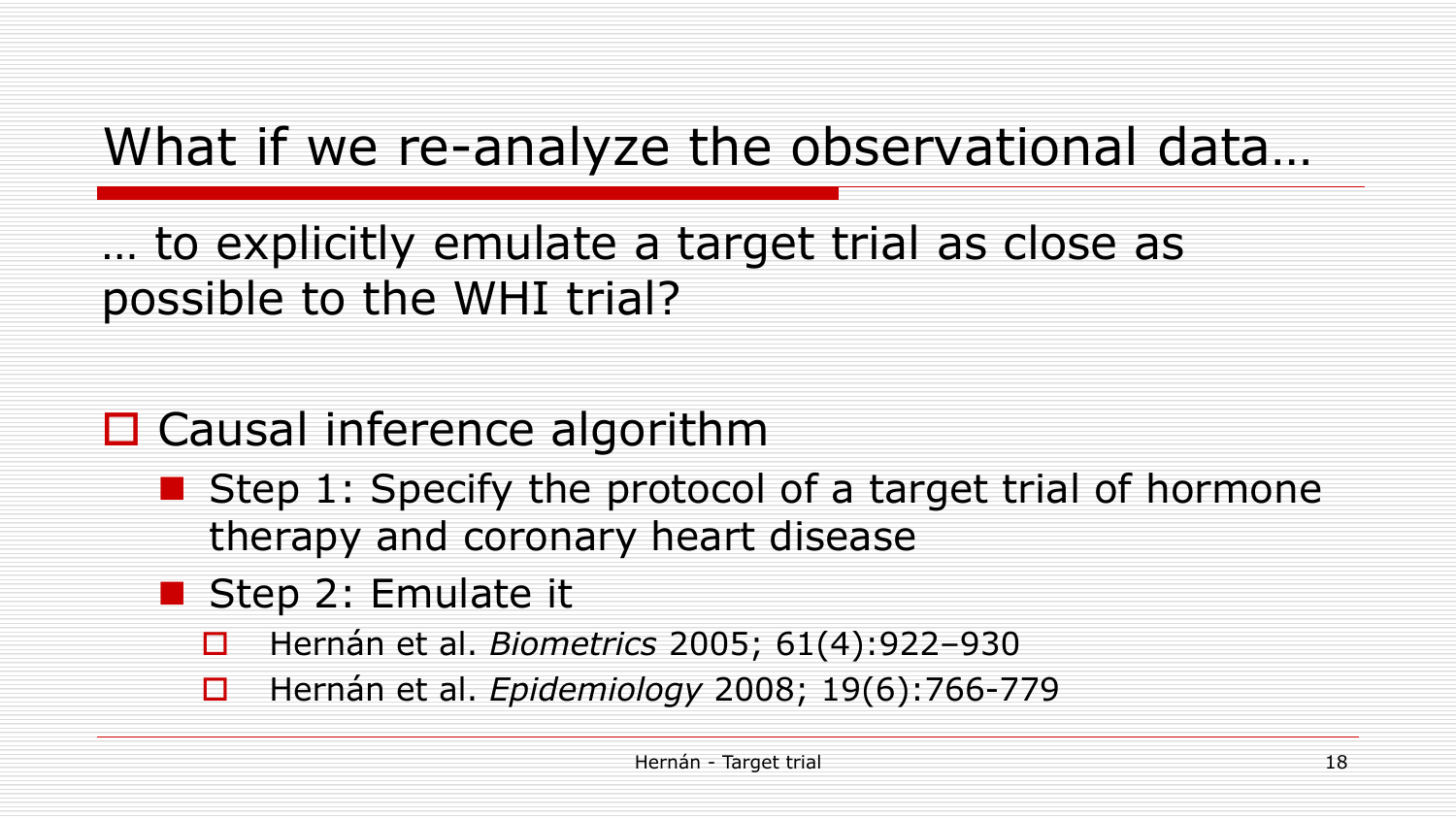#### **Step 1 Specify Target Trial protocol Step 2**

### **Emulate Target Trial protocol**

- $\Box$  Eligibility criteria
- $\Box$  Treatment strategies
- $\Box$  Randomized assignment
- $\Box$  Start/End follow-up
- □ Outcomes
- $\Box$  Causal contrast(s) of interest
- $\Box$  Analysis plan



- $\Box$  Eligibility criteria
- $\Box$  Treatment strategies
- $\Box$  Randomized assignment
- $\Box$  Start/End follow-up
- □ Outcomes
- $\Box$  Causal contrast(s) of interest
- $\Box$  Analysis plan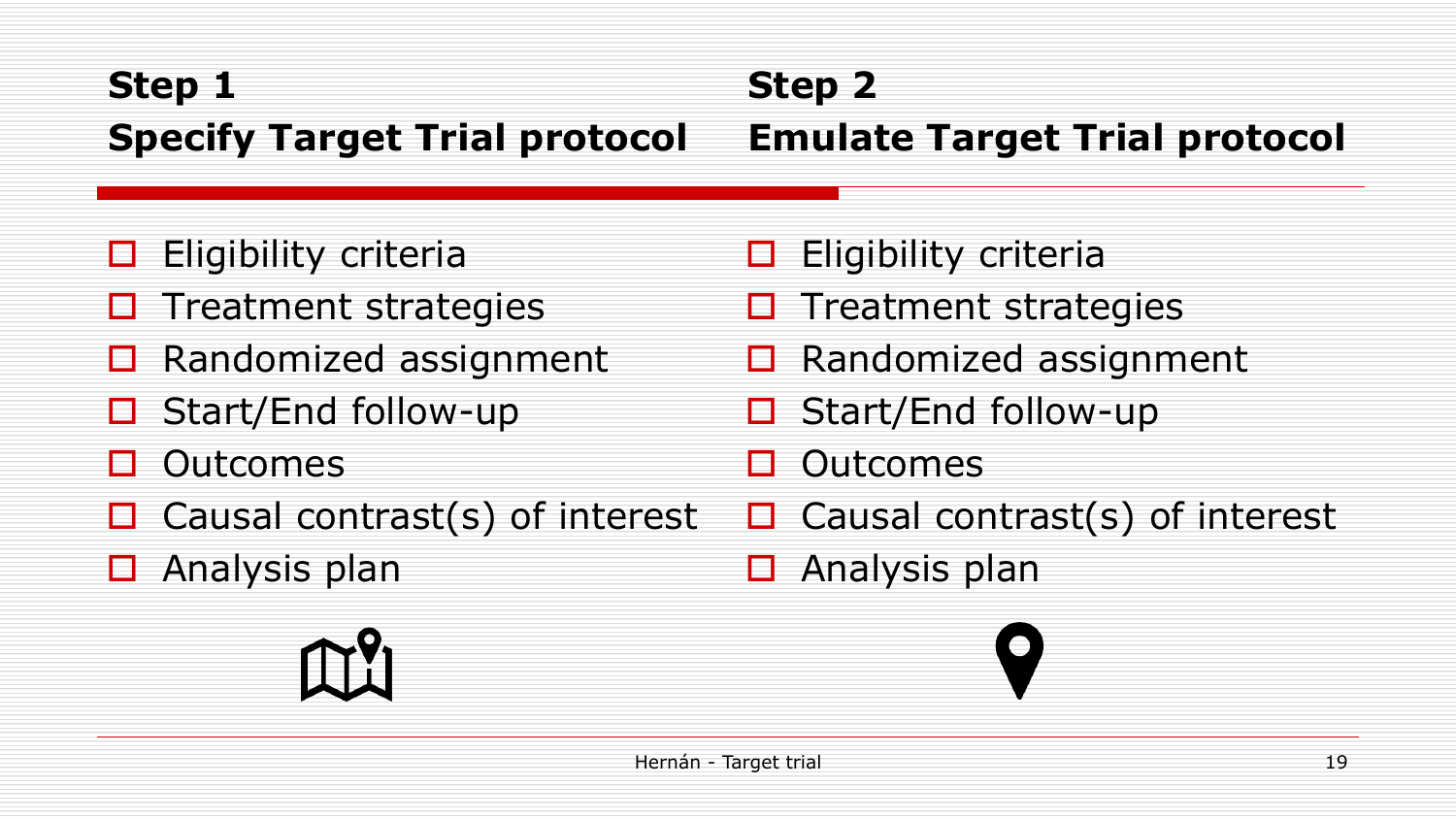|                                 | <b>Summary of Protocol of Target trial:</b><br>Hormone therapy and coronary heart disease                                                                                                                                                                                                               |
|---------------------------------|---------------------------------------------------------------------------------------------------------------------------------------------------------------------------------------------------------------------------------------------------------------------------------------------------------|
| <b>Eligibility criteria</b>     | Postmenopausal women with no history of cancer and other diseases, and no<br>use of hormone therapy in the last 2 years.                                                                                                                                                                                |
|                                 | <b>Treatment strategies 1.</b> Initiate estrogen plus progestin hormone therapy at baseline and remain<br>on it during the follow-up, unless deep vein thrombosis, pulmonary<br>embolism, myocardial infarction, or cancer are diagnosed<br>2. Refrain from taking hormone therapy during the follow-up |
| <b>Assignment</b><br>procedures | Participants will be randomly assigned to either strategy at baseline, and will<br>be aware of the strategy they have been assigned to.                                                                                                                                                                 |
| <b>Follow-up period</b>         | Starts at randomization and ends at coronary heart disease diagnosis, death,<br>loss to follow-up, or June 2000, whichever occurs earlier.                                                                                                                                                              |
| <b>Outcome</b>                  | Coronary heart disease diagnosed by a cardiologist                                                                                                                                                                                                                                                      |
| <b>Causal contrasts</b>         | Intention-to-treat effect, per-protocol effect                                                                                                                                                                                                                                                          |
| <b>Analysis plan</b>            | Intention-to-treat analysis, non-naïve per-protocol analysis                                                                                                                                                                                                                                            |
|                                 | Hernán - Target trial<br>20                                                                                                                                                                                                                                                                             |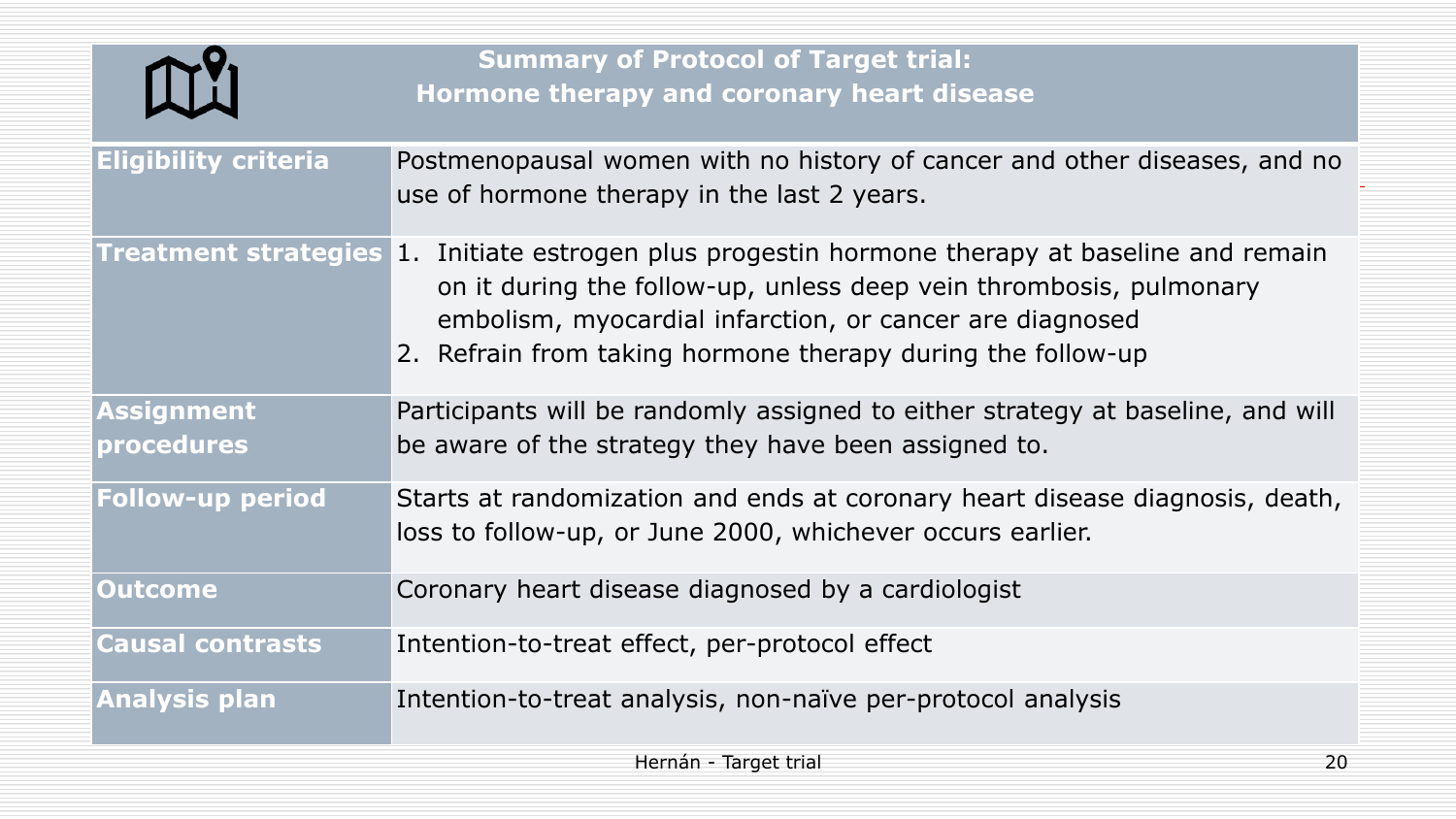# Observational data for emulation: The Nurses' Health Study

- $\Box$  Epidemiologic follow-up (cohort) study
- $\Box \sim 80,000$  women with full data in 1980
- $\Box$  Information updated by questionnaire every two years
	- **Use of hormone therapy**
	- Diagnosis of coronary heart disease (confirmed by physician)
	- Medical diagnoses
	- Lifestyle data: diet, exercise, smoking…
	- Other risk factors for coronary heart disease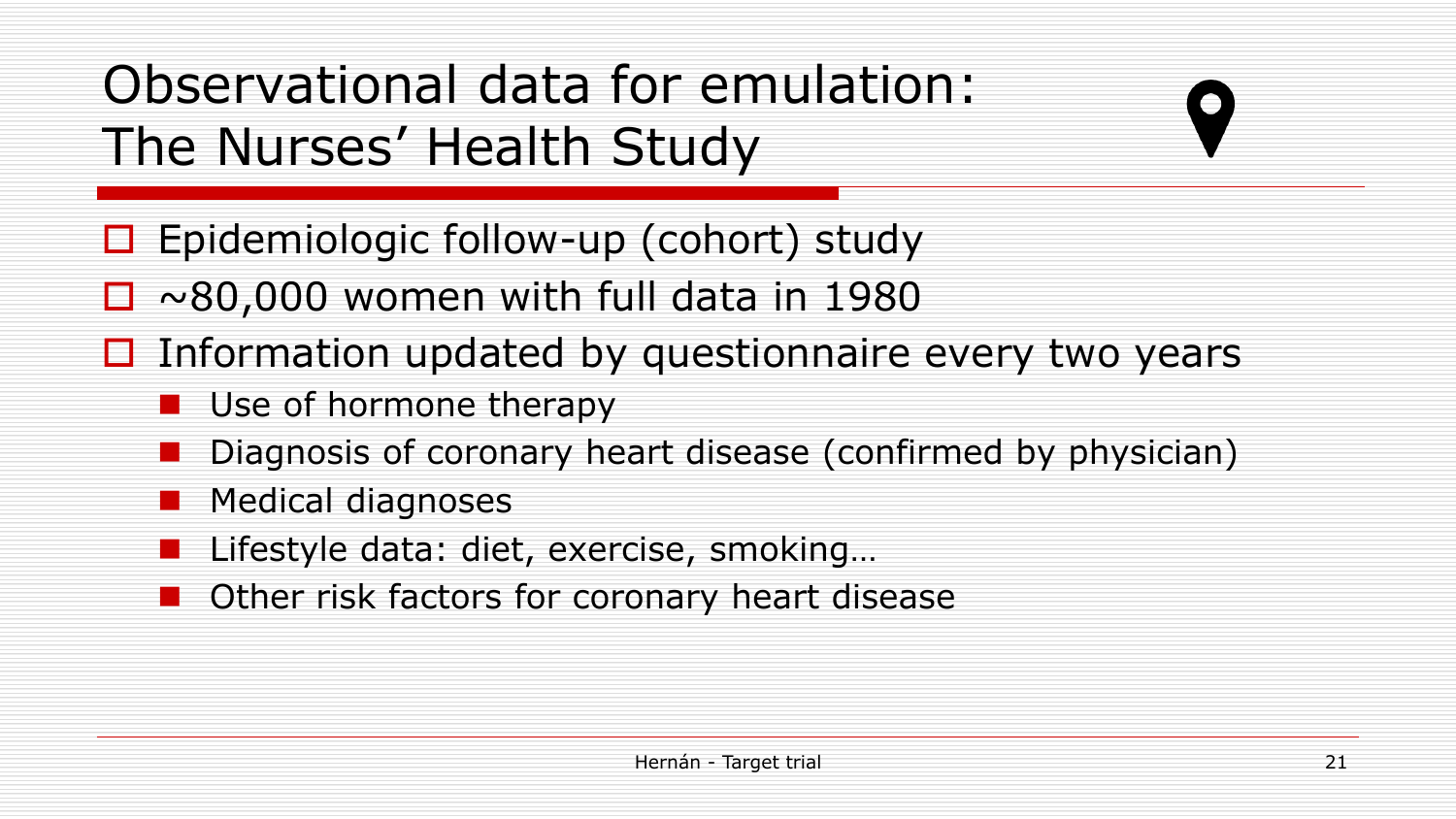### Emulation: Intention-to-treat analysis

- $\Box$  Compare CHD incidence between initiators and noninitiators of hormone therapy at baseline
	- Regardless of future use during the follow-up

#### $\Box$  Fit a Cox model (like the WHI) with covariates

■ Age, past hormone use, parental history of myocardial infarction before age 60y, education, husband's education, ethnicity, age at menopause, calendar time, high cholesterol, high blood pressure, diabetes, angina, stroke, coronary revascularization, osteoporosis, body mass index, cigarette smoking, aspirin use, alcohol intake, physical activity, diet score, multivitamin use, and fruit/vegetable intake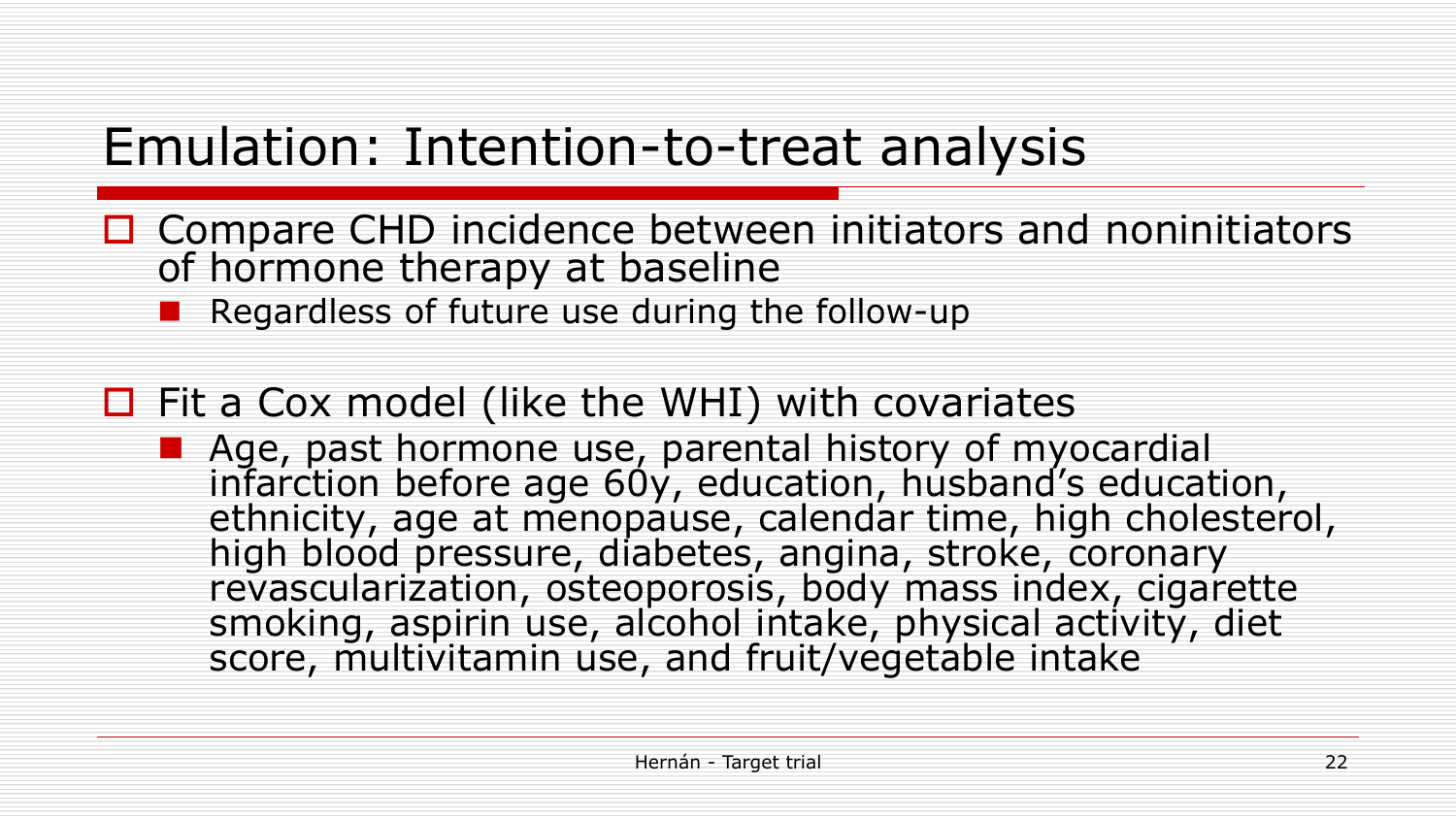### Emulation summary

 $\Box$  We used the observational data to emulate a target trial with similar eligibility criteria, treatment arms, outcome, causal contrast, and analysis plan as the WHI randomized trial

#### **□** Some differences

- **Not blinded**
- Not placebo-controlled
- **Shorter average time since menopause than WHI**
- **Longer follow-up than WHI**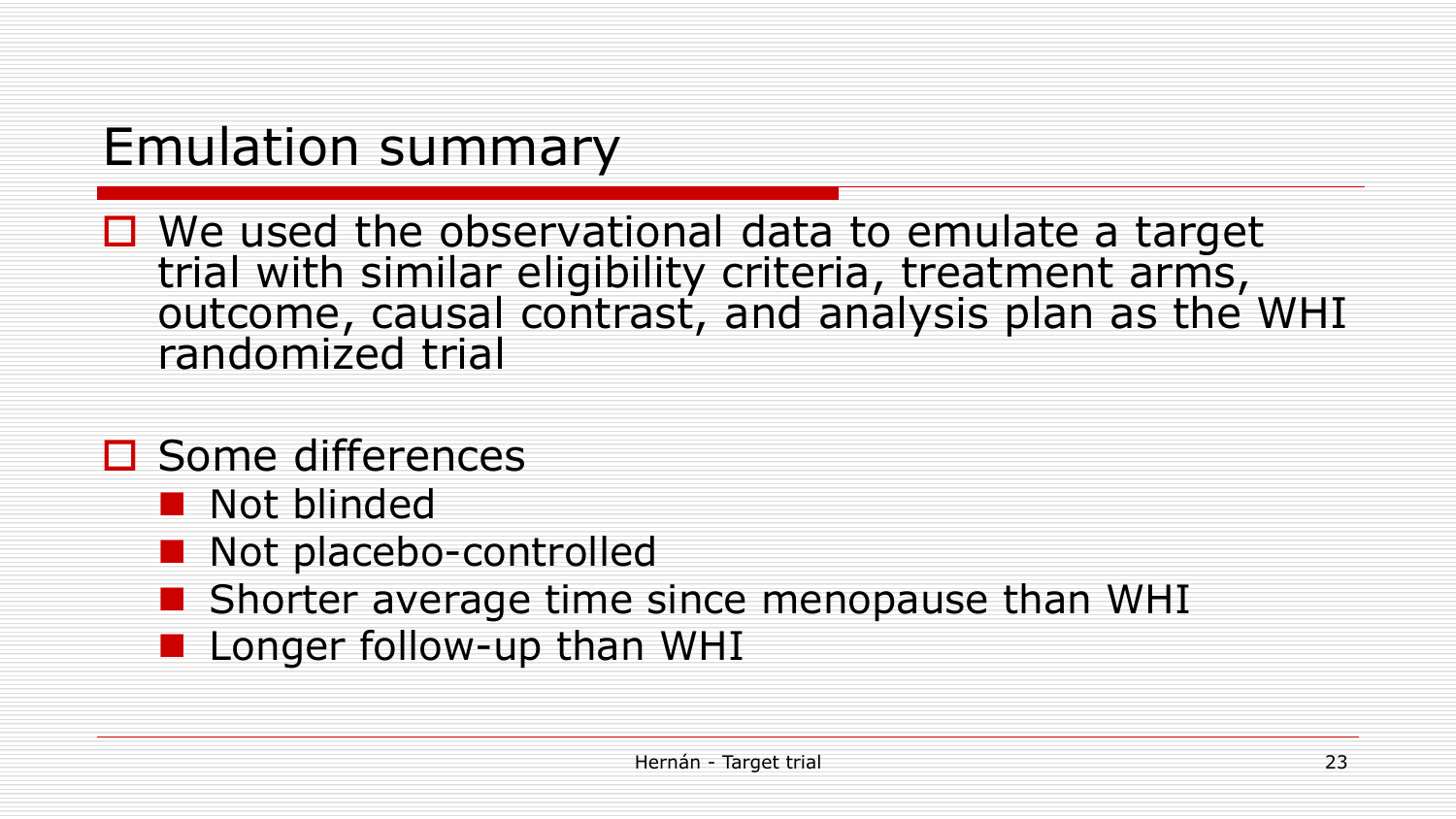|   |                                                                                     | Effect estimates: hazard ratios (95% CIs)<br>Randomized<br>Women's Health Initiative | Observational<br>Nurses' Health Study |
|---|-------------------------------------------------------------------------------------|--------------------------------------------------------------------------------------|---------------------------------------|
|   | Overall                                                                             | 1.23(0.99, 1.53)                                                                     | 1.05(0.82, 1.34)                      |
| П | Years of<br>follow-up<br>$\blacksquare$ 0-2<br>$\blacksquare$ >2                    | 1.51(1.06, 2.14)<br>1.07(0.81, 1.41)                                                 | 1.43(0.92, 2.23)<br>0.91(0.72, 1.16)  |
|   | Years since<br>menopause<br>$\leq 10$<br>$\blacksquare$ 10-20<br>$\blacksquare$ >20 | 0.89(0.54, 1.44)<br>1.24(0.86, 1.80)<br>1.65(1.14, 2.40)                             | 0.88(0.63, 1.21)<br>1.13(0.85, 1.49)  |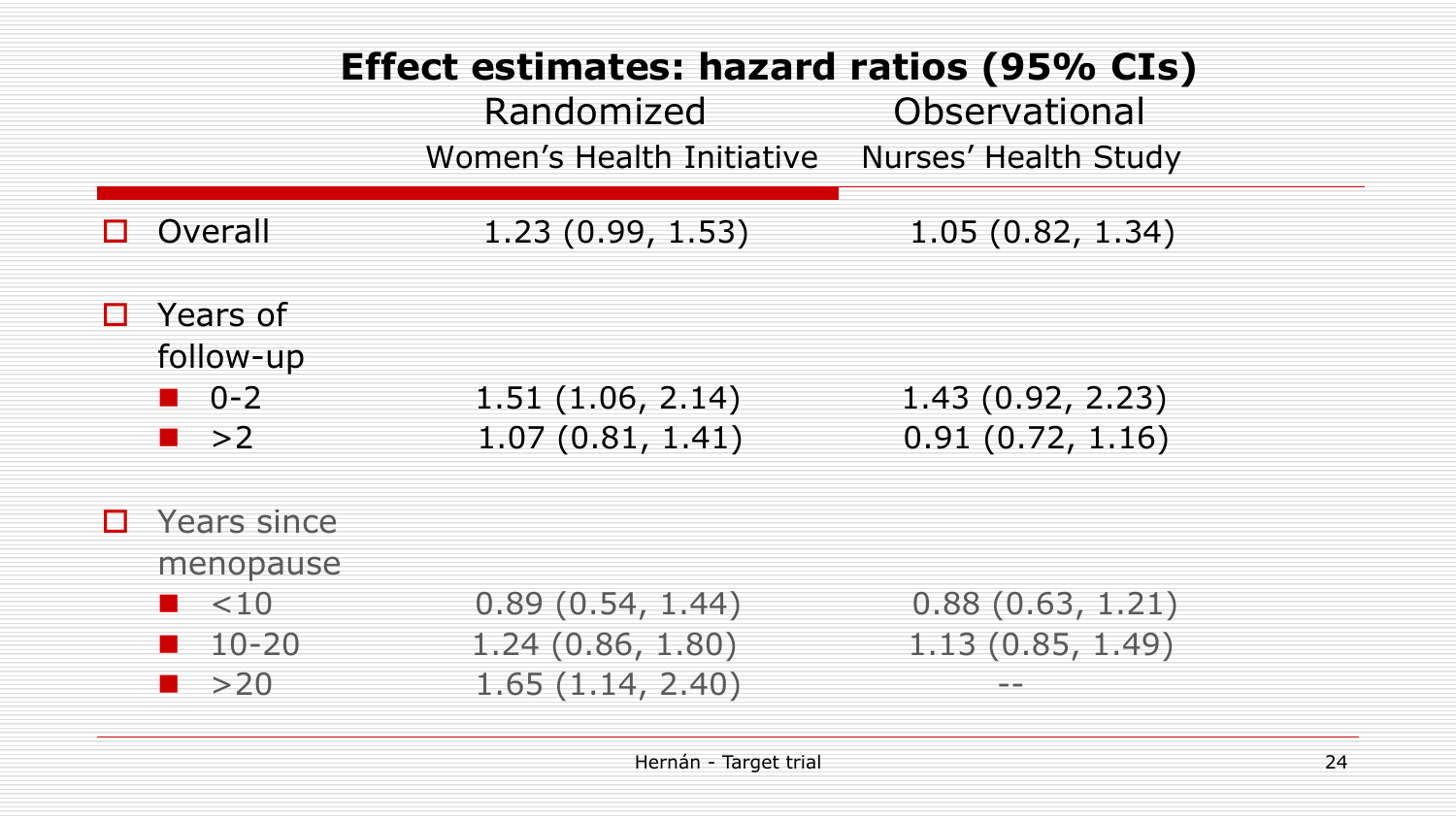# When the target trial is explicitly emulated, then the same **causal question** is asked

- □ No shocking observational-randomized discrepancies
	- $\blacksquare$  though wide confidence intervals in both studies
- $\Box$  What about the popular hypothesis? Any residual confounding?
	- **Probably, but insufficient to explain the original** discrepancy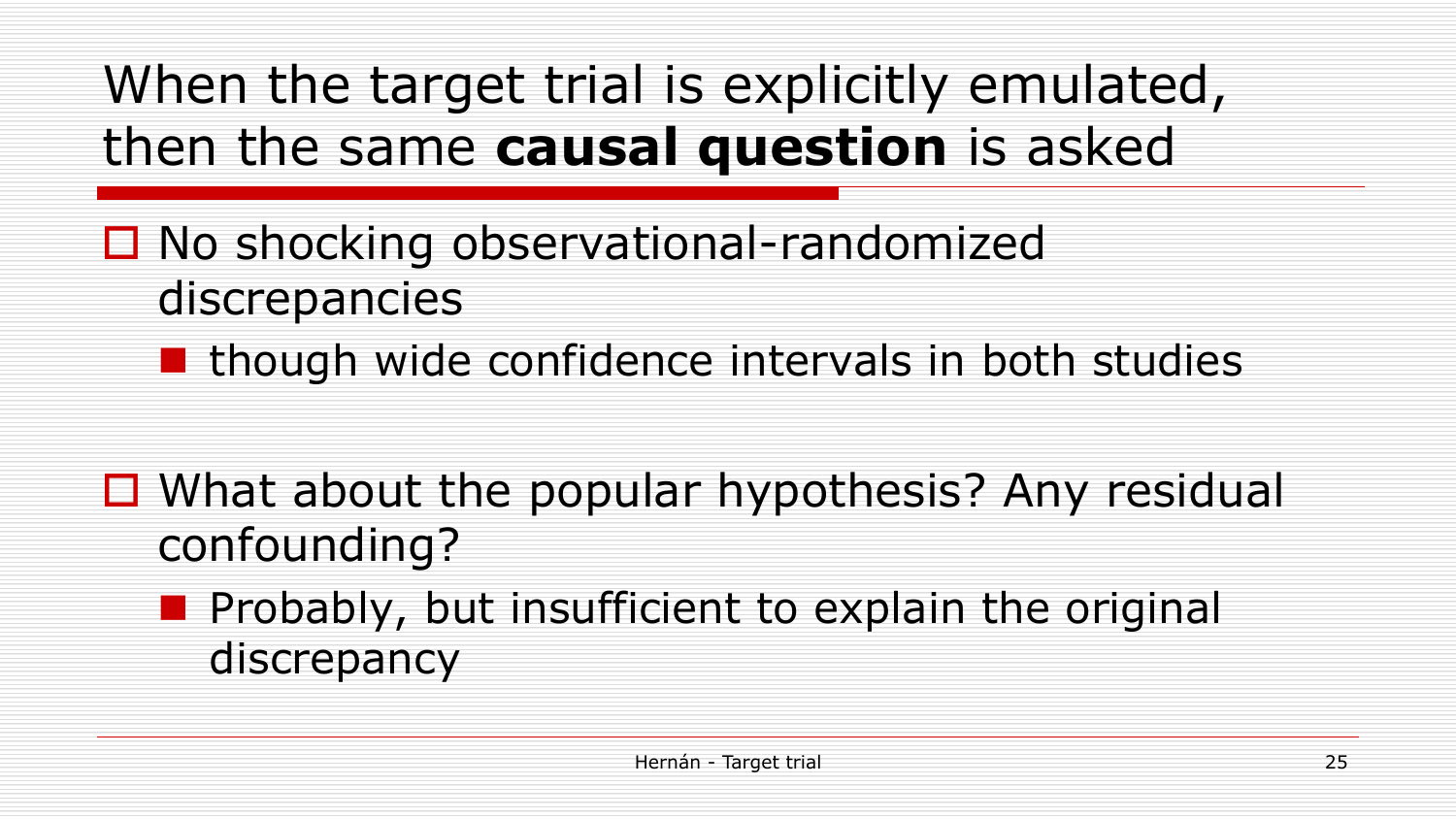Epidemiologic studies may be adequate to emulate target trials

- $\Box$  If high-quality observational data on treatment, outcome, and confounders are available
	- e.g., the Nurses' Health Study
- But most observational research relies on real world data
- $\Box$  Can emulation of a target trial work with large databases of real world data?
	- **Let's see some examples**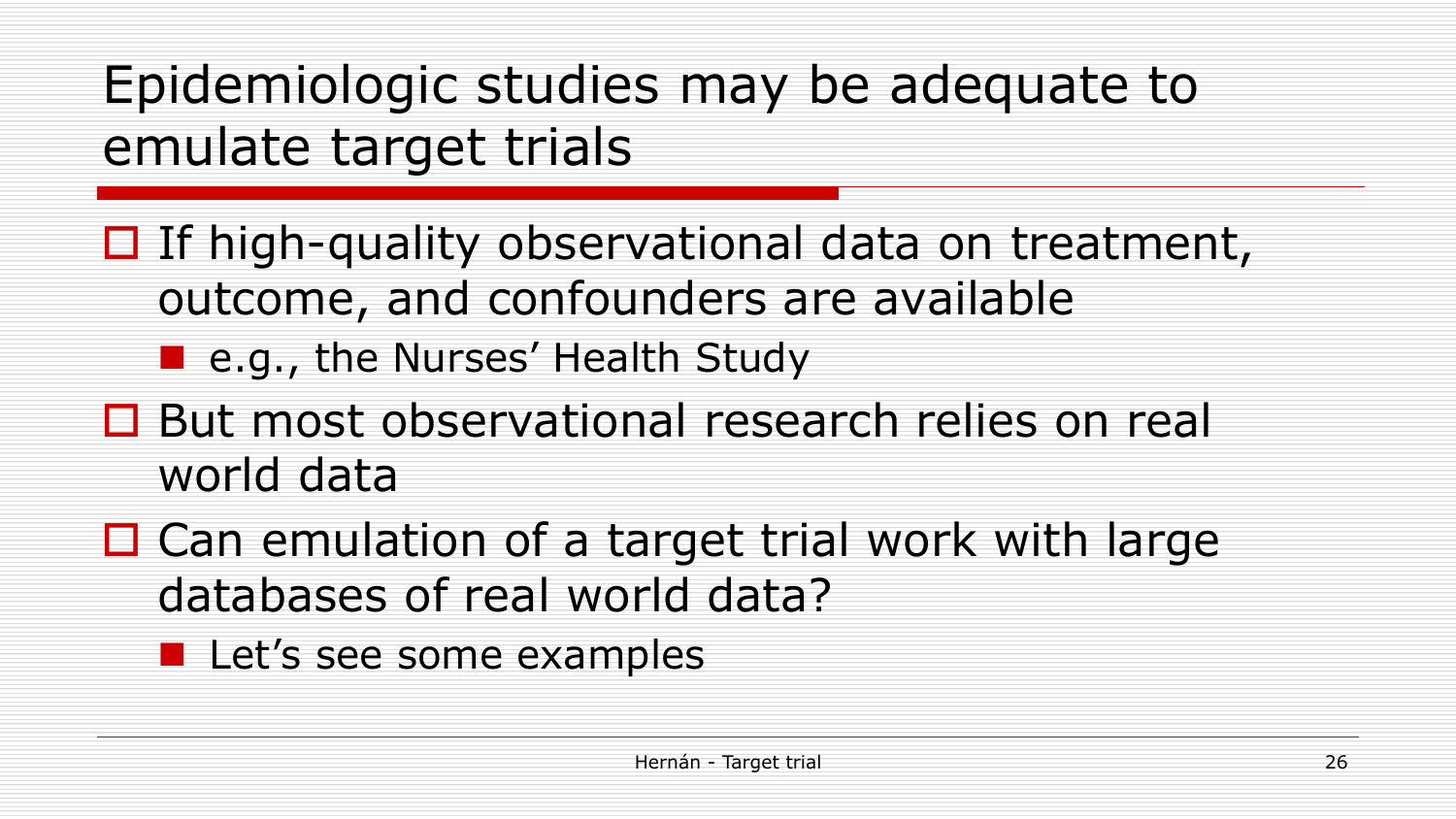# Examples of Target Trial emulation using different types of observational data



6. Epoetin therapy and mortality in dialysis patients



Real world data: Insurance claims + supplementary data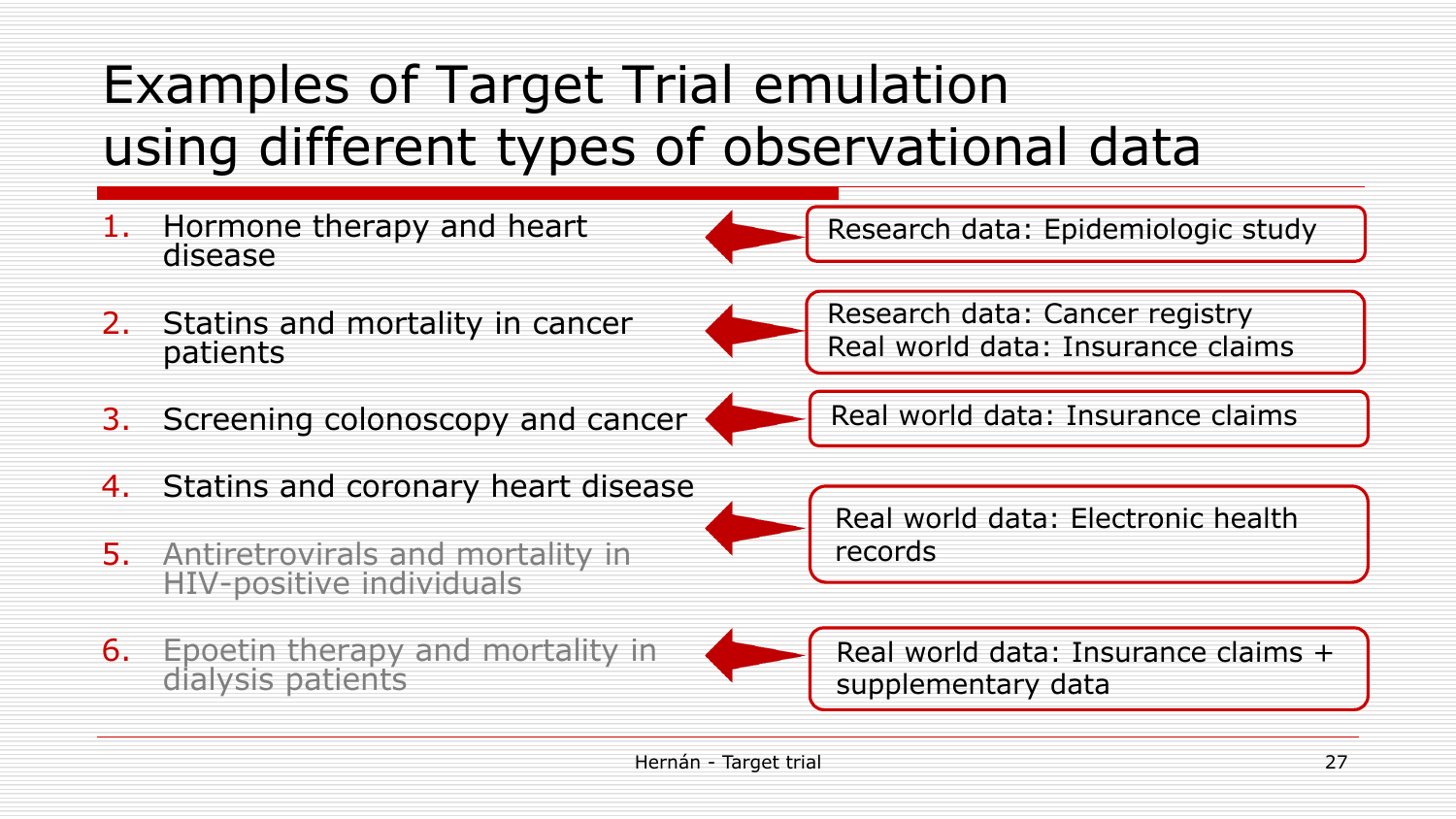# **EXAMPLE #2** Statins and mortality in cancer patients

**□ Statins are drugs that lower LDL-cholesterol** 

 $\Box$  In observational studies of cancer patients, statin use is associated with 30% lower mortality

■ Statins inhibit cancer growth?

 $\Box$  However, those studies did not attempt to explicitly emulate a target trial

We did

Emilsson et al. *JAMA Oncology* 2017; (in press)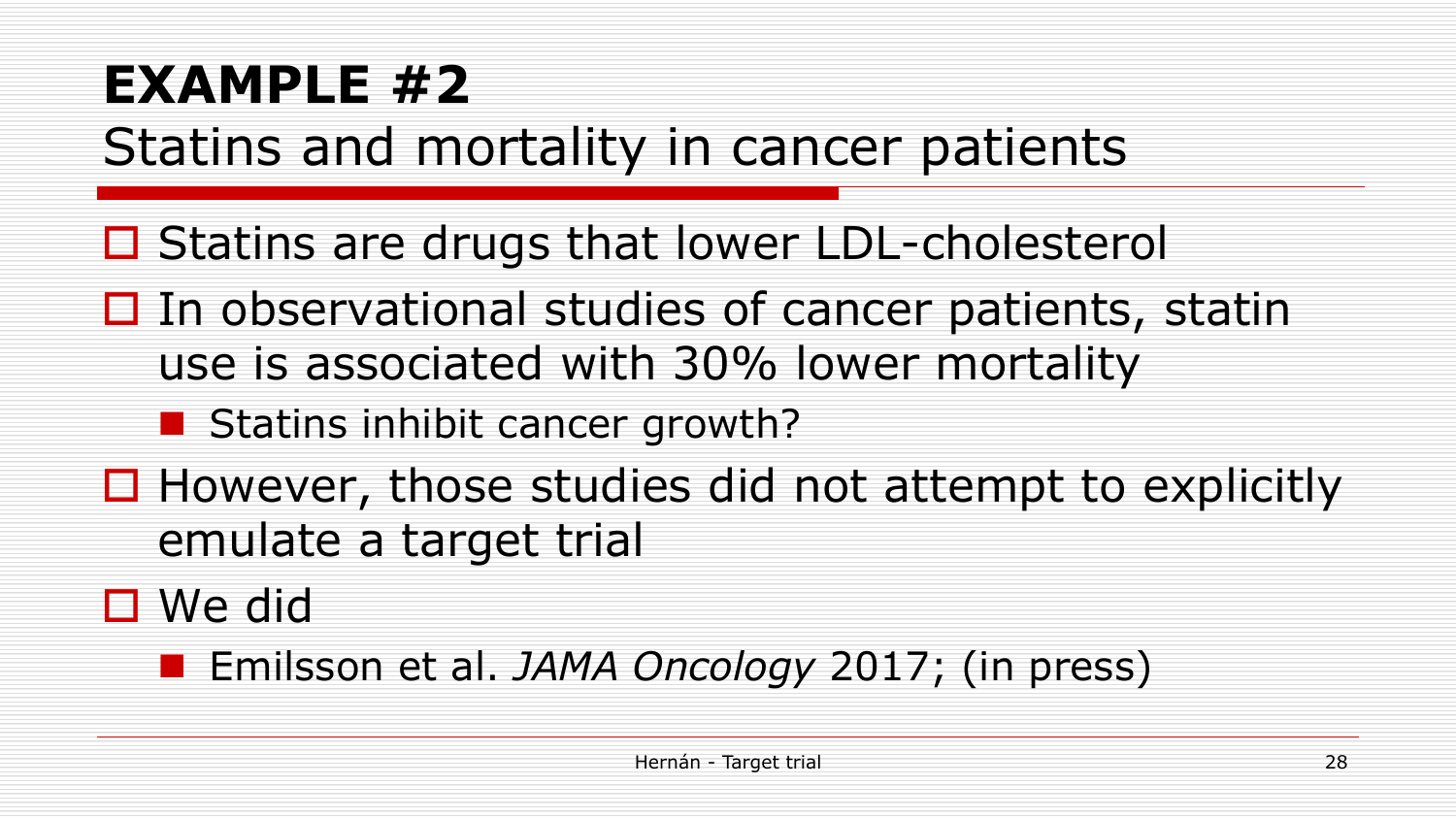|                                 | <b>Summary of Protocol of Target trial:</b><br>Statin therapy and mortality in cancer patients                                                                                                                                    |
|---------------------------------|-----------------------------------------------------------------------------------------------------------------------------------------------------------------------------------------------------------------------------------|
| <b>Eligibility criteria</b>     | Individuals with Stage I-III colorectal, breast, prostate, and bladder cancer<br>diagnosed at age 66 years or older, enrolled in Medicare parts A-B-D, and<br>who did not receive a statin prescription in the previous 6 months. |
|                                 | <b>Treatment strategies 1. Initiate statin therapy within 6 months of cancer diagnosis;</b><br>discontinuation at any time that is clinically indicated<br>2. Refrain from using statin therapy during the follow-up              |
| <b>Assignment</b><br>procedures | Participants will be randomly assigned to either strategy at baseline, and will<br>be aware of the strategy they have been assigned to.                                                                                           |
| <b>Follow-up period</b>         | Starts at randomization and ends at death, loss to follow-up, or December<br>2011, whichever occurs earlier.                                                                                                                      |
| <b>Outcome</b>                  | Cancer-specific mortality and all-cause mortality                                                                                                                                                                                 |
| <b>Causal contrasts</b>         | Intention-to-treat effect, per-protocol effect                                                                                                                                                                                    |
| <b>Analysis plan</b>            | Intention-to-treat analysis, non-naïve per-protocol analysis                                                                                                                                                                      |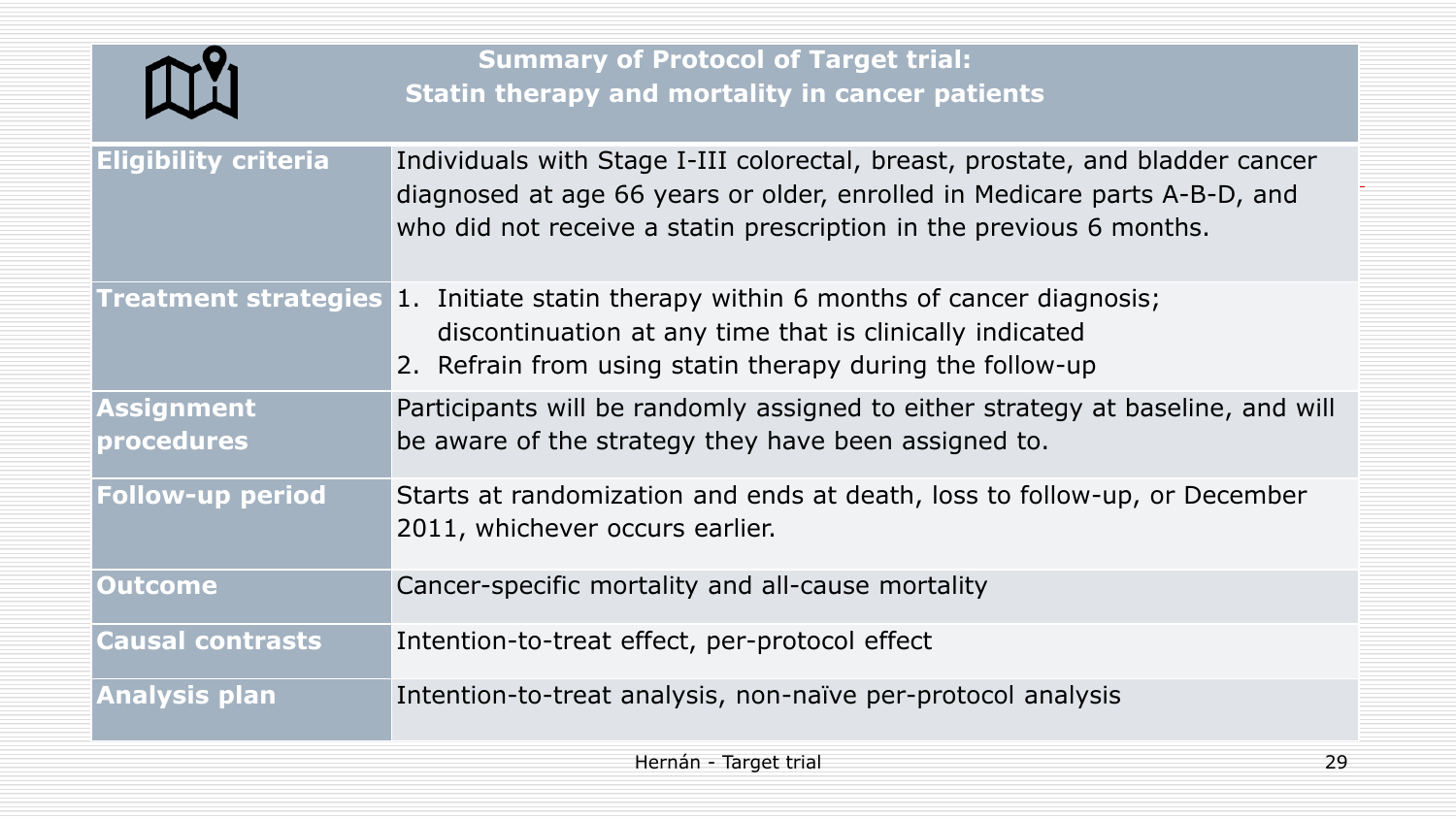# Observational data for emulation: SEER-Medicare

#### **O** SEER

■ cancer registries in 12 U.S. states

**d** detailed information about cancer diagnosis

#### **□** U.S. Medicare

**health insurance program for people 65 years or older (and others)** 

**database includes insurance claims for all services provided,** including statins, and death

#### $\Box$  SEER-Medicare is the linkage of both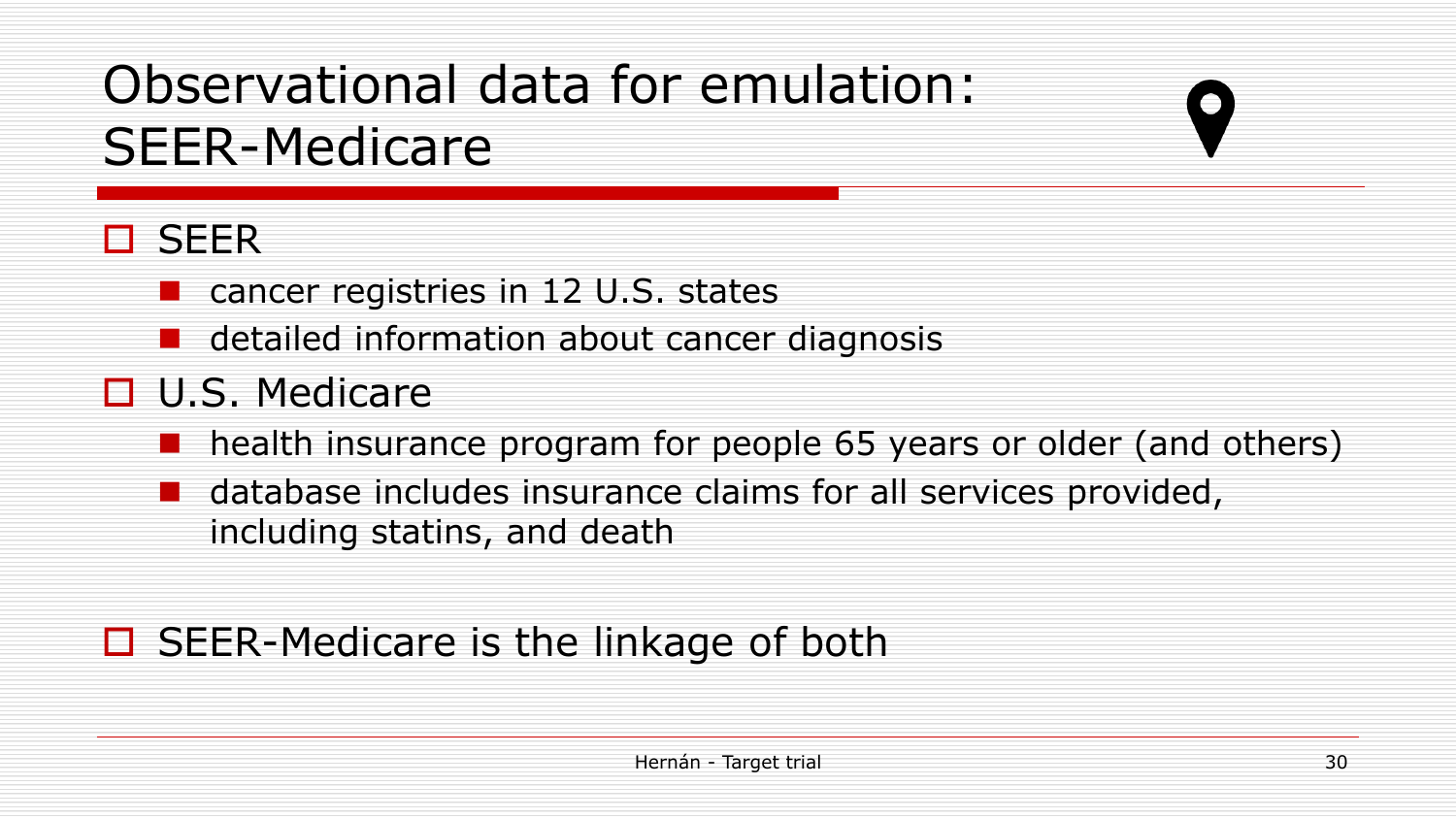### SEER-Medicare emulation: Hazard ratio estimates for statin vs. no statin initiation

### $\Box$  Cancer-specific mortality: 1.00 (0.88, 1.15) □ All-cause mortality: 1.07 (0.93, .21)

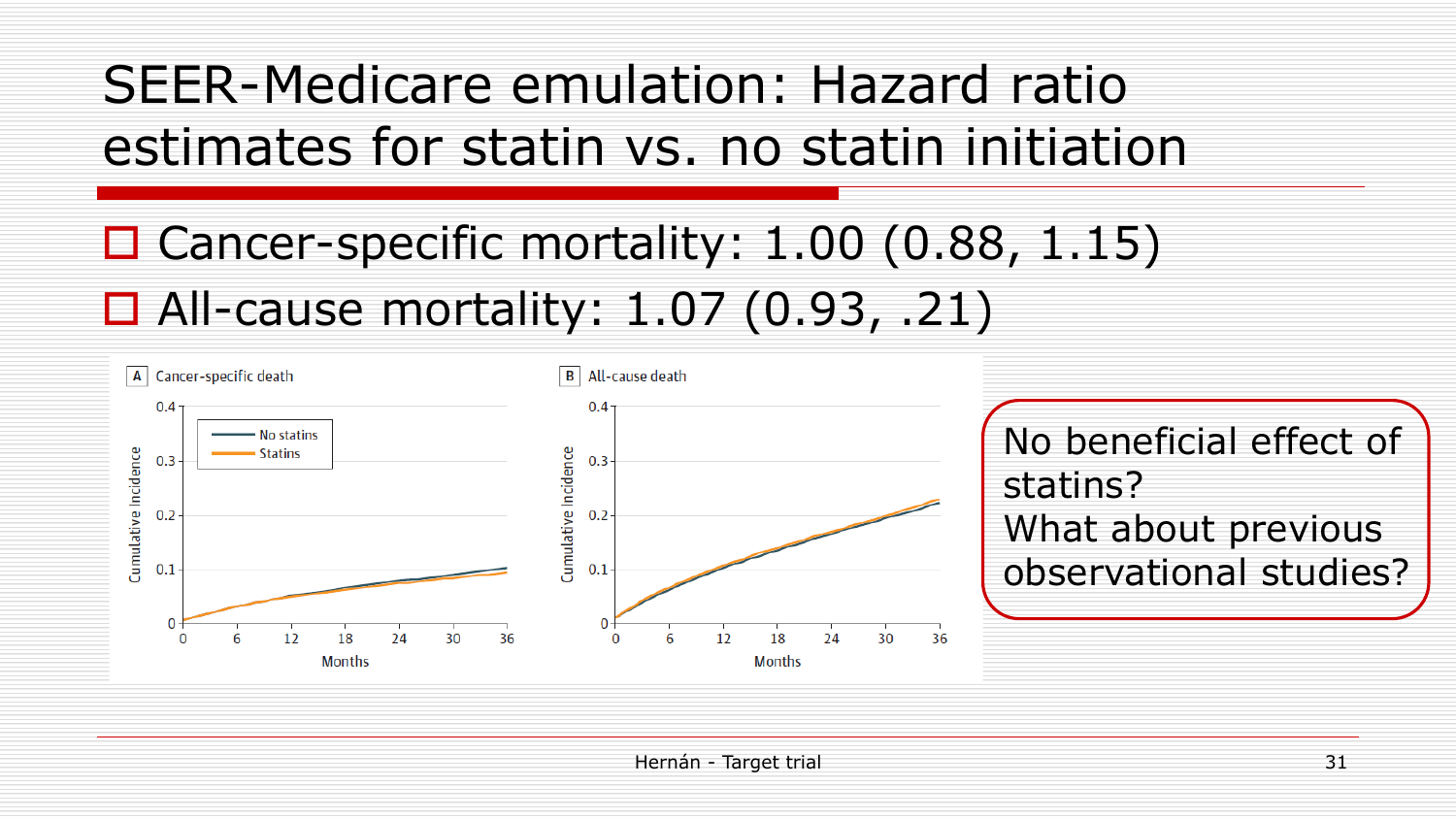Emulating time zero (start of follow-up) is crucial to learn what works

- □ Criticisms of observational analyses often focus on residual confounding
	- **E** failure to emulate randomization because of insufficient data on confounders
	- **Hard to fix**
- $\Box$  But many observational analyses have a more fundamental problem
	- **Failure to choose time zero**
	- **Easy to fix**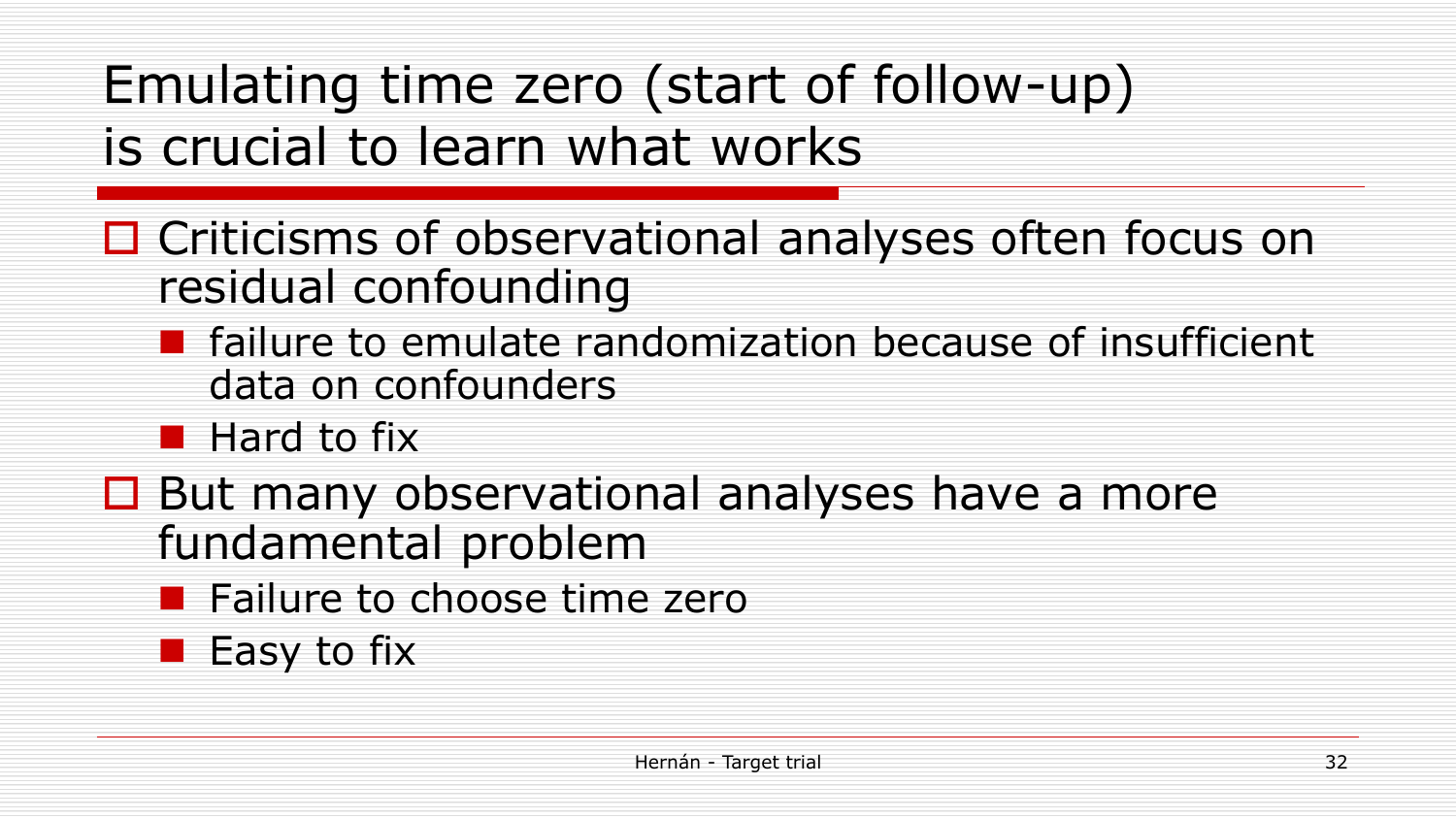# Time zero of follow-up in the Target Trial

#### $\Box$  The time when 3 things happen

- $\blacksquare$  eligibility criteria are met
- **T** treatment strategies are assigned
- **Study outcomes begin to be counted**
- $\Box$  The same applies to observational analyses that emulate a target trial
- $\Box$  Misalignment of eligibility criteria and treatment assignment leads to selection bias / immortal time bias ■ Hernán et al. *J Clin Epidemiol* 2016; 79:70-75.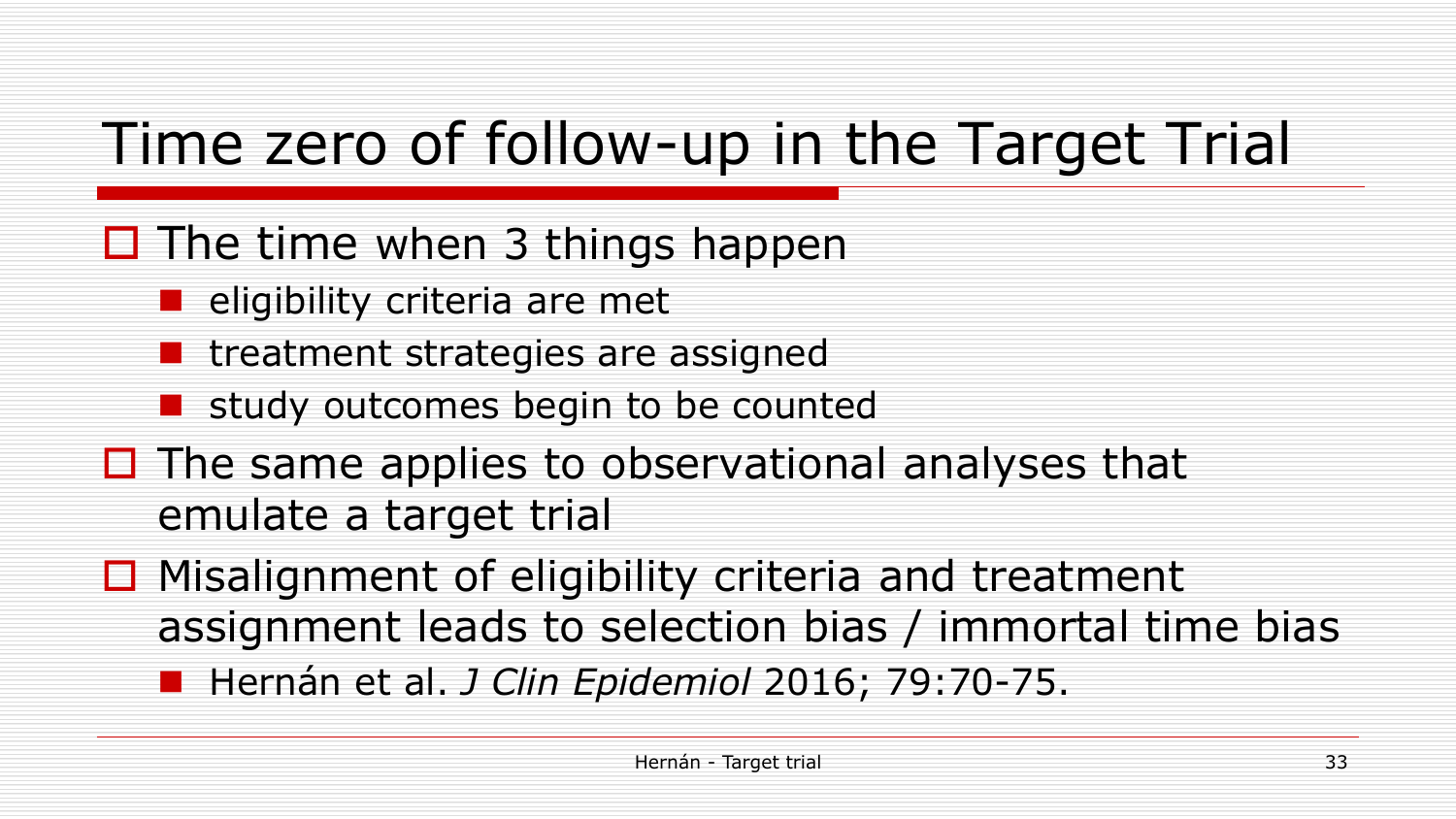Emulation of time zero is not straightforward when there are multiple eligibility times

- $\Box$  In Example #2 (Statins in cancer patients), eligibility criteria are met as a single time
	- **Cancer diagnosis**
	- $\blacksquare$  That's time zero
- $\Box$  In Example #1 (Hormone therapy), eligibility criteria may be met at different times
	- **Notally 19 assets** Woman has no history of chronic disease and no hormone therapy use in the previous 2 years
	- **Not's time zero?**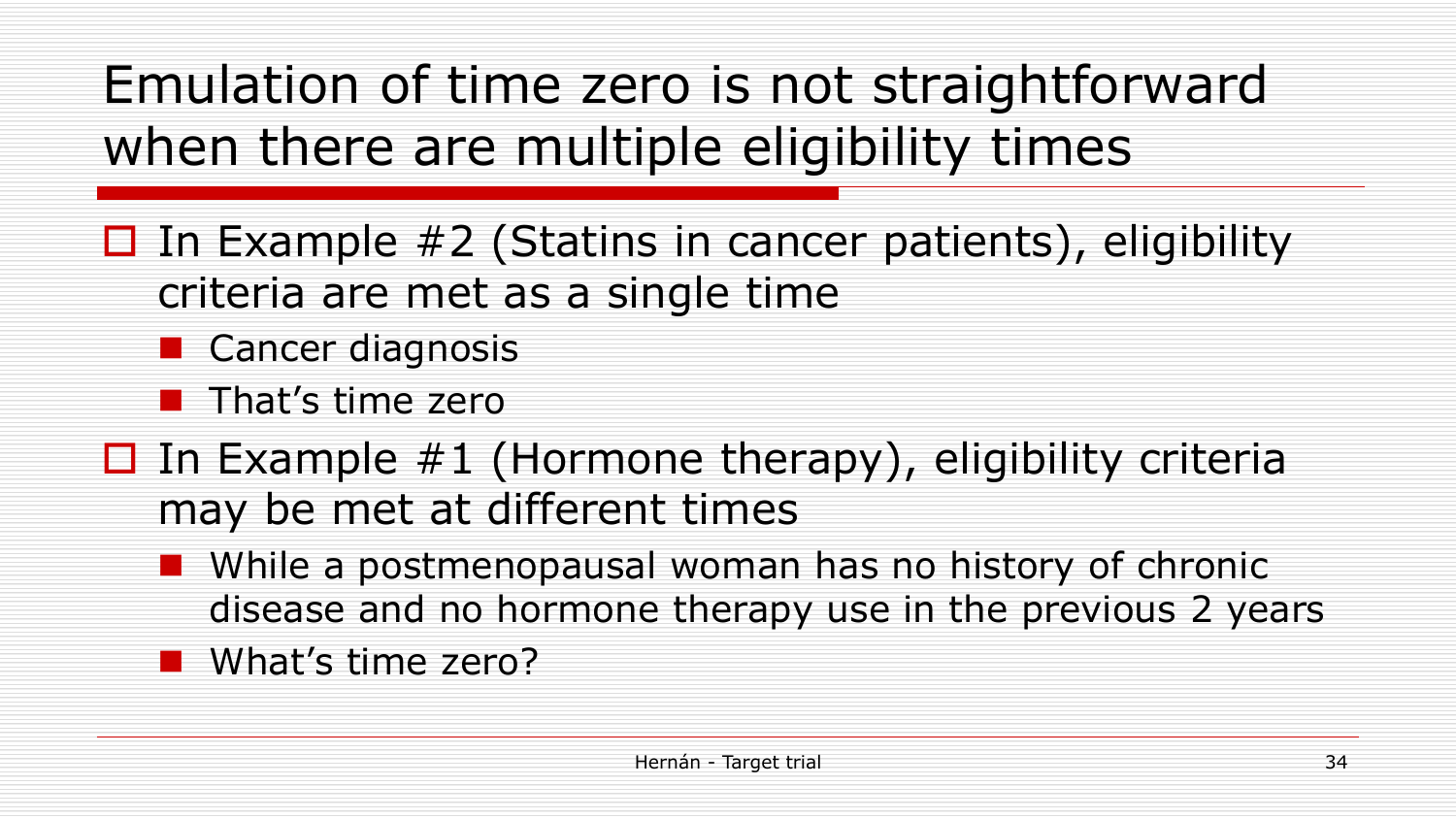# Examples of Target Trial emulation using different types of observational data



- 4. Statins and coronary heart disease
- 5. Antiretrovirals and mortality in HIV-positive individuals
- **6.** Epoetin therapy and mortality in dialysis patients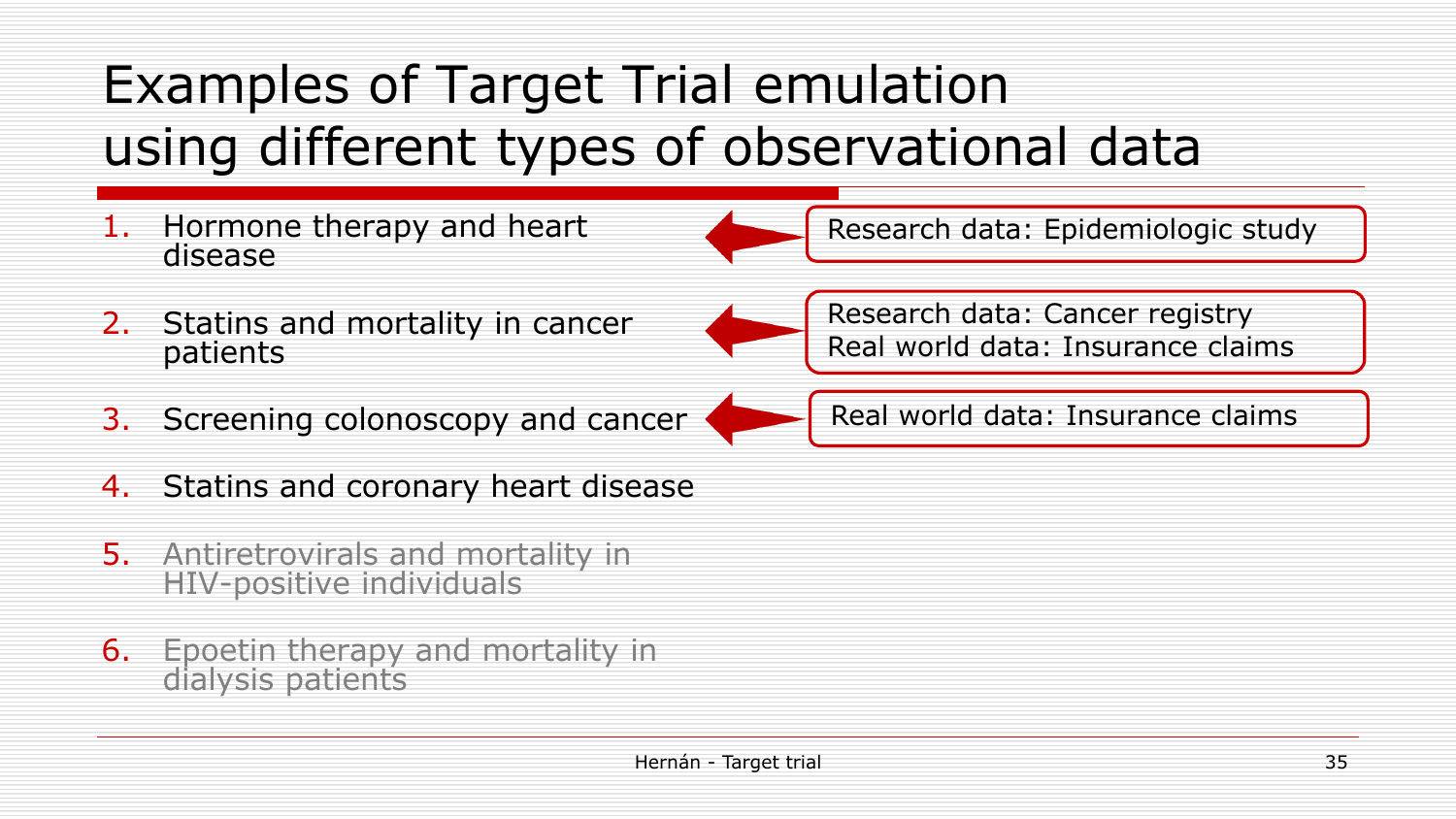### **EXAMPLE #3** Screening colonoscopy and colorectal cancer

- □ Colonoscopy screening recommended at age 50 in US
	- **u** but its effectiveness never proven in randomized trials
	- 3 ongoing trials; results in 2025
- □ Very hard to conduct randomized trials
	- 10-15 years of follow-up are needed
	- $\blacktriangleright$  50,000 individuals needed
	- **u** trials do not include older patients
- $\Box$  Need observational data to emulate a target trial
	- Garcia-Albeniz et al. *Ann Int Med* 2017; 166(1):18-26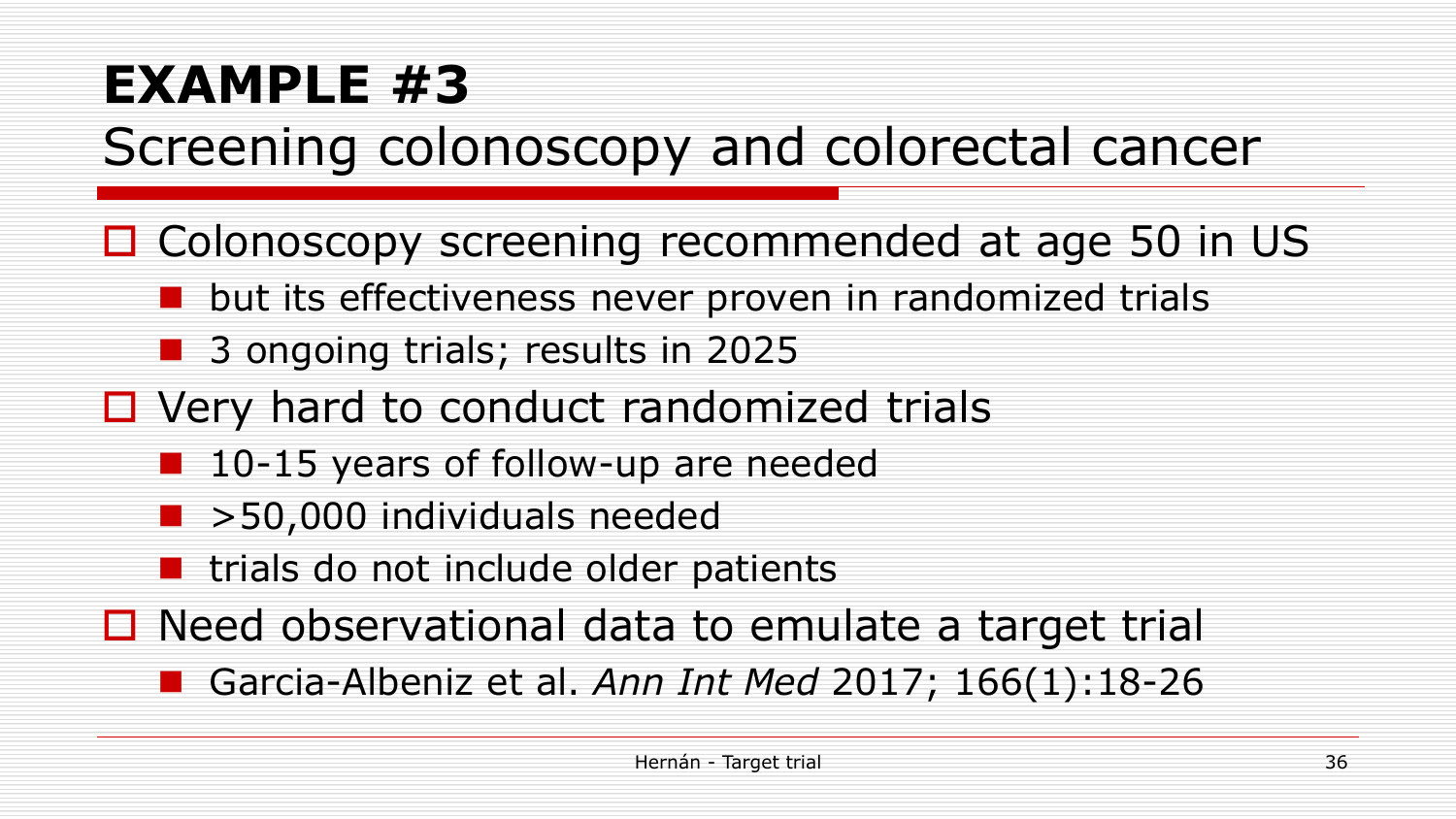|                             | <b>Summary of Protocol of Target trial</b><br><b>Screening colonoscopy and colorectal cancer</b>                                                                                                                                                                                                                                                                                                                                       |
|-----------------------------|----------------------------------------------------------------------------------------------------------------------------------------------------------------------------------------------------------------------------------------------------------------------------------------------------------------------------------------------------------------------------------------------------------------------------------------|
| <b>Eligibility criteria</b> | Individuals aged 70–74 in 2004-2012 with no history of inflammatory bowel<br>disease, adenoma, colectomy, and screening in the last 5 years; no<br>gastrointestinal symptoms in last 6 months; continuous enrolment in<br>Medicare for the last 5 years; at least 2 of the 3 preventive services offered<br>yearly by Medicare (wellness visit, influenza vaccine, and breast or prostate<br>cancer screening) in the previous 2 years |
|                             | <b>Treatment strategies 1. Screening colonoscopy at baseline</b><br>2. No screening colonoscopy at baseline                                                                                                                                                                                                                                                                                                                            |
| Assignment<br>procedures    | Participants will be randomly assigned to either strategy at baseline, and will<br>be aware of the strategy they have been assigned to.                                                                                                                                                                                                                                                                                                |
| <b>Follow-up period</b>     | Starts at randomization and ends at diagnosis of colorectal cancer, death, loss<br>to follow-up, or January 2007, whichever occurs earlier.                                                                                                                                                                                                                                                                                            |
| <b>Outcome</b>              | Colorectal cancer                                                                                                                                                                                                                                                                                                                                                                                                                      |
| <b>Causal contrasts</b>     | Intention-to-treat effect, per-protocol effect                                                                                                                                                                                                                                                                                                                                                                                         |
| <b>Analysis plan</b>        | Intention-to-treat analysis, non-naïve per-protocol analysis                                                                                                                                                                                                                                                                                                                                                                           |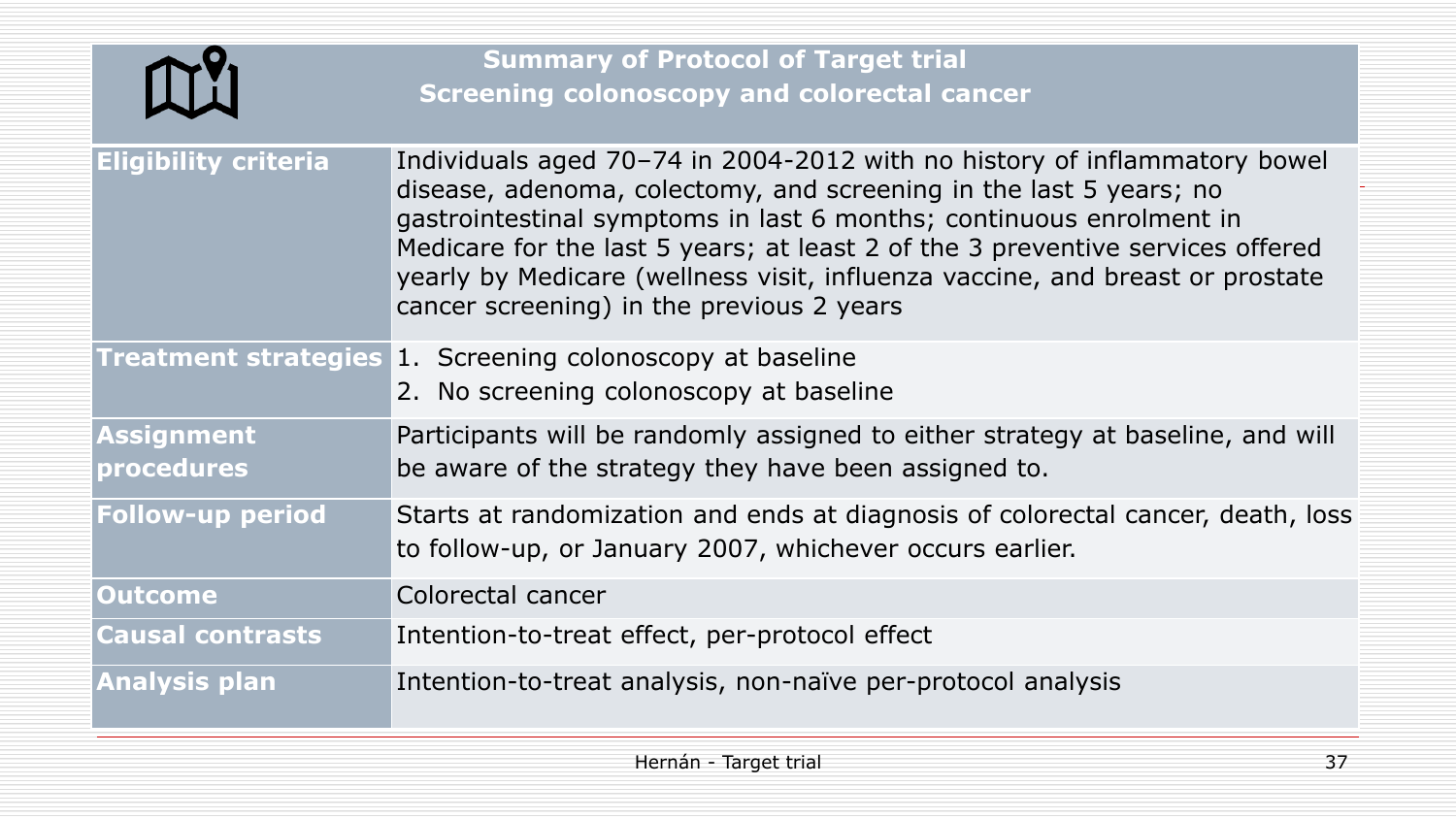# U.S. Medicare

- $\Box$  Federal health insurance program for people 65 years or older, with disabilities or with ESRD
	- **About 50 million enrollees per year**
- $\Box$  Medicare claims dataset (20% random subsample) available for research purposes, years 1999-2012.
	- **u** outpatient and inpatient services
	- **doctor services**
	- **drug prescriptions**

 $\Box$  Medicare reimburses screening colonoscopy since July 2001  $\blacksquare$  for people at average risk for colorectal cancer without age limit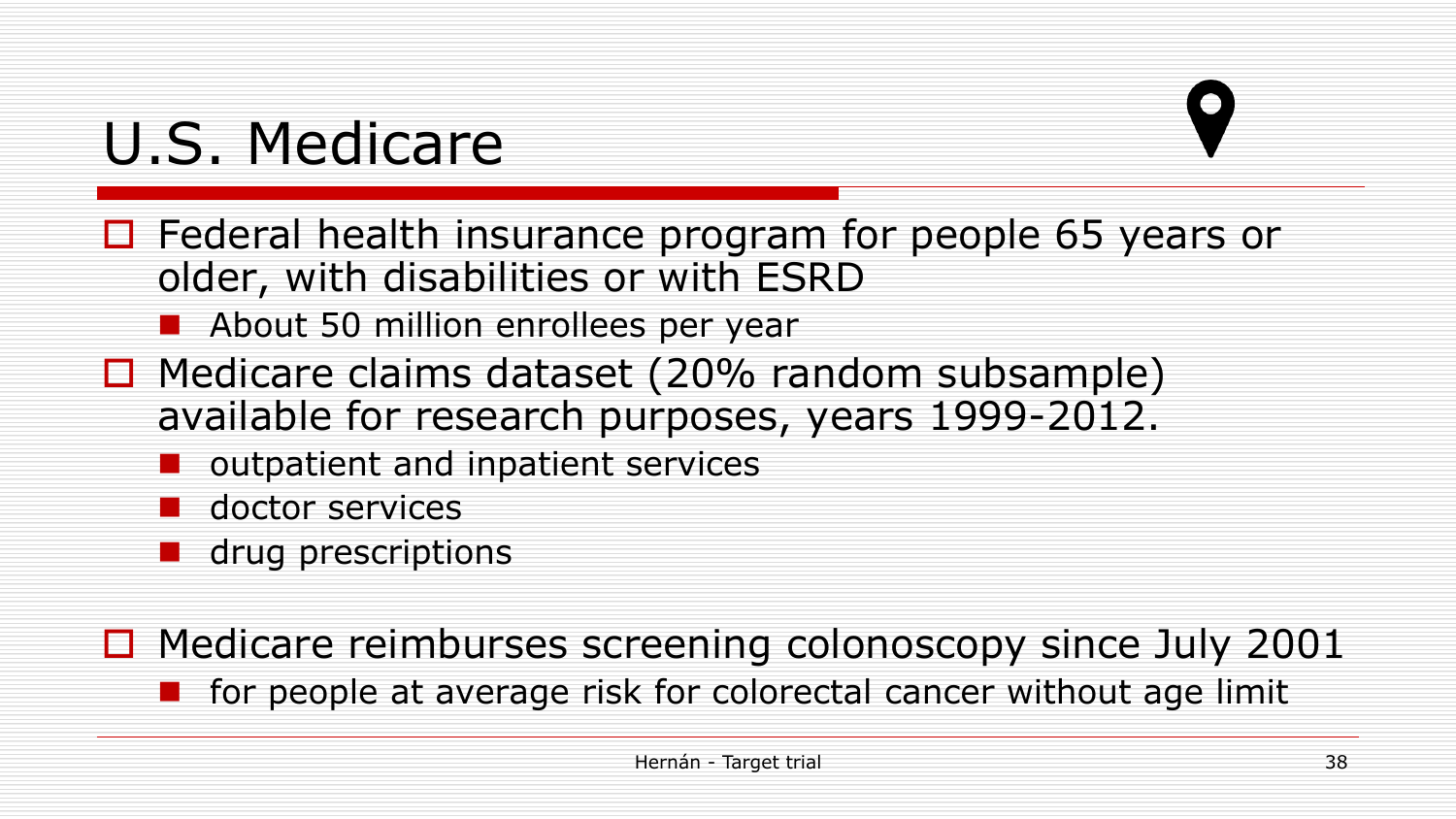# Choosing Time Zero

- $\Box$  In true trial, time zero is the time when enrollees meet the eligibility criteria
	- **Outcomes are counted after time zero**
- $\Box$  In our emulation, Medicare enrollees can meet eligibility criteria at multiple times
	- **E** every day since they turn 70 until 74
- $\Box$  Two unbiased choices to choose time zero:
	- A single eligible time, e.g., the first eligible time or a random eligible time
		- **Every eligible time**: emulate a new trial starting at each eligible time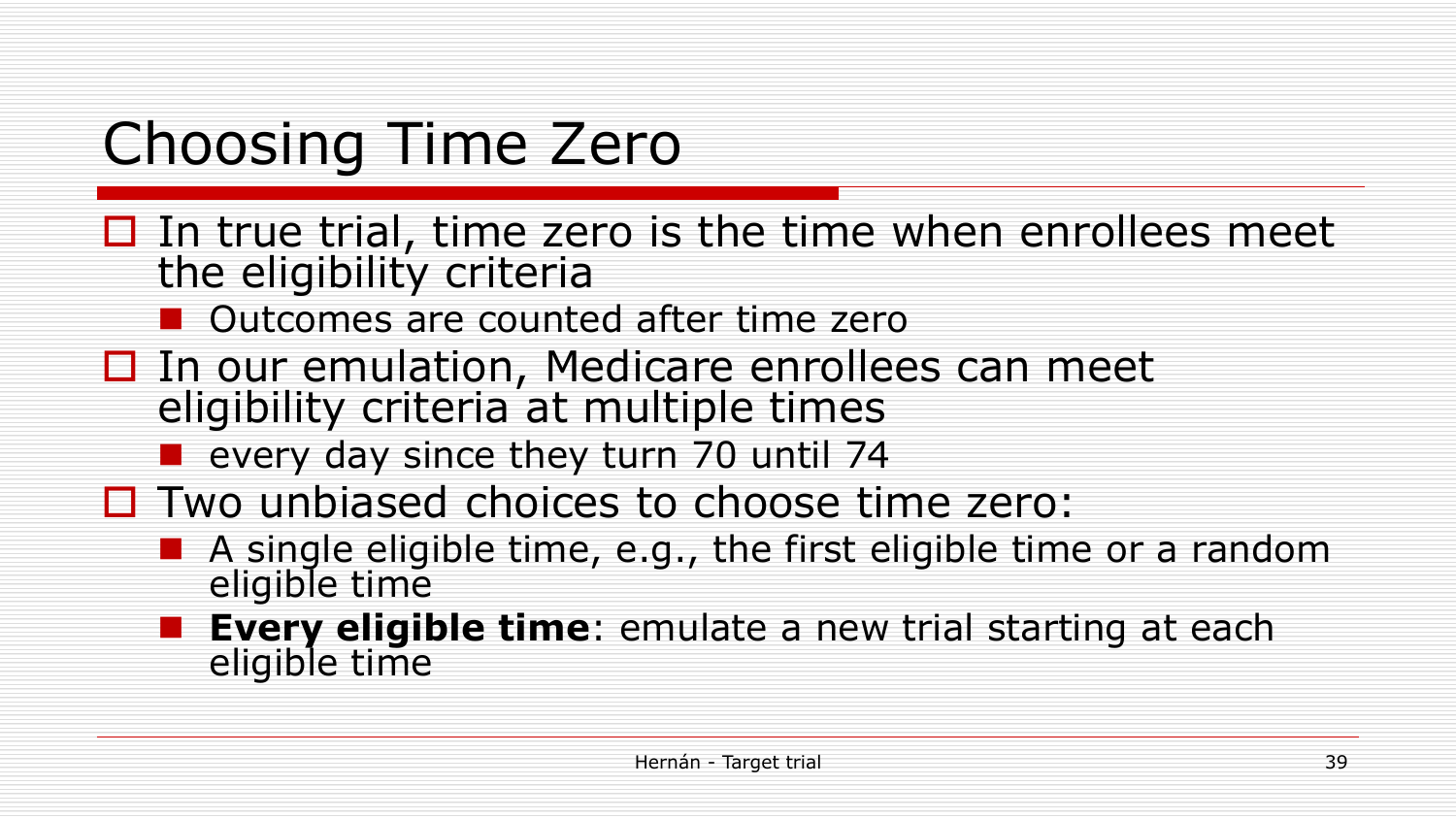# Sequential emulation

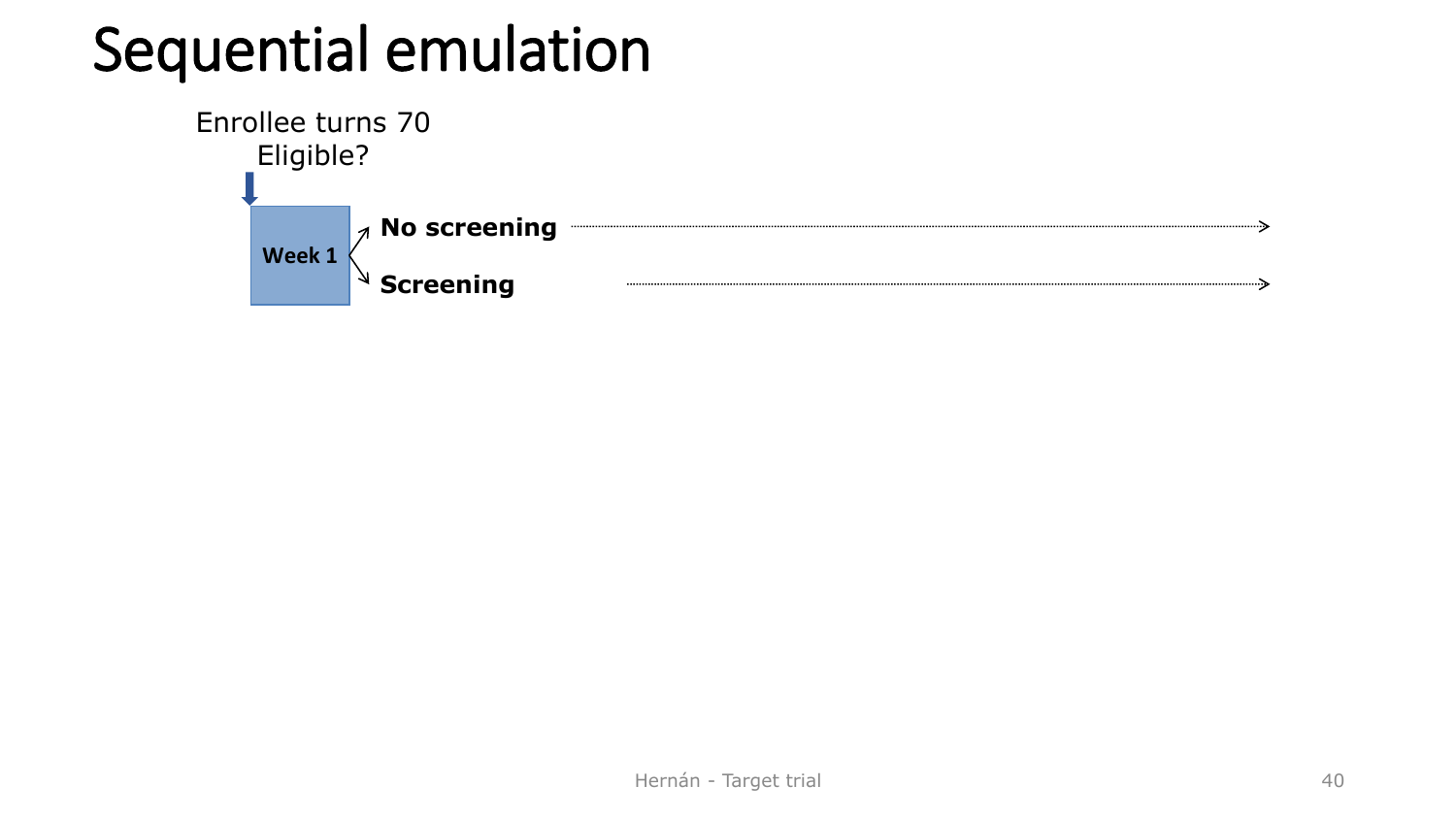# Sequential emulation

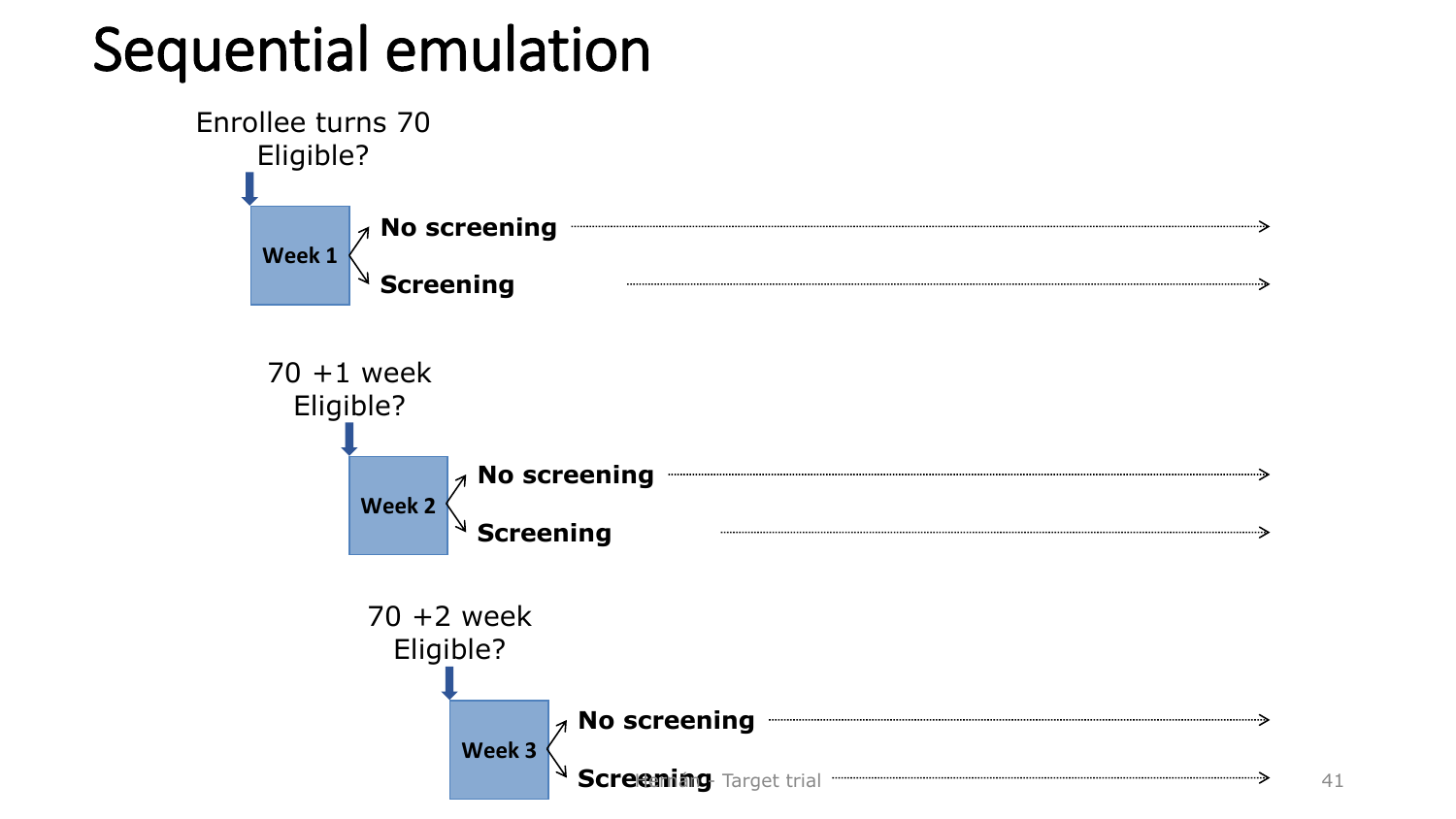# Sequential emulation

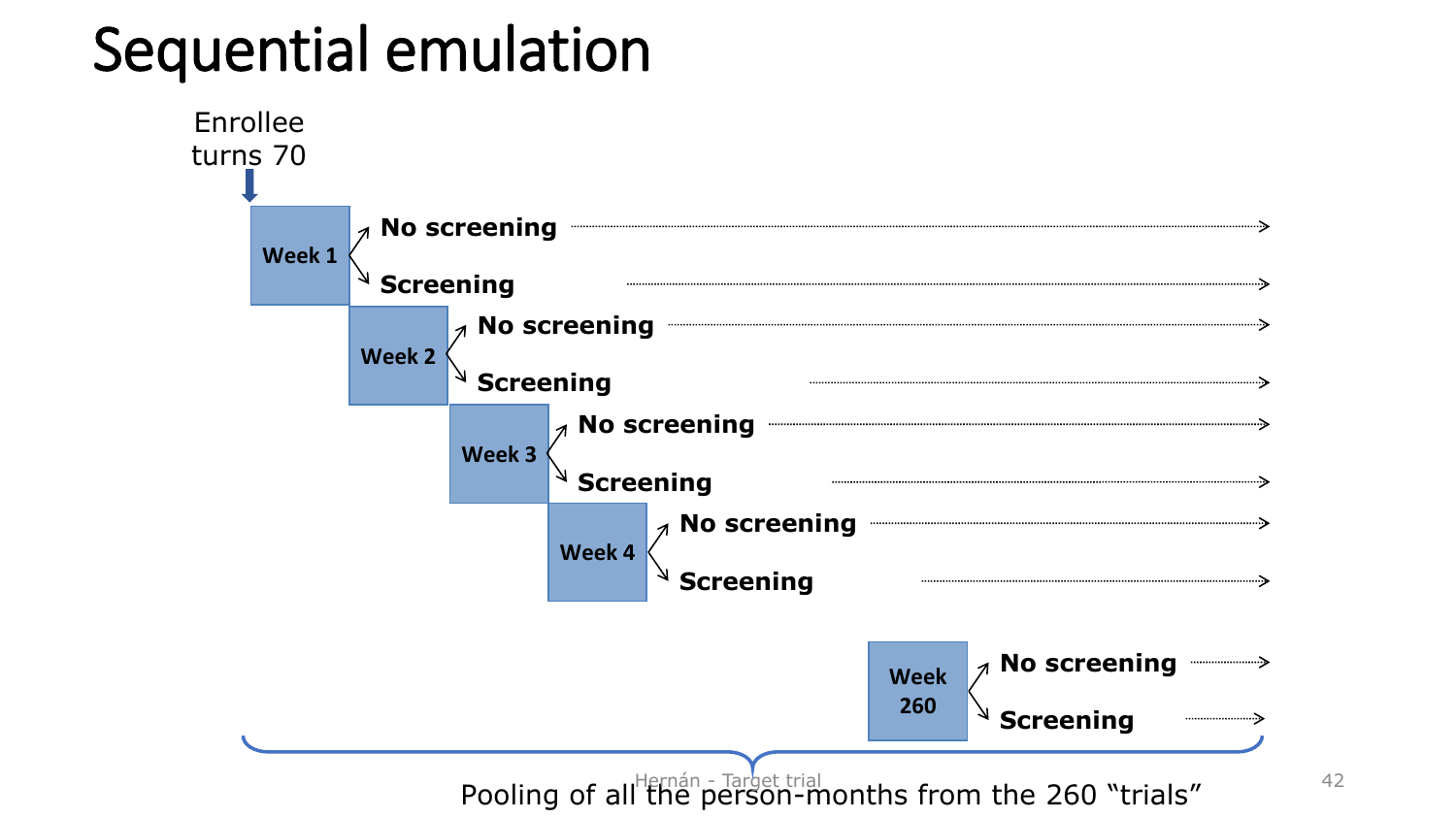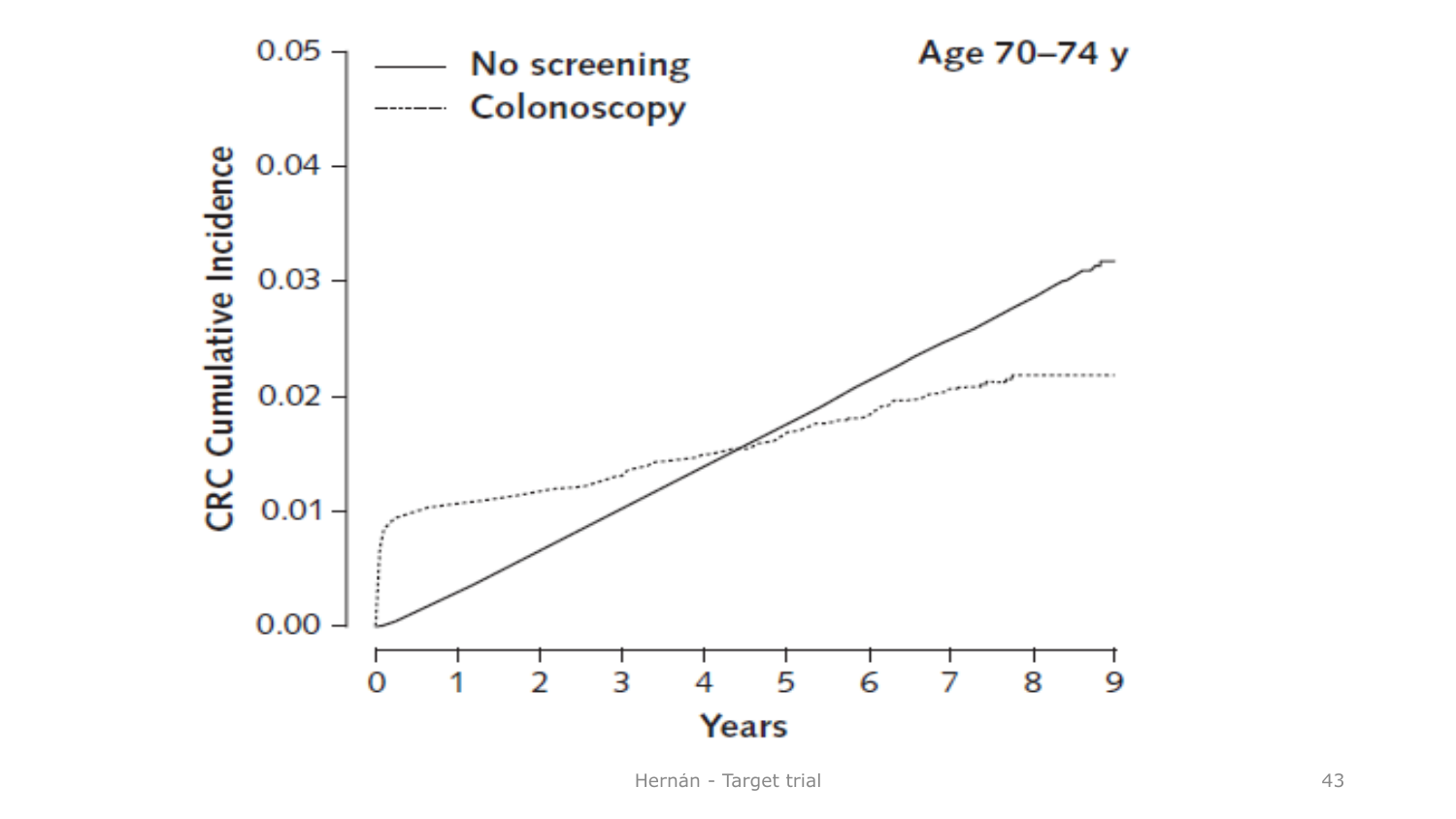# Why make it so complicated?

Garcia-Albeniz et al. *Eur J Epid* 2017

 $\Box$  Consider 3 alternative observational analyses of the same data

1. Same as we did, but choosing a single time zero for each individual (e.g., the first eligible one)

- Unbiased
- **Less efficient (wider 95% CIs)**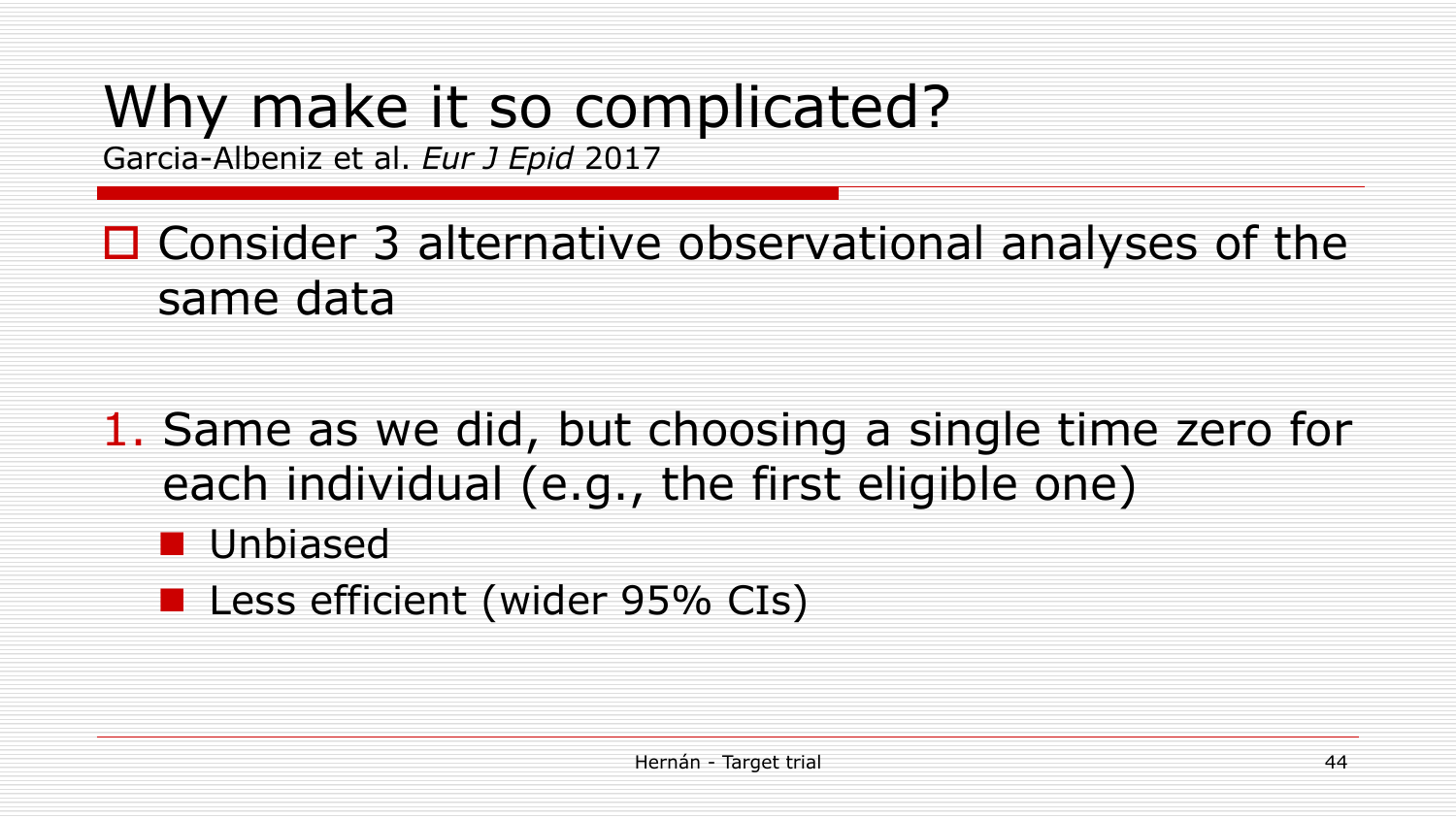# 2. Redefine no-colonoscopy group: no colonoscopy during the follow-up

#### $\Box$  Assign individuals who

- $\blacksquare$  received a colonoscopy while meeting the eligibility criteria to the colonoscopy strategy (time zero  $=$  time of colonoscopy)
- did not receive a colonoscopy throughout the entire study period to the no-colonoscopy group (time zero  $=$  first eligible time)
- $\Box$  Biased because most CRCs are eventually diagnosed via colonoscopy
	- **I** individuals in the no-screening strategy group have little opportunity to have a CRC diagnosed
	- **S** similar to naïve per-protocol analyses in randomized trials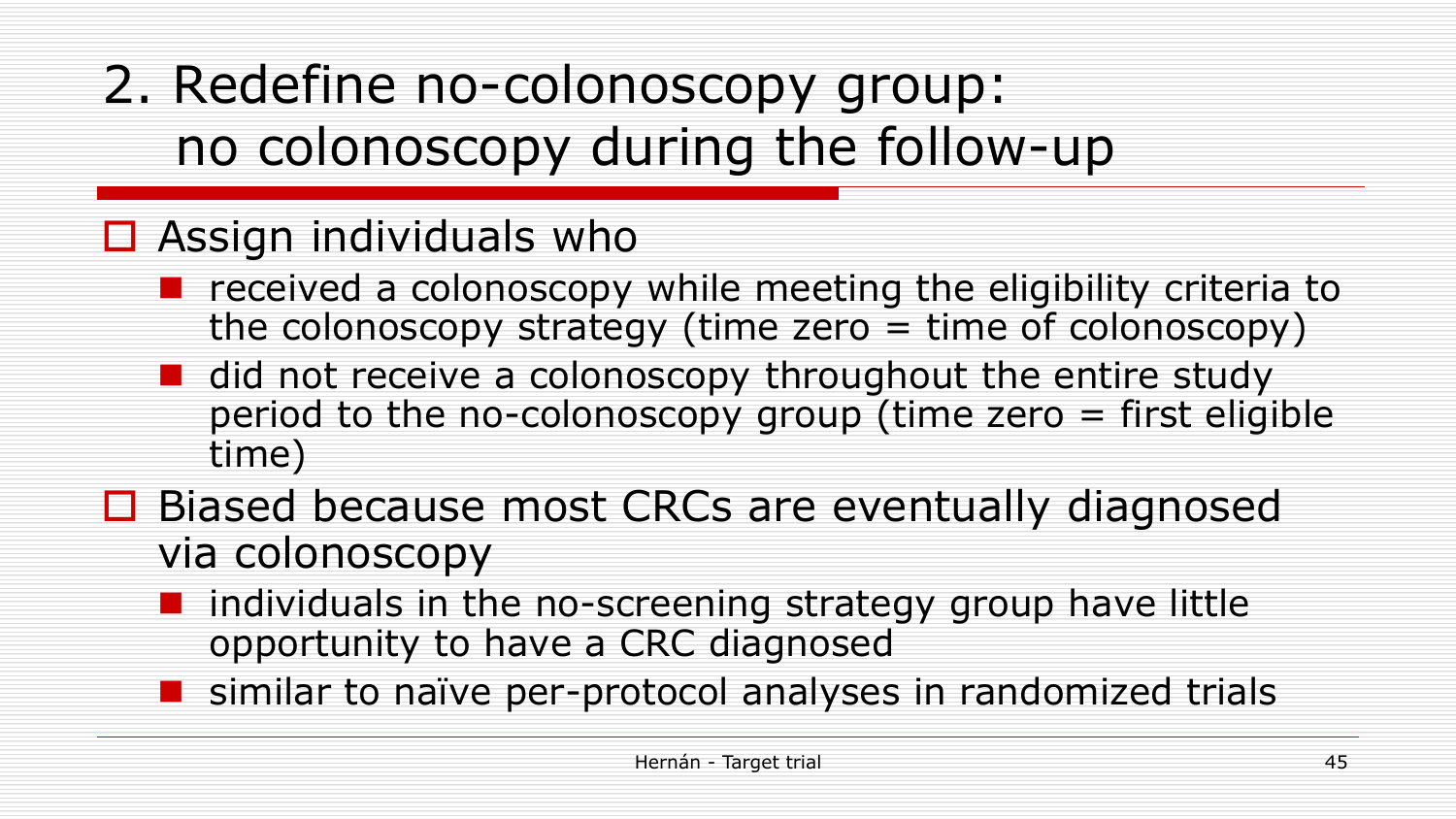# 3. Select arbitrary time zero (say, January 1 2004) and look back

#### $\Box$  Assign eligible individuals to

- $\blacksquare$  the colonoscopy strategy if they received a colonoscopy in the previous five years
- **I** the no-screening strategy otherwise.
- □ Bias because colonoscopies performed before assessing eligibility may affect eligibility
	- **a** a colonoscopy that detects CRC or precursor lesions in the previous five years will result in the individual being excluded from the analysis
	- **S** similar to approach that created confusion about the effect of postmenopausal hormone therapy in observational studies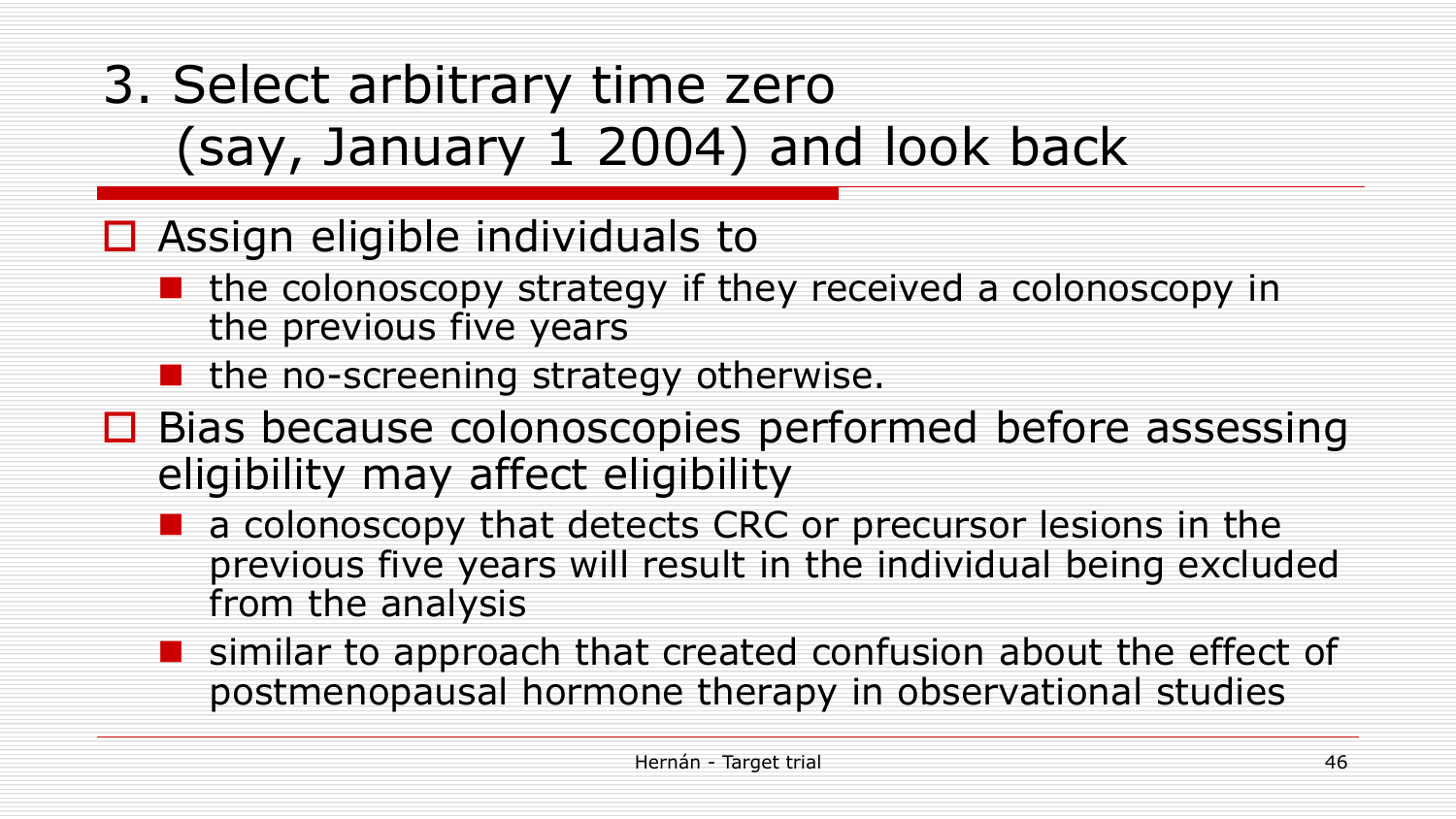### Colonoscopy screening and 8-year CRC risk under four observational analyses

| <b>Treatment</b><br><b>Assigned</b> | <b>Eligibility</b><br>determined | Indiv. used<br>multiple<br>times | <b>Strategy</b>               | $\overline{\mathsf{N}}$ | <b>CRC</b> cases | CRC risk, %<br>(95% CI) | Difference, %<br>(95% CI)   |
|-------------------------------------|----------------------------------|----------------------------------|-------------------------------|-------------------------|------------------|-------------------------|-----------------------------|
|                                     |                                  |                                  | No screening 1,762,816 21,954 |                         |                  | 2.8(2.7, 2.8)           | Ref.                        |
| At time zero                        | At time zero                     | <b>Yes</b>                       | Screening                     | 46,872                  | 685              | 2.1(2.0, 2.3)           | $-0.63$<br>$(-0.83, -0.43)$ |
|                                     |                                  |                                  | No screening                  | 72,249                  | 1086             | 2.8(2.5, 3.2)           | Ref.                        |
| At time zero                        | At time zero                     | <b>No</b>                        | Screening                     | 46,872                  | 685              | 2.2(2.0, 2.4)           | $-0.67$<br>$(-1.03, -0.28)$ |
| At time zero                        | After time<br>zero               | <b>No</b>                        | No screening 6,241            |                         | 11               | 0.4(0.2, 0.7)           | Ref.                        |
|                                     |                                  |                                  | Screening                     | 46,872                  | 685              | 2.1(1.9, 2.3)           | 1.7(1.4, 2.1)               |
| <b>Before time</b>                  | At time zero                     | <b>No</b>                        | No screening                  | 6,507                   | 178              | 3.1(2.7, 3.6)           | Ref.                        |
| zero'                               |                                  |                                  | Screening                     | 37,844                  | 492              | 1.4(1.3, 1.5)           | $-1.8$ ( $-2.2, -1.3$ )     |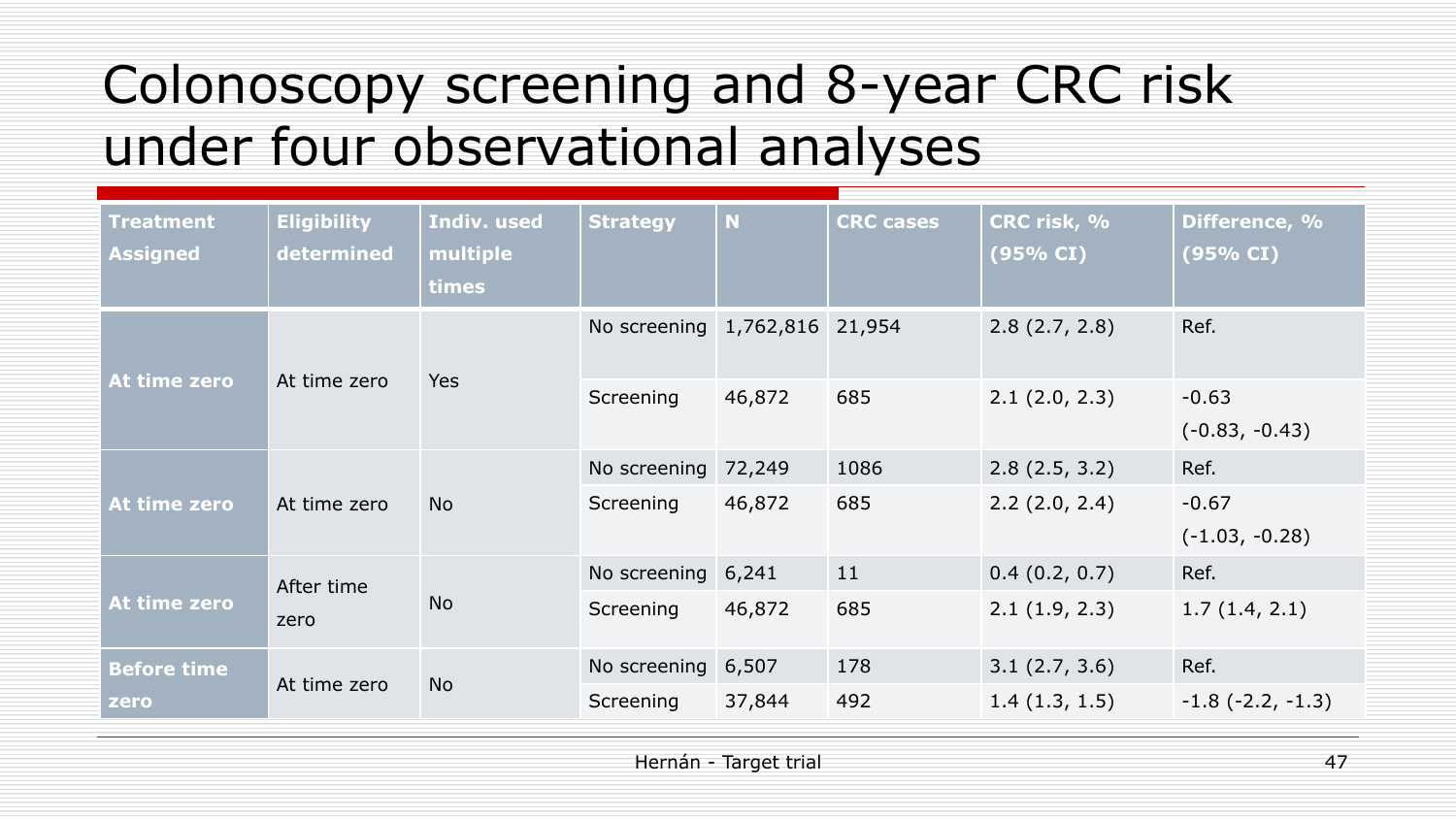# Basic principle of trial design

 $\Box$  Treatment assignment and the determination of eligibility occur simultaneously at time zero

**D** Observational analyses that violated this principle yielded implausible estimates

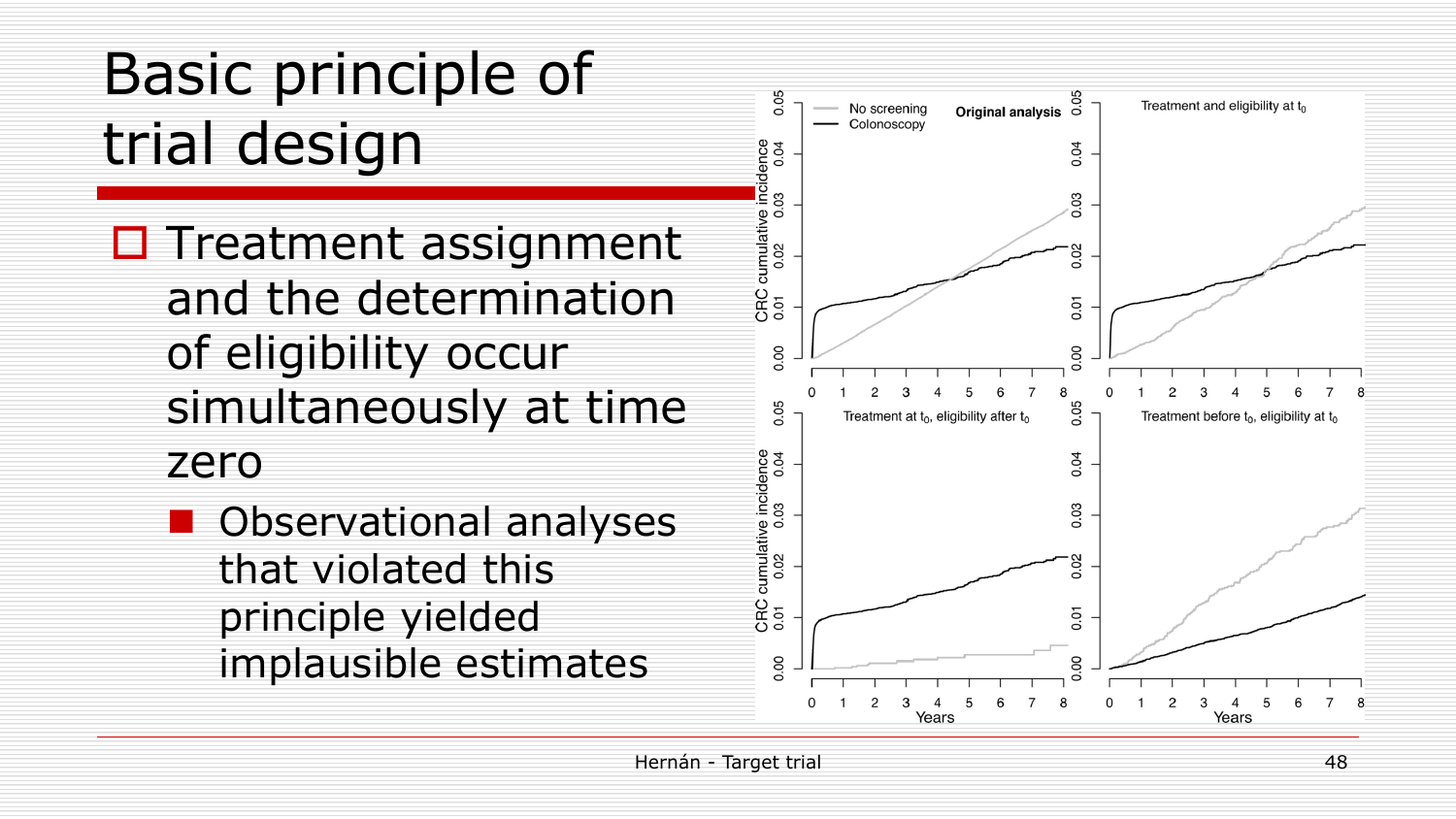# 2 key components of the emulation of the target trial

- 1. Randomization
	- **EXECUTE:** Emulation requires adjustment for confounding
- 2. Specification of time zero
	- Emulation requires that time zero is synchronized with determination of eligibility and assignment of treatment strategies
- $\Box$  Lack of randomization is usually blamed for the failings of observational analyses, but…
- $\Box$  We have seen that incorrect specification of time zero is often the actual culprit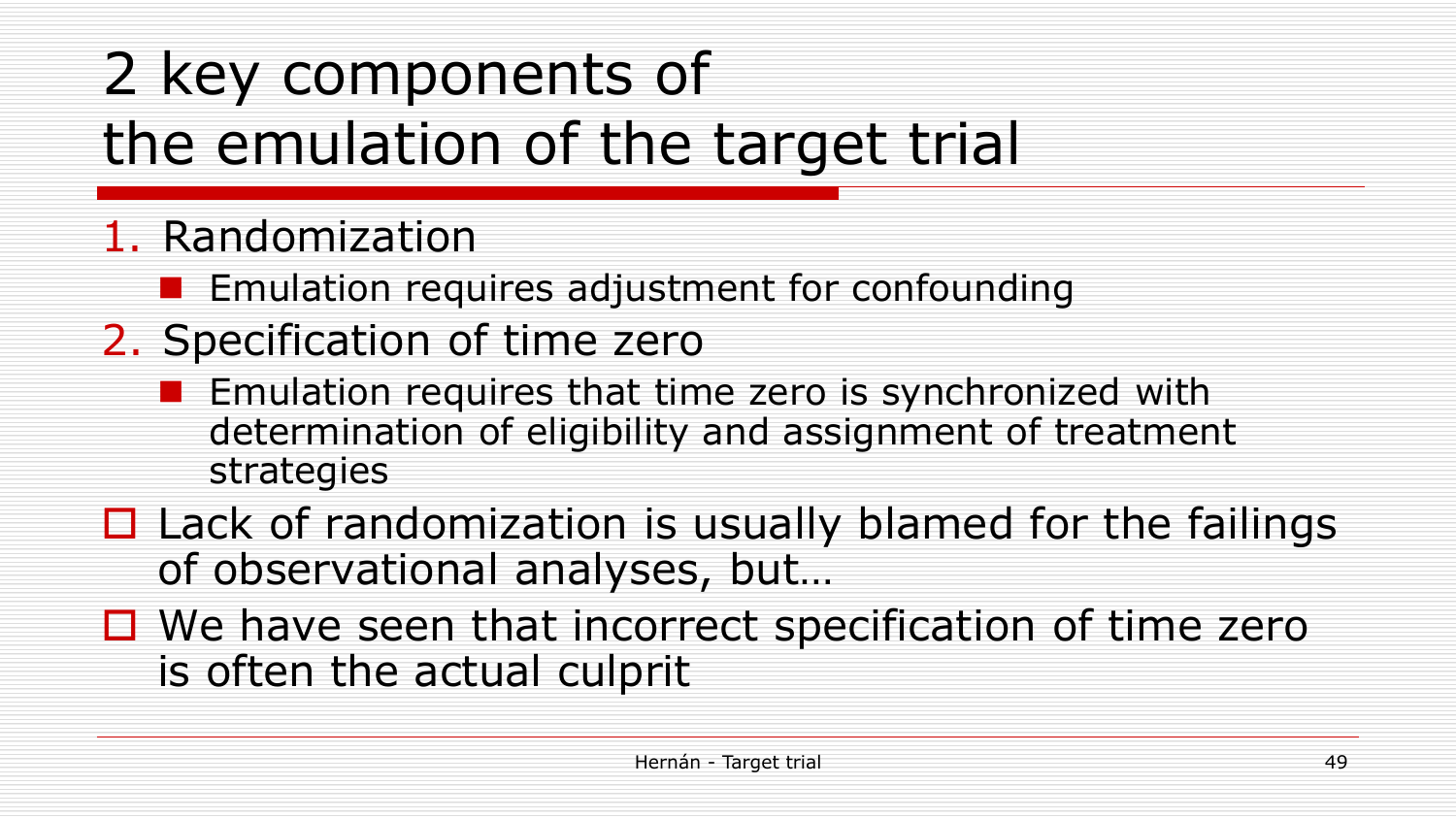# Examples of Target Trial emulation using different types of observational data



- 5. Antiretrovirals and mortality in HIV-positive individuals
- **6.** Epoetin therapy and mortality in dialysis patients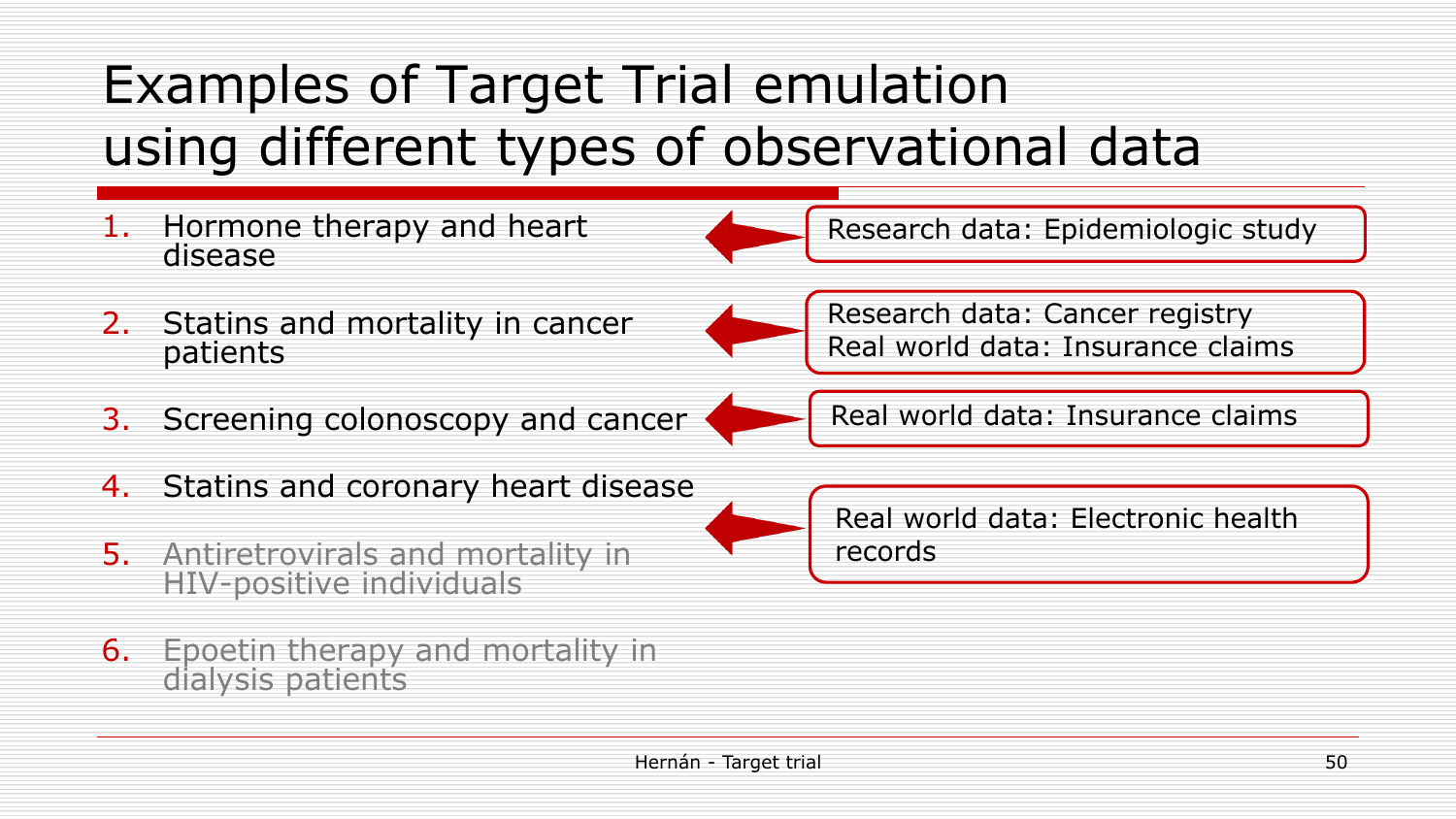# **EXAMPLE #4** Statins and coronary heart disease

- $\Box$  Randomized trials have shown that statin therapy reduces risk of coronary heart disease
- $\Box$  In the real world, statins are prescribed to individuals with risk factors for coronary heart disease
	- **Extreme example of confounding**
- □ Good example to test the limits of observational data (electronic health records) to emulate a target trial

■ Danaei et al. *Stat Methods Med Research* 2009; 18(1):27-52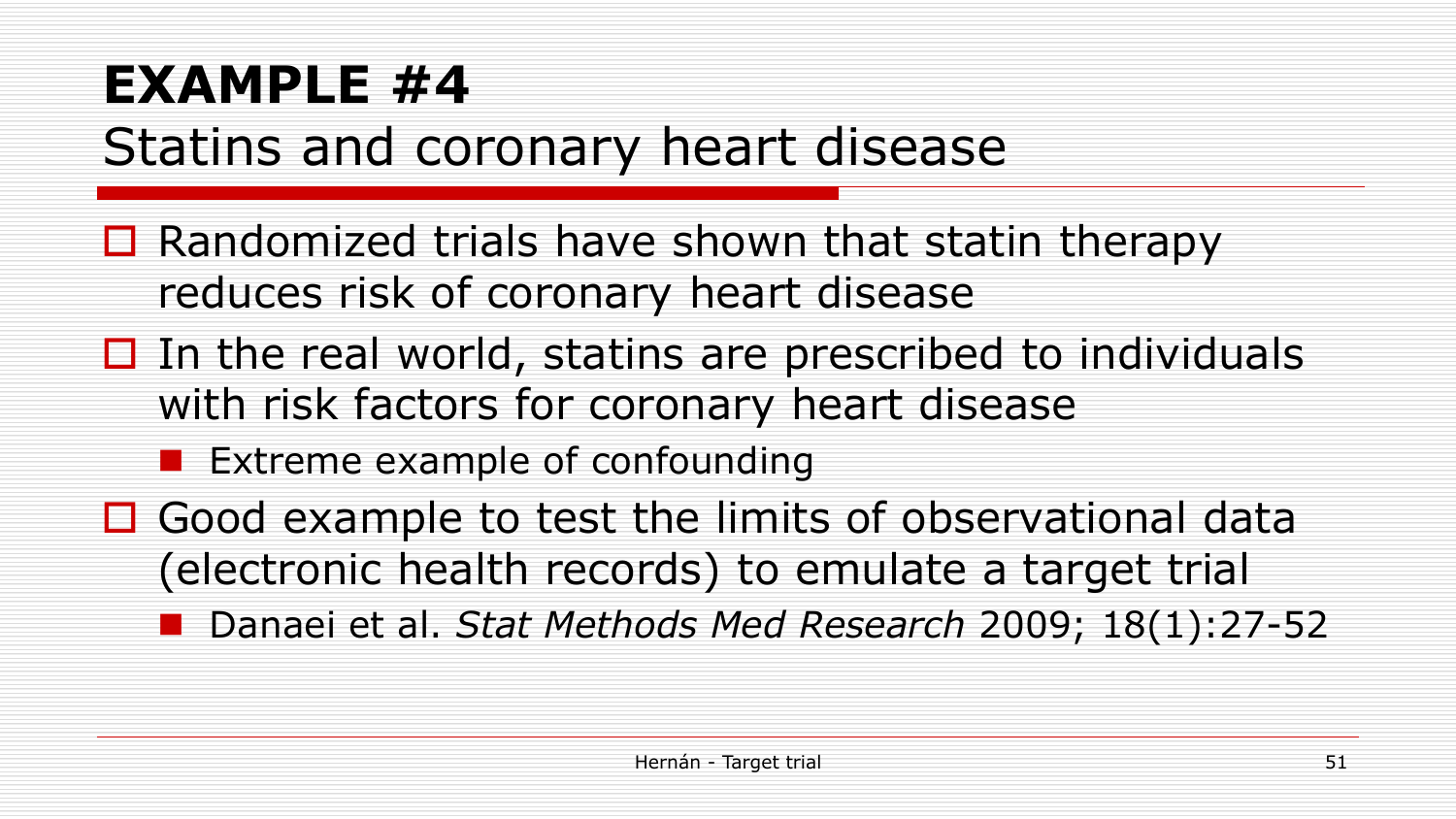|                             | <b>Target trial: Statin therapy and coronary heart disease</b><br><b>Protocol summary</b>                                                                                                                                                                     |
|-----------------------------|---------------------------------------------------------------------------------------------------------------------------------------------------------------------------------------------------------------------------------------------------------------|
| <b>Eligibility criteria</b> | Individuals aged 55–84 in the years 2000-2006 with no prior history of CHD,<br>stroke, peripheral vascular disease, heart failure, cancer, schizophrenia or<br>dementia, no symptoms of subclinical CHD, and no use of statin therapy in<br>the last 2 years. |
|                             | <b>Treatment strategies 1.</b> Initiate statin therapy at baseline and remain on it during the follow-up,<br>unless contraindications arise<br>2. Refrain from taking statin therapy during the follow-up                                                     |
| Assignment<br>procedures    | Participants will be randomly assigned to either strategy at baseline, and will<br>be aware of the strategy they have been assigned to.                                                                                                                       |
| <b>Follow-up period</b>     | Starts at randomization and ends at diagnosis of coronary heart disease,<br>death, loss to follow-up, or January 2007, whichever occurs earlier.                                                                                                              |
| <b>Outcome</b>              | Coronary heart disease                                                                                                                                                                                                                                        |
| <b>Causal contrasts</b>     | Intention-to-treat effect, per-protocol effect                                                                                                                                                                                                                |
| <b>Analysis plan</b>        | Intention-to-treat analysis, non-naïve per-protocol analysis                                                                                                                                                                                                  |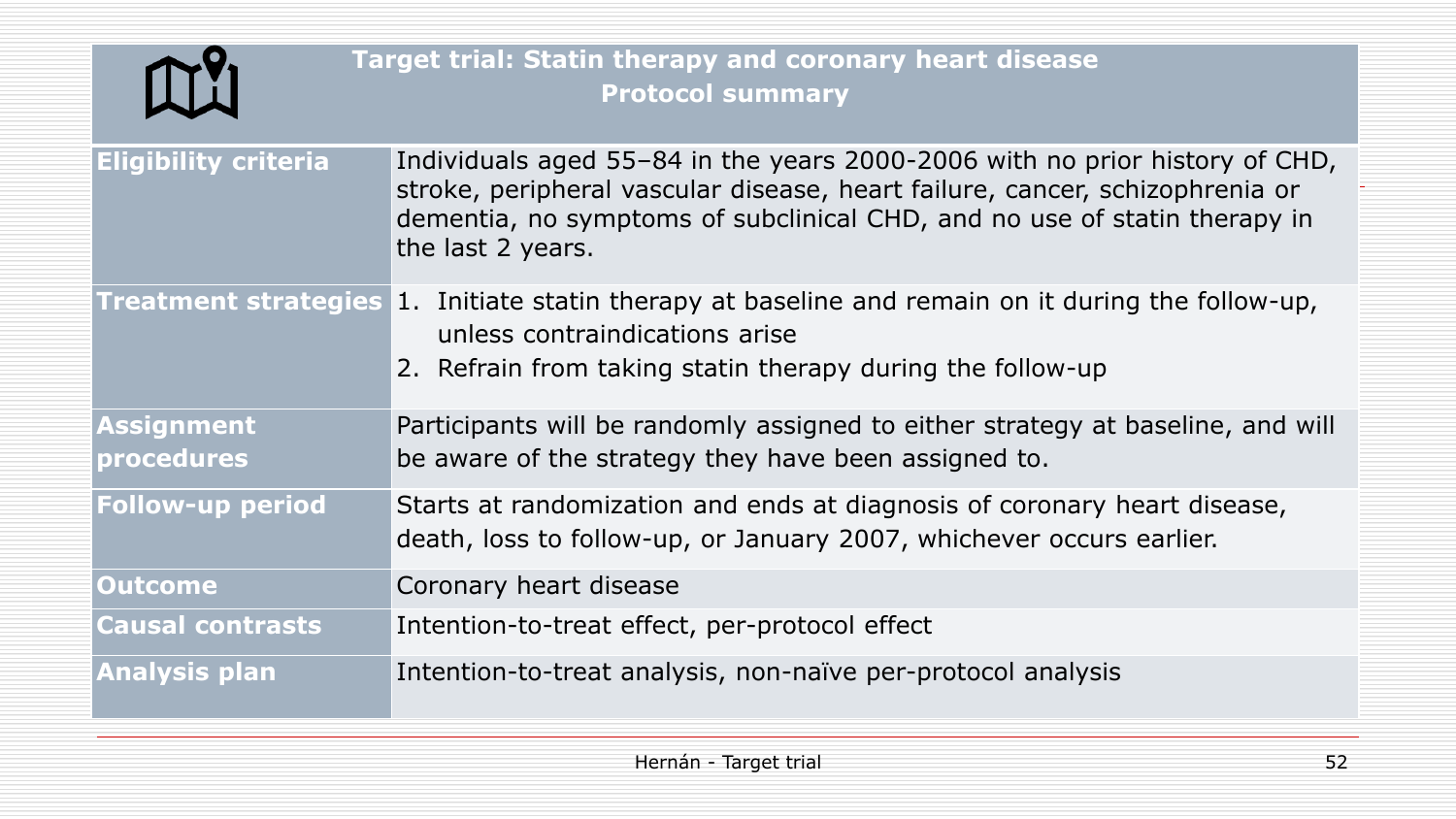# Observational data The Health Improvement Network

- $\Box$  THIN is a database of electronic medical records
	- 6.2 million individuals from 350 general practices in the UK (2009)
- **D** For each individual
	- **E** demographic and socioeconomic characteristics
	- **E** symptoms, signs and diagnoses, referrals, laboratory test results
	- **Some lifestyle information**
	- **u** vital status and cause of death data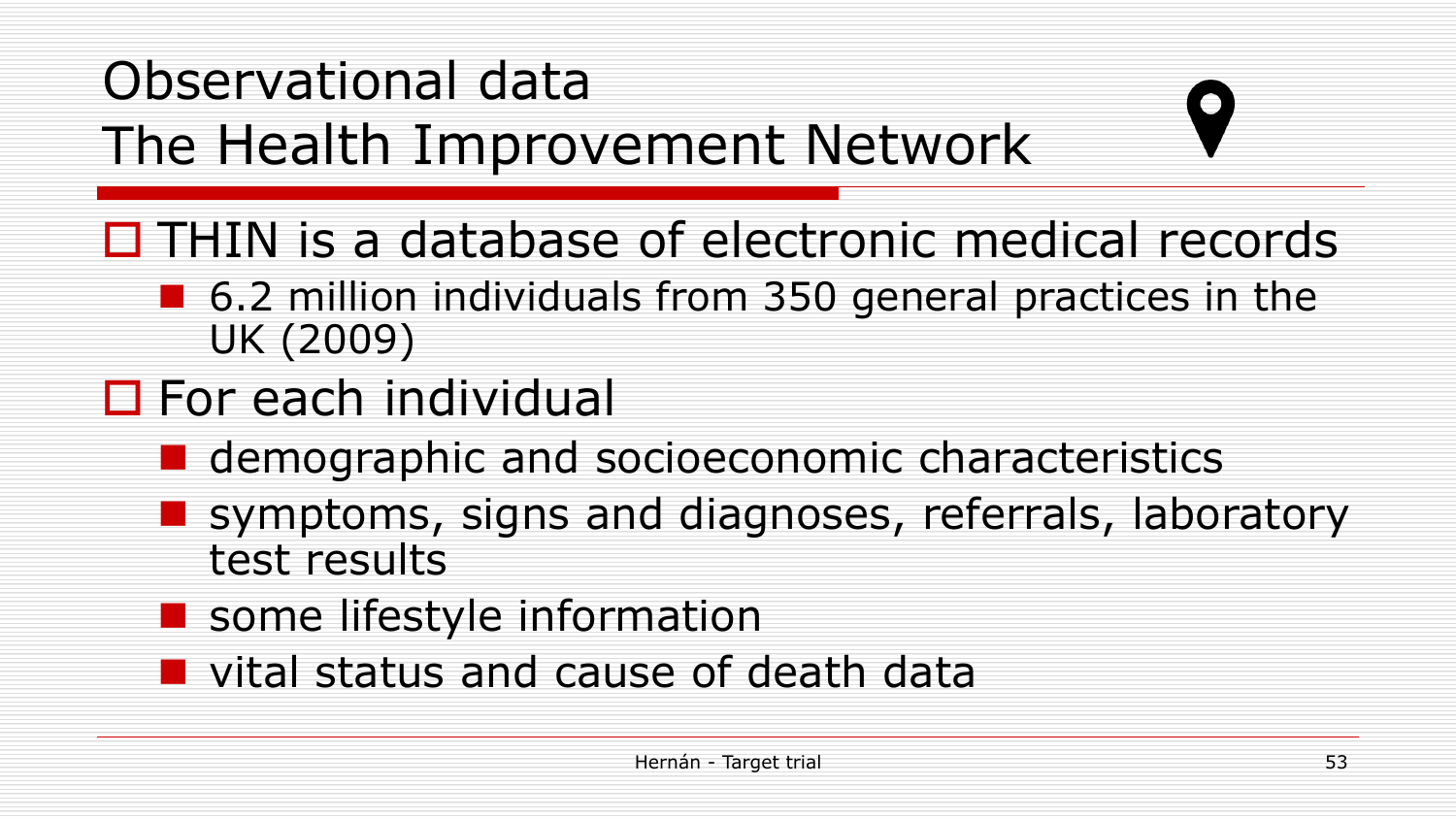### Hazard ratio (95% CI) of CHD THIN trials 2000-2006

|                             | <b>Intention-to-treat analysis</b> |
|-----------------------------|------------------------------------|
| Unique cases                | 635                                |
| Unique persons              | 74,806                             |
| Cases                       | 6,335                              |
| Person-trials               | 844,800                            |
| Adjusted for age and sex    | 1.29(1.06, 1.56)                   |
| Adjusted for all covariates | 0.89(0.73, 1.09)                   |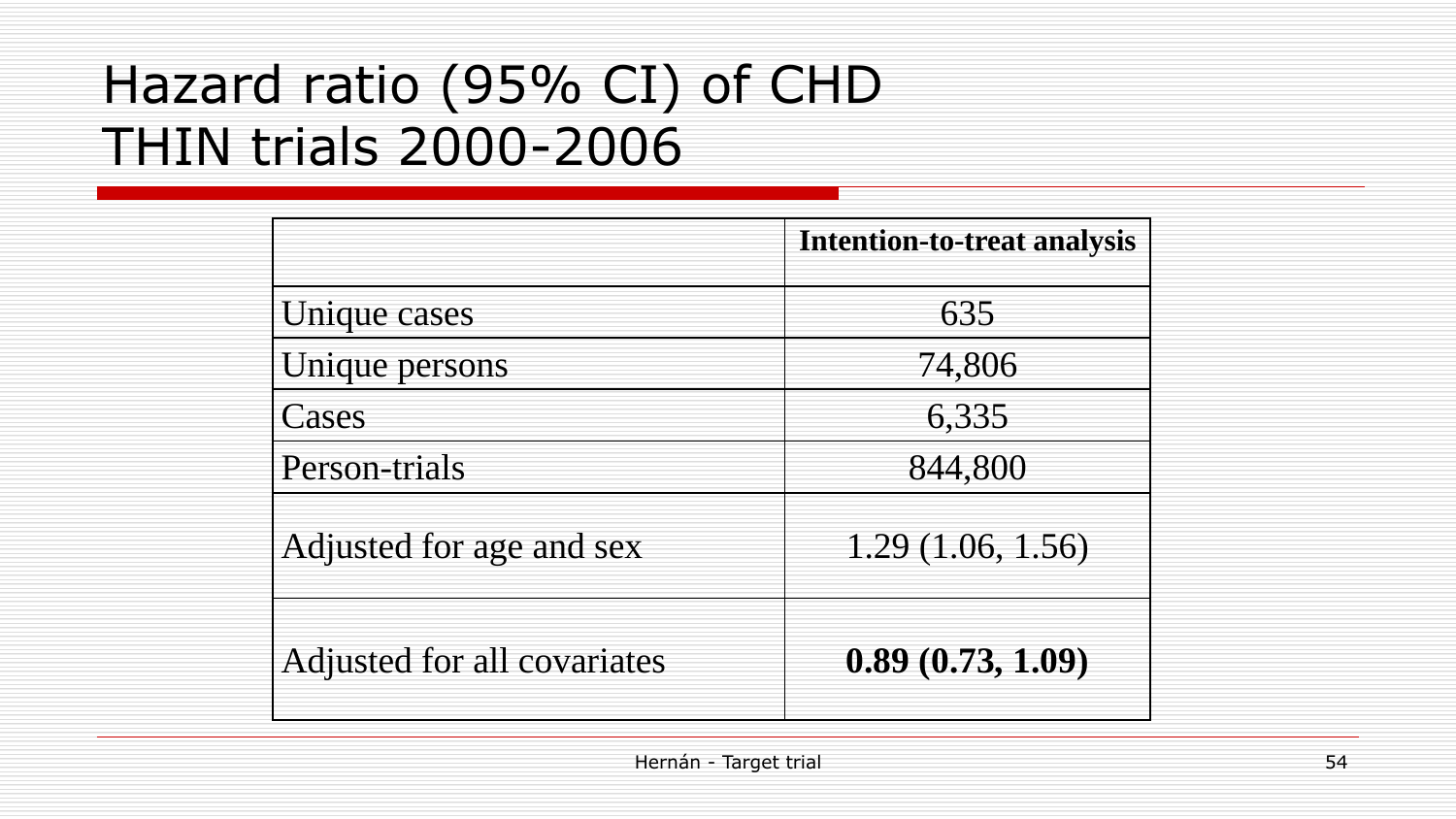### What if we had compared prevalent users vs. nonusers?

- □ Current users  $\blacksquare$  HR: 1.42 (1.16, 1.73)  $\Box$  Persistent (1 yr) current users  $\blacksquare$  HR: 1.05 □ Persistent (2 yrs) current users  $H$  HR: 0.77 (0.51, 1.18)
- ◆ We can get any result we want by changing the definition of current user!
	- Confounding-Selection bias tradeoff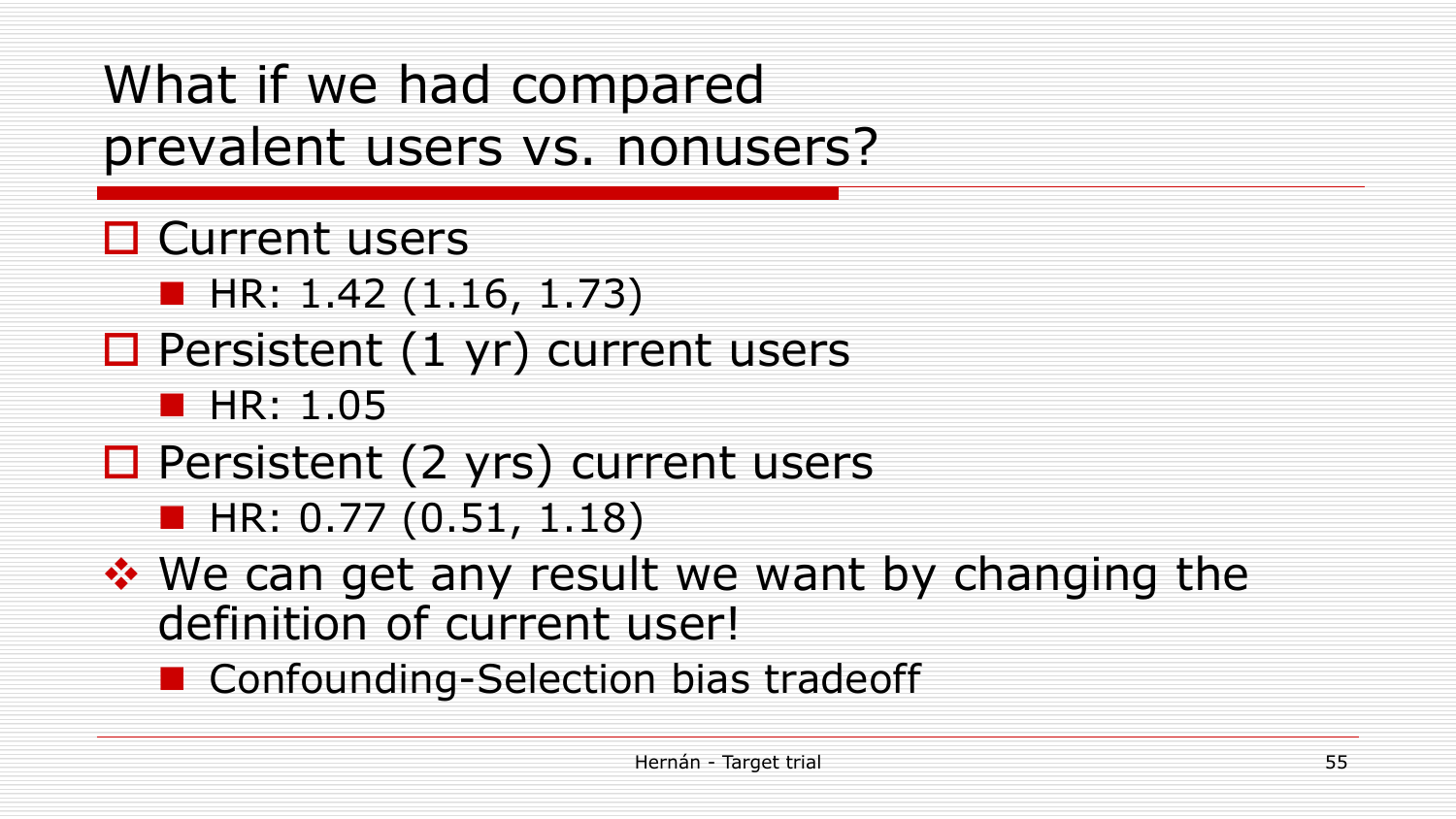# These examples show that successful emulation of a Target Trial requires

- $\Box$  High-quality data on treatment, outcome, and confounders
	- **I** If possible, assessment of data accuracy
		- $\Box$  Validation studies to quantify misclassification
		- $\Box$  Internal consistency checks to detect problems
		- $\Box$  Cross-datasets comparisons to flag coding differences
- $\Box$  Knowledgeable users of the data
	- **T** Time-varying clinical workflows, idiosyncratic coding practices, software versions…
		- $\Box$  e.g., what does a "coronary heart disease" code mean? Maybe used when a physician suspected the diagnosis and ordered a test?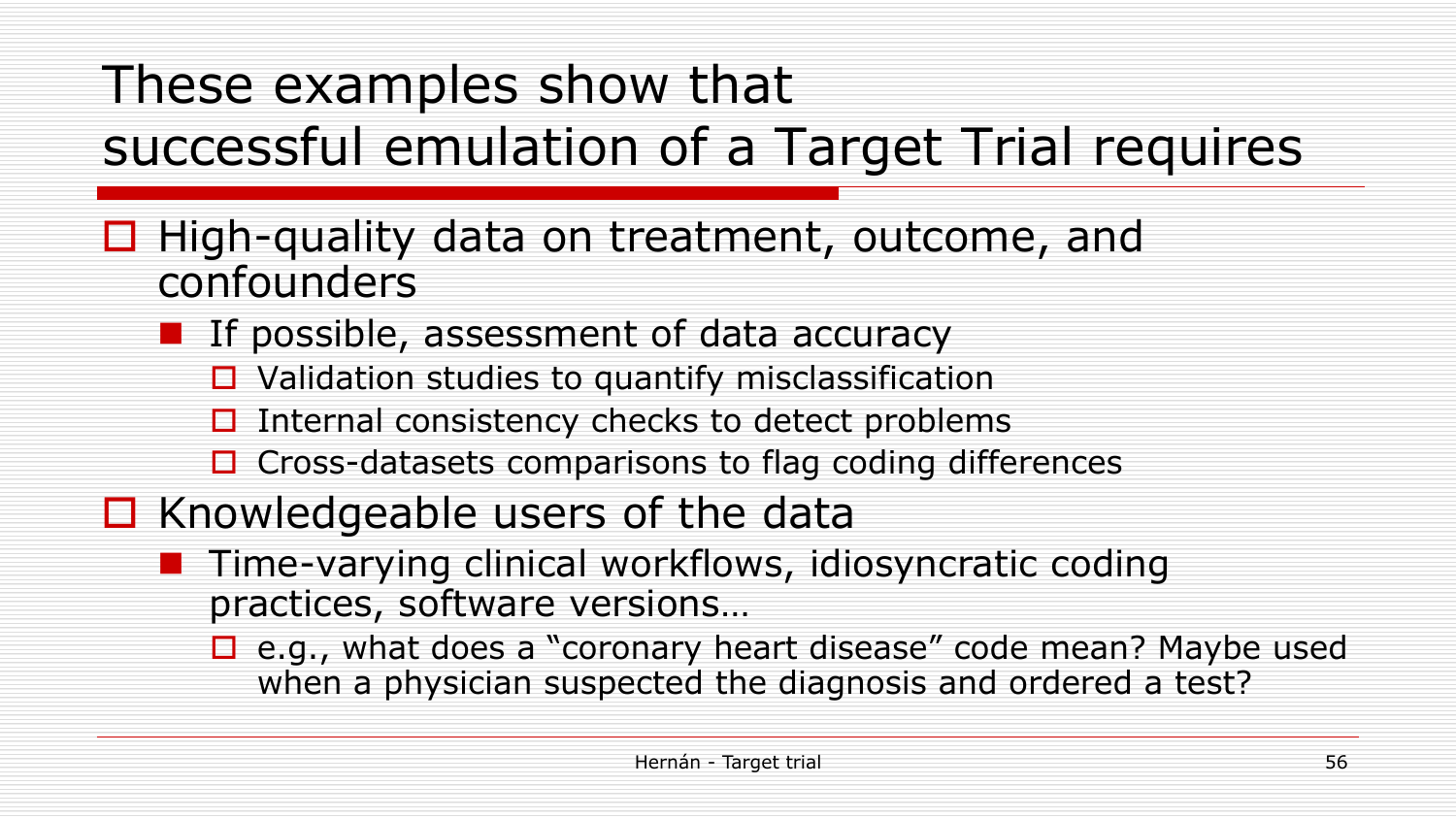# The target trial is typically a compromise

 between the ideal trial we would really like to conduct and the trial we may reasonably emulate using the available data

#### $\Box$  The 2-step algorithm is typically iterative

- Specifying the protocol of the target trial requires detailed knowledge of the database
- **The target trial approach allows you to systematically** articulate the tradeoffs that you are willing to accept
	- $\Box$  regarding eligibility criteria, treatment strategies, outcomes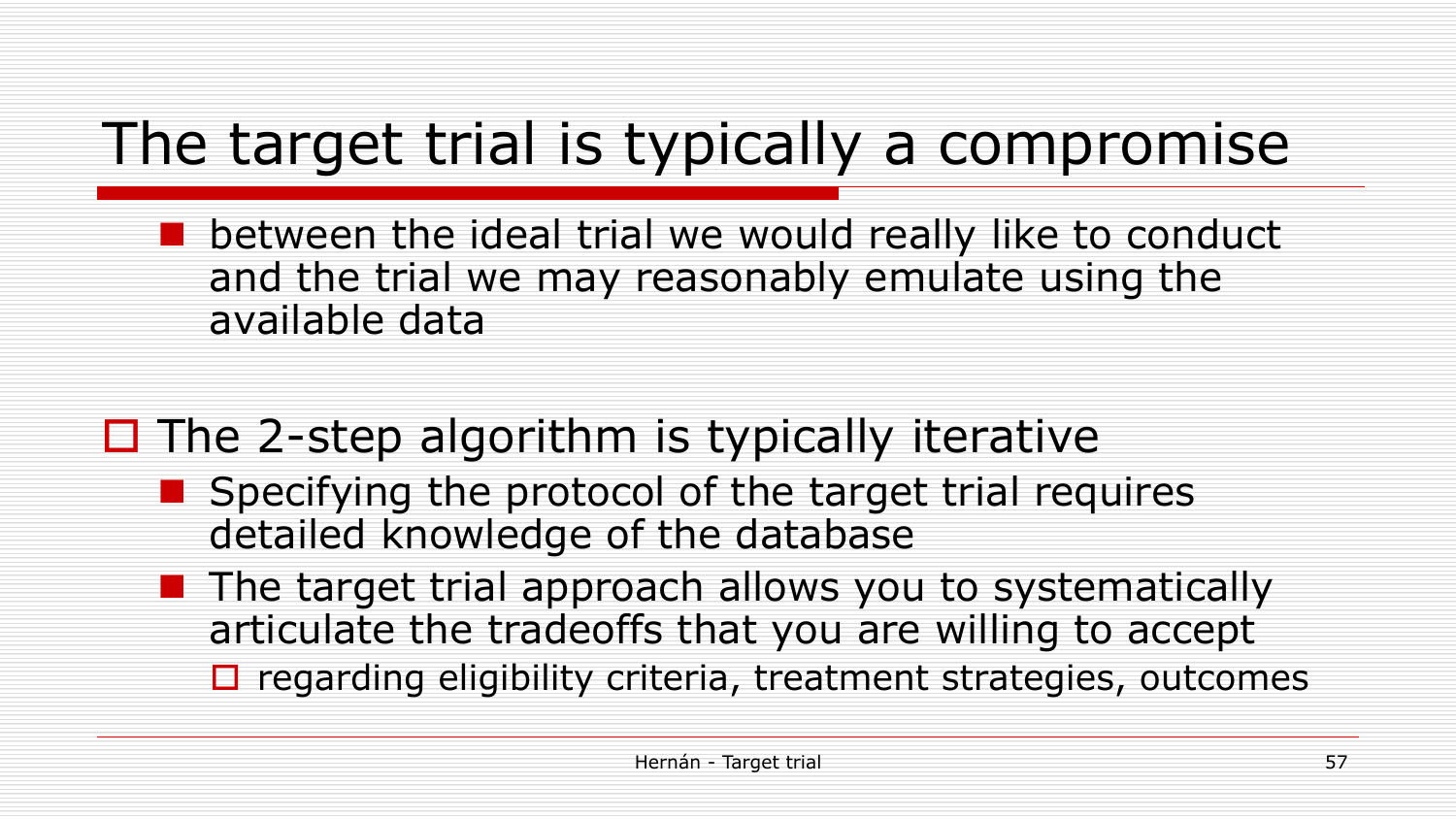# Advantage of the target trial approach

 $\Box$  Provides ready access to the application of formal **counterfactual theory** for causal inference

**Notable 19 without the need for technical jargon,** 

- $\Box$  Establishes a link between methods for the analysis and reporting of randomized trials and observational studies
	- **Observational studies analyzed like randomized trials,** and vice versa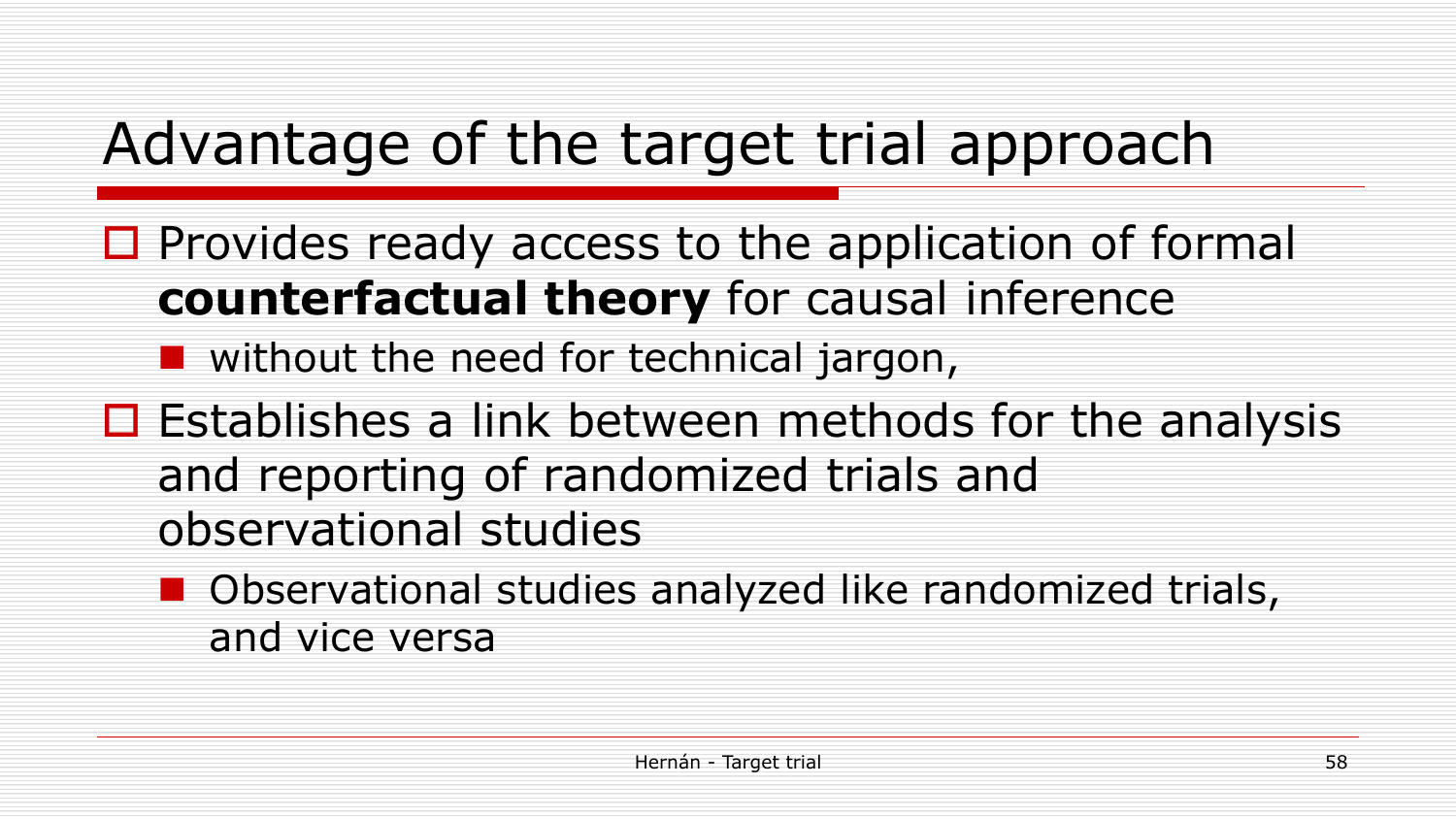### Every time someone presents observational estimates to estimate causal effects, ASK

# "What is the target trial?"

If they look puzzled, help them specify the target trial I If no target trial can be identified, ask them to start over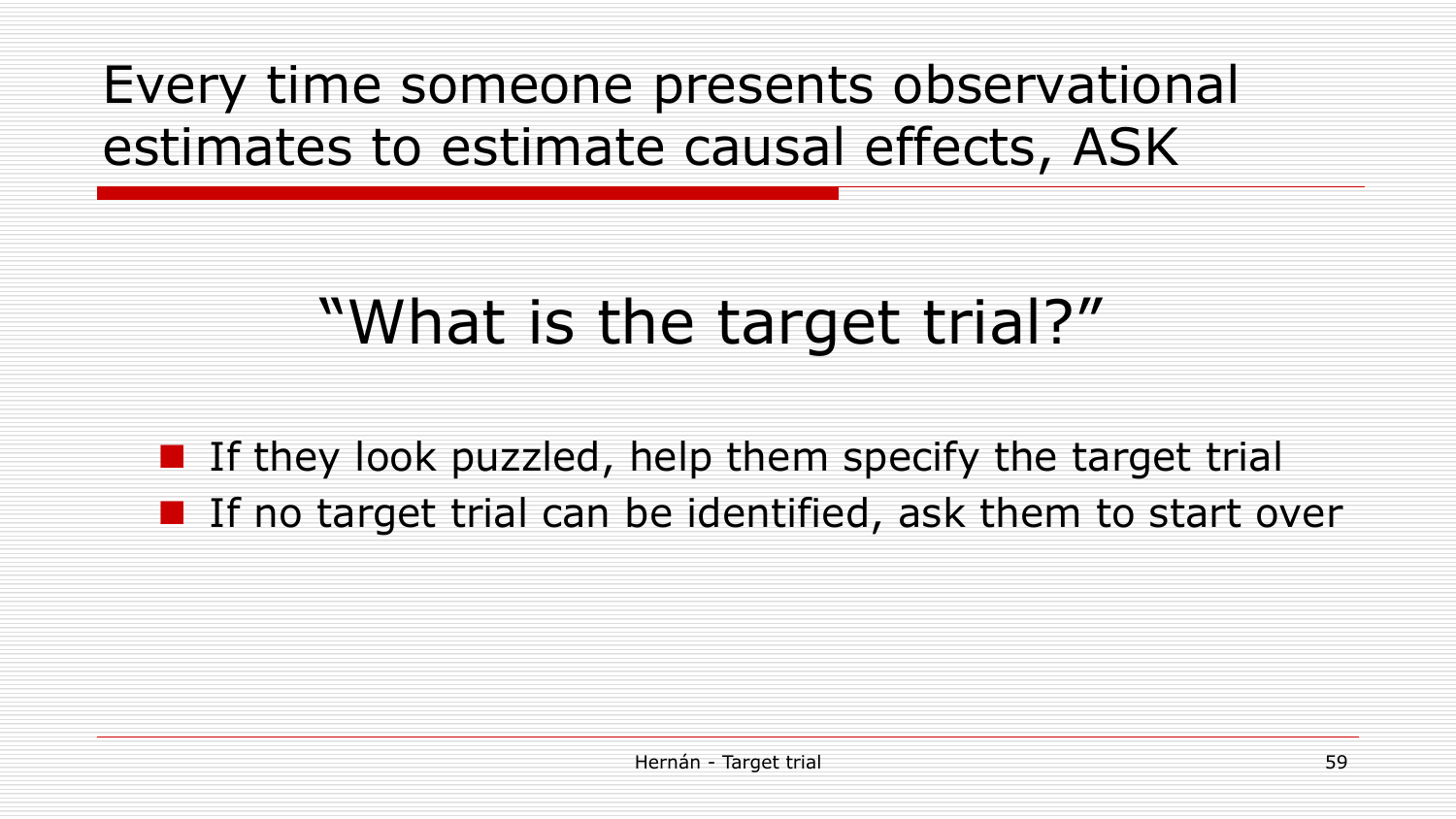# Final thought

- $\Box$  As of 2017, the 2-step algorithm for causal inference cannot be fully automated
- $\Box$  Because the design and emulation of the target trial requires expert knowledge
	- Not yet incorporated into AIs
	- **Blind analysis leads to bias**